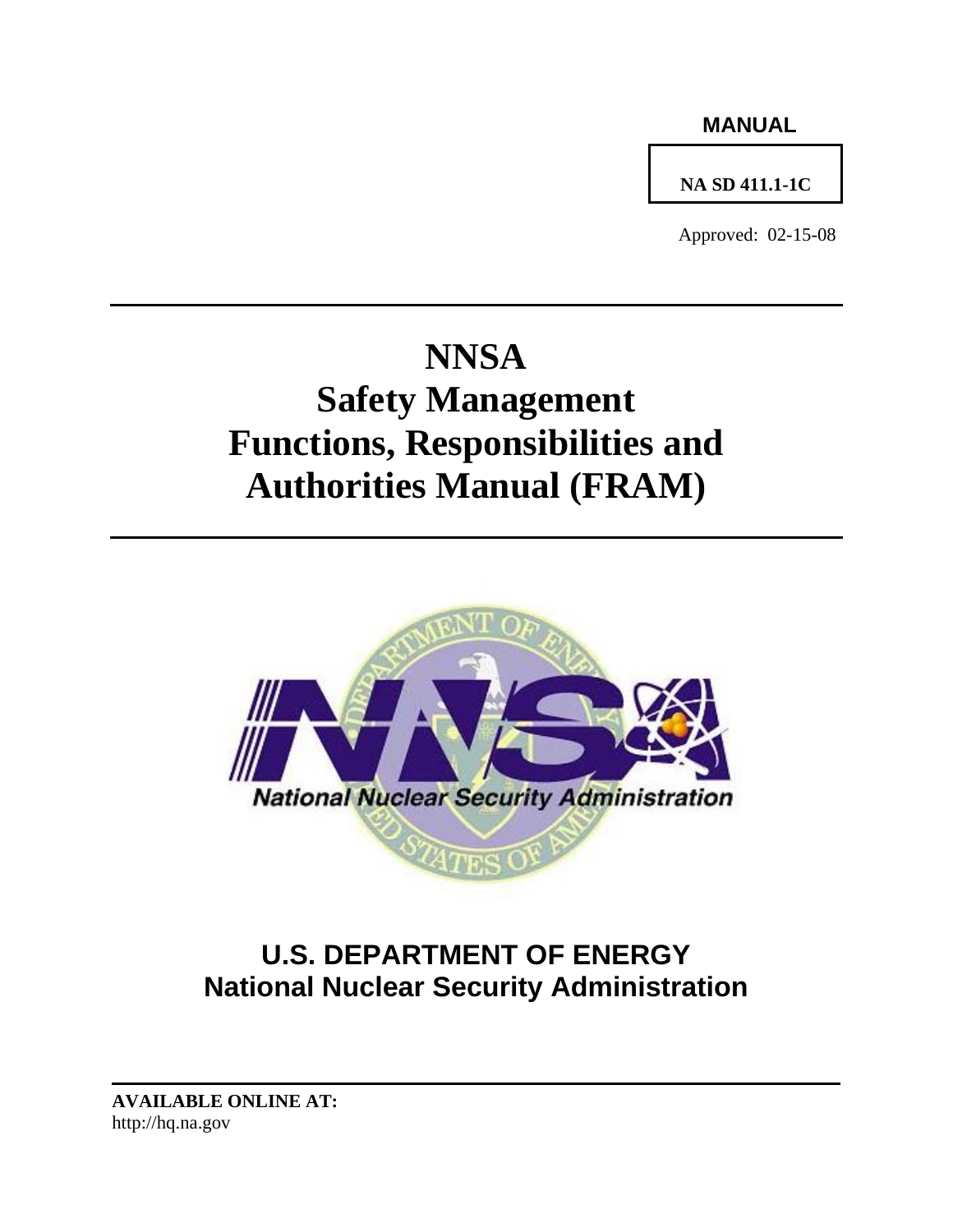| Revision       | Summary                                                                                                                                                                           | <b>Effective Date</b> |
|----------------|-----------------------------------------------------------------------------------------------------------------------------------------------------------------------------------|-----------------------|
| $\theta$       | <b>Initial Issue</b>                                                                                                                                                              | October 15, 2003      |
| 1              | A. Incorporates Organizational Changes:<br>Central Technical Authority, Chief of<br>Defense Nuclear Safety and Associate<br><b>Administrator for Defense Nuclear</b><br>Security. | February 28, 2005     |
|                | B. Adds Functional Areas of Quality and<br><b>Software Quality Assurance, Nuclear</b><br>Explosive Safety, Transportation and<br>Packaging Safety.                                |                       |
| $\overline{2}$ | A. General update to incorporate revised<br>Orders and format changes to avoid<br>repetition.                                                                                     | February 15, 2008     |
|                | B. Clearly delineates authorities and<br>responsibilities among all NNSA<br>organizations.                                                                                        |                       |
|                | C. Revised format, which formerly attempted<br>to show linkage with Integrated Safety<br>Management. Organized responsibilities<br>under functional headings.                     |                       |
|                | D. Reduced potential repetition by eliminating<br>lower-level activities associated with<br>implementing assigned responsibilities.                                               |                       |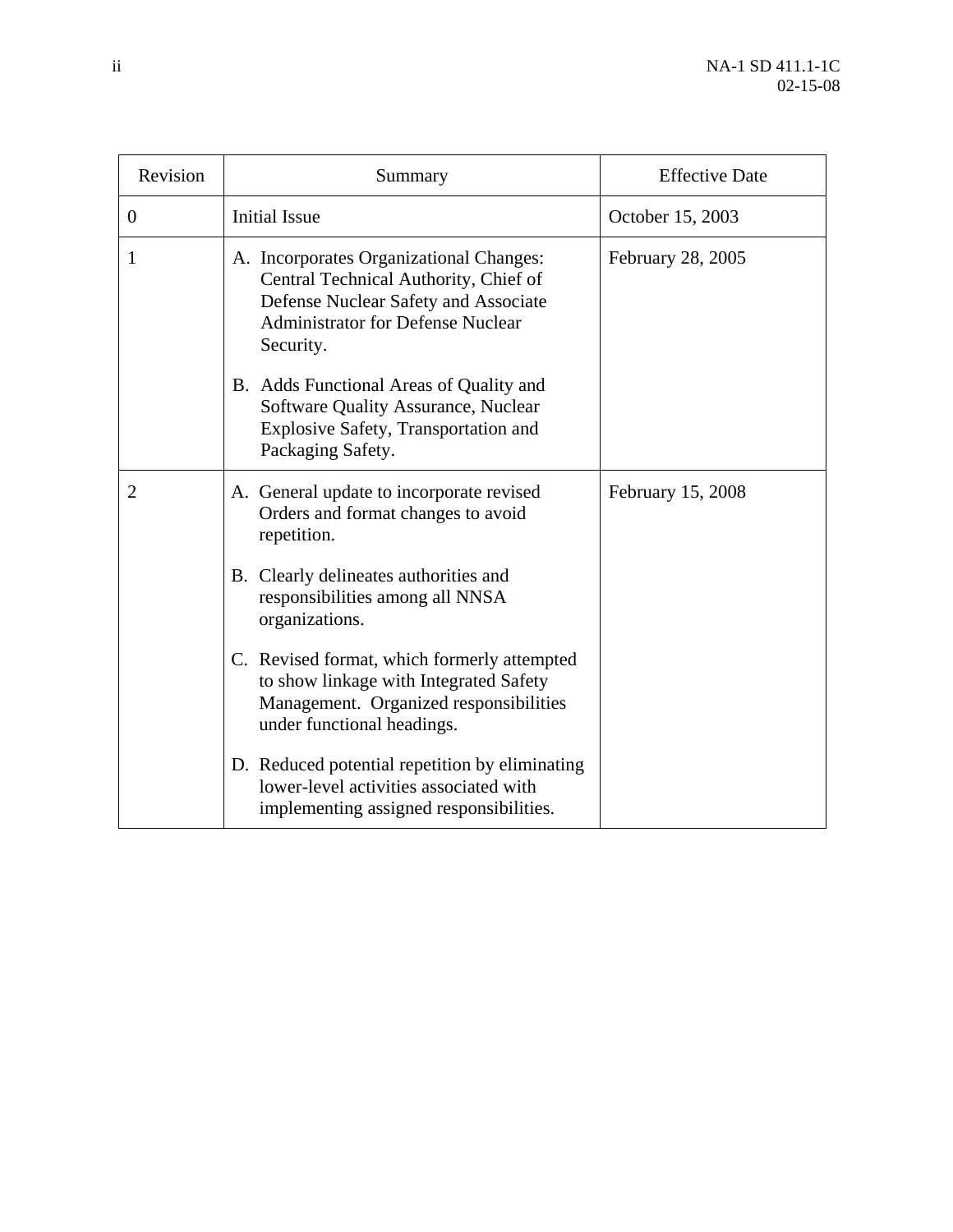#### **SAFETY MANAGEMENT FUNCTIONS, RESPONSIBILITIES, AND AUTHORITIES MANUAL (FRAM)**

- 1. PURPOSE AND SCOPE. Define National Nuclear Security Administration (NNSA) safety management functions, responsibilities, and authorities and associated delegations to ensure that work is performed safely and efficiently, as described in DOE M 411.1-1C, *Safety Management Functions, Responsibilities, and Authorities Manual,* in order to hold Federal personnel accountable for their assigned duties. NNSA's mission requires a delicate balance between safety and security. While this document meets DOE requirements to define essential safety management functions, it also provides the functions, responsibilities, and authorities for nuclear security and other major organizations within NNSA that impact our ability to work safely.
- 2. CANCELLATION. This revision cancels the NNSA Safety Management FRAM Revision 1, dated February 28, 2005.
- 3. APPLICABILITY. The provisions of this Manual apply to all NNSA Federal organizations, with the exception of the Naval Reactors Program (NA-30).
- 4. SUMMARY. This Manual contains a description of all of the NNSA senior management, Headquarters, Site Office, and Service Center functions, responsibilities, and authorities related to safety management. The Appendices contain the references, definitions, a flowchart depicting safety management functions and authorities, and acronyms.
- 5. REQUIREMENTS. This NNSA Safety Management Functions, Responsibilities, and Authorities Manual (NNSA FRAM) defines NNSA expectations regarding organizational accountability for safety management. These expectations are derived from Department of Energy (DOE) directives and NNSA Supplemental Directives (listed in Appendix A), DOE M 411.1C, *Safety Management Functions, Responsibilities, and Authorities Manual* (DOE FRAM), and other assignments and delegations made by the Administrator.

Some of the functions and authorities delineated in the NNSA FRAM may be delegated within respective organizations and to other NNSA organizations where permitted, with the noted exceptions for those of the Administrator and the Principal Deputy Administrator. Delegations to non-NNSA entities or substantive changes to FRAM functions require approval from the Administrator.

DOE M 411.1-1C requires that Under Secretaries and Secretarial Officers develop their own FRAMs. This NNSA FRAM meets that requirement for NA-10 and NA-20. NNSA managers assigned safety management functions, responsibilities, or authorities in the NNSA FRAM must develop implementing processes for their assigned safety management functions. The NNSA FRAM must be maintained and updated as necessary.

6. CONTACT. Questions concerning this revision to the Manual should be addressed to Frank Russo, NA-3.6, at (202) 586-8395, or Sharon Steele, NA-2.1, at (202) 586-9554.

Thomas P. D'Agostino Administrator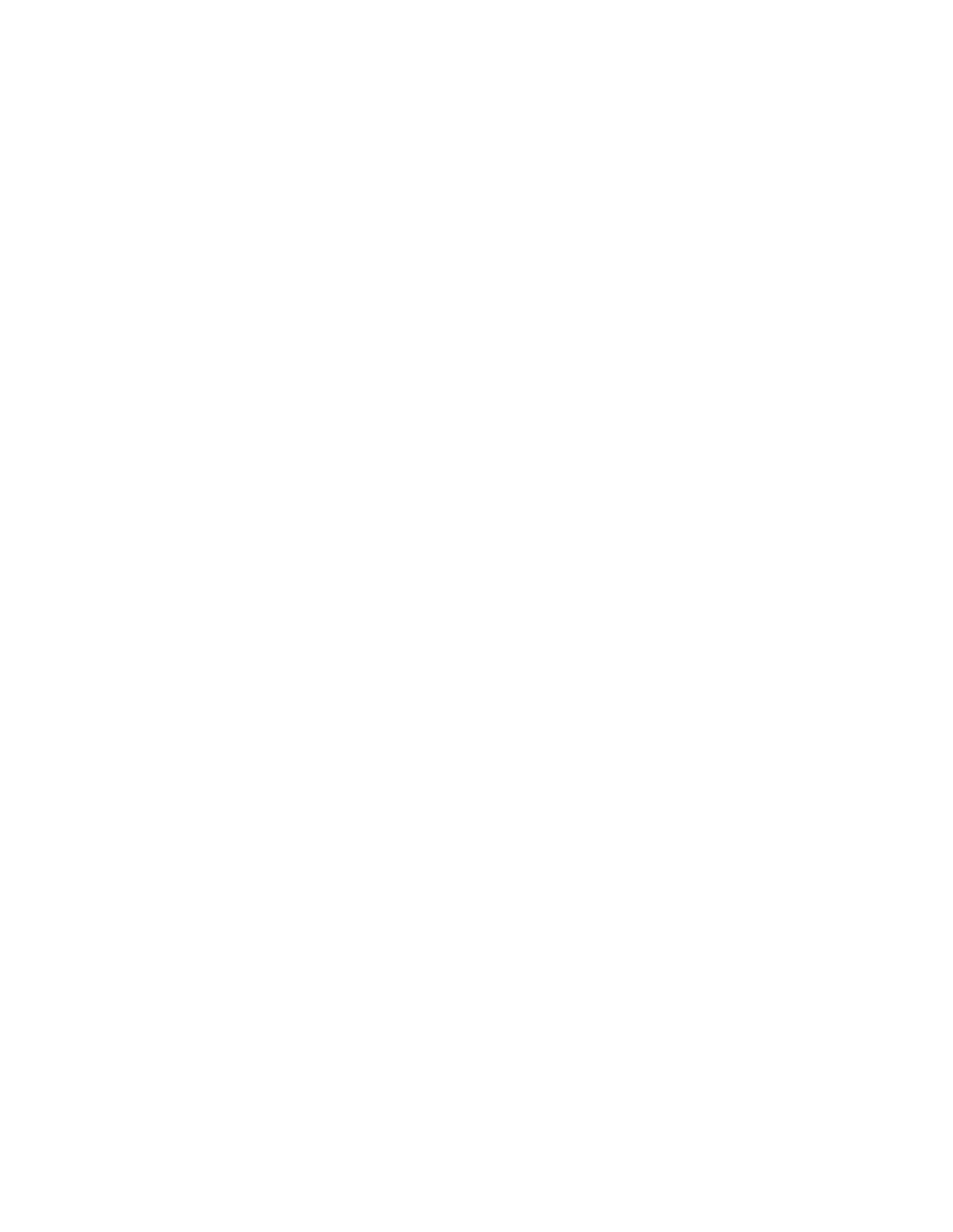#### **TABLE OF CONTENTS**

| 1.0  |                   |                                                                            |
|------|-------------------|----------------------------------------------------------------------------|
| 2.0  |                   |                                                                            |
| 3.0  |                   |                                                                            |
| 4.0  |                   |                                                                            |
| 4.1  |                   |                                                                            |
| 4.2  |                   | NNSA Principal Deputy Administrator (NA-2)/Central Technical Authority 6   |
| 4.3  |                   |                                                                            |
| 4.4  |                   |                                                                            |
| 4.5  |                   |                                                                            |
| 4.6  |                   | NNSA Deputy Administrator for Defense Nuclear Nonproliferation (NA-20)  18 |
| 4.7  |                   |                                                                            |
| 4.8  |                   | NNSA Associate Administrator for Infrastructure and Environment (NA-50) 22 |
| 4.9  |                   | NNSA Associate Administrator for Management and Administration (NA-60)  24 |
| 4.10 |                   |                                                                            |
| 4.11 |                   |                                                                            |
| 4.12 |                   |                                                                            |
|      | <b>APPENDIX A</b> |                                                                            |
|      | <b>APPENDIX B</b> |                                                                            |
|      | <b>APPENDIX C</b> | SAFETY MANAGEMENT FUNCTIONS AND AUTHORITIES  C-1                           |
|      | <b>APPENDIX D</b> |                                                                            |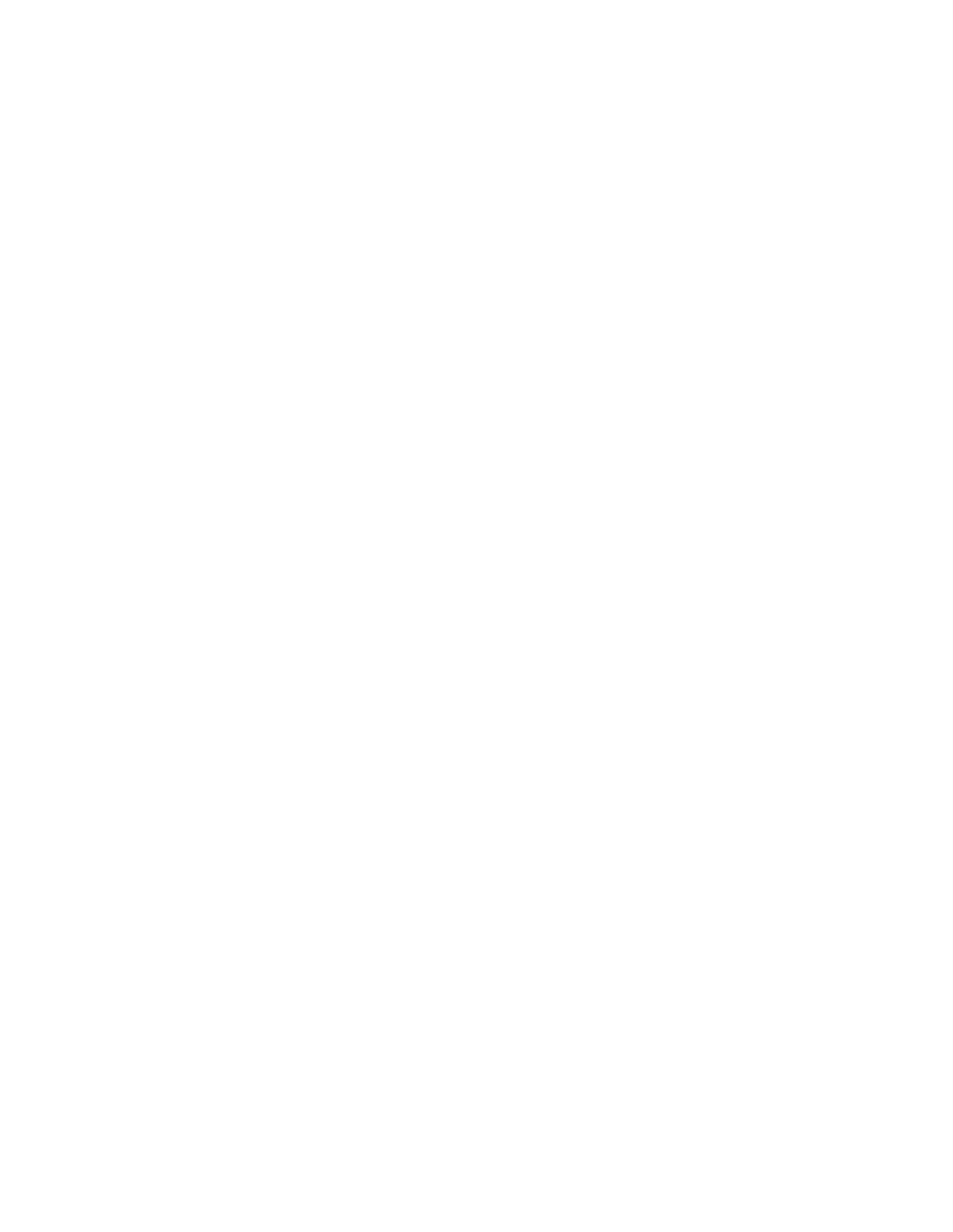#### **1.0 INTRODUCTION**

The National Nuclear Security Administration's (NNSA's) Functions, Responsibilities, and Authorities Manual (FRAM) assigns responsibilities that are established by the Department of Energy (DOE) Directives System (Policies, Orders, Manuals, Notices), Code of Federal Regulations (CFR), Federal Statutes, Acts, Executive Orders, and other authorities. It complies with the Secretary's direction concerning safety management responsibilities, assigns safety responsibilities and authorities in the DOE FRAM, DOE M 411.1-1C, *Safety Management Functions, Responsibilities and Authorities Manual* to NNSA officials, and documents NNSA's roles and responsibilities in implementing safety management.

Safety is managed through:

- a. promulgating and implementing safety requirements through policy statements, Federal rules, DOE Orders, Manuals, NNSA Supplemental Directives, and lower-tier documents;
- b. ensuring proper implementation of requirements through DOE/NNSA oversight activities;
- c. other supporting activities that establish or maintain safety capabilities, such as training and qualification, lessons learned, and corrective action implementation;
- d. embracing internal and external assessments so that continuous improvement can be realized; and
- e. clearly delineating and maintaining lines of responsibility.

NNSA is responsible and accountable for planning, implementation, and assessment of the nation's nuclear weapons stockpile stewardship program and nuclear nonproliferation activities. To accomplish NNSA's mission, the safety management functions, responsibilities, and authorities for protecting the public and the environment and for ensuring the health, safety, and security of workers are founded upon the Integrated Safety Management (ISM) Guiding Principles and Core Functions. While considering the seven Guiding Principles of ISM, several assumptions were used in developing this FRAM that form the basis of NNSA's safety management approach to its mission, including work to maintain a safe, secure, and reliable nuclear weapons stockpile. These assumptions are:

- 1. Development of the budget is part of the process that balances priorities among environment, safety, security, and program needs. The budget formulation and execution functions will be integrated at Headquarters (HQ). All NNSA offices will be involved in budget formulation and content.
- 2. All legal requirements for environment, safety, and health (ES&H) and regulatory compliance must be met.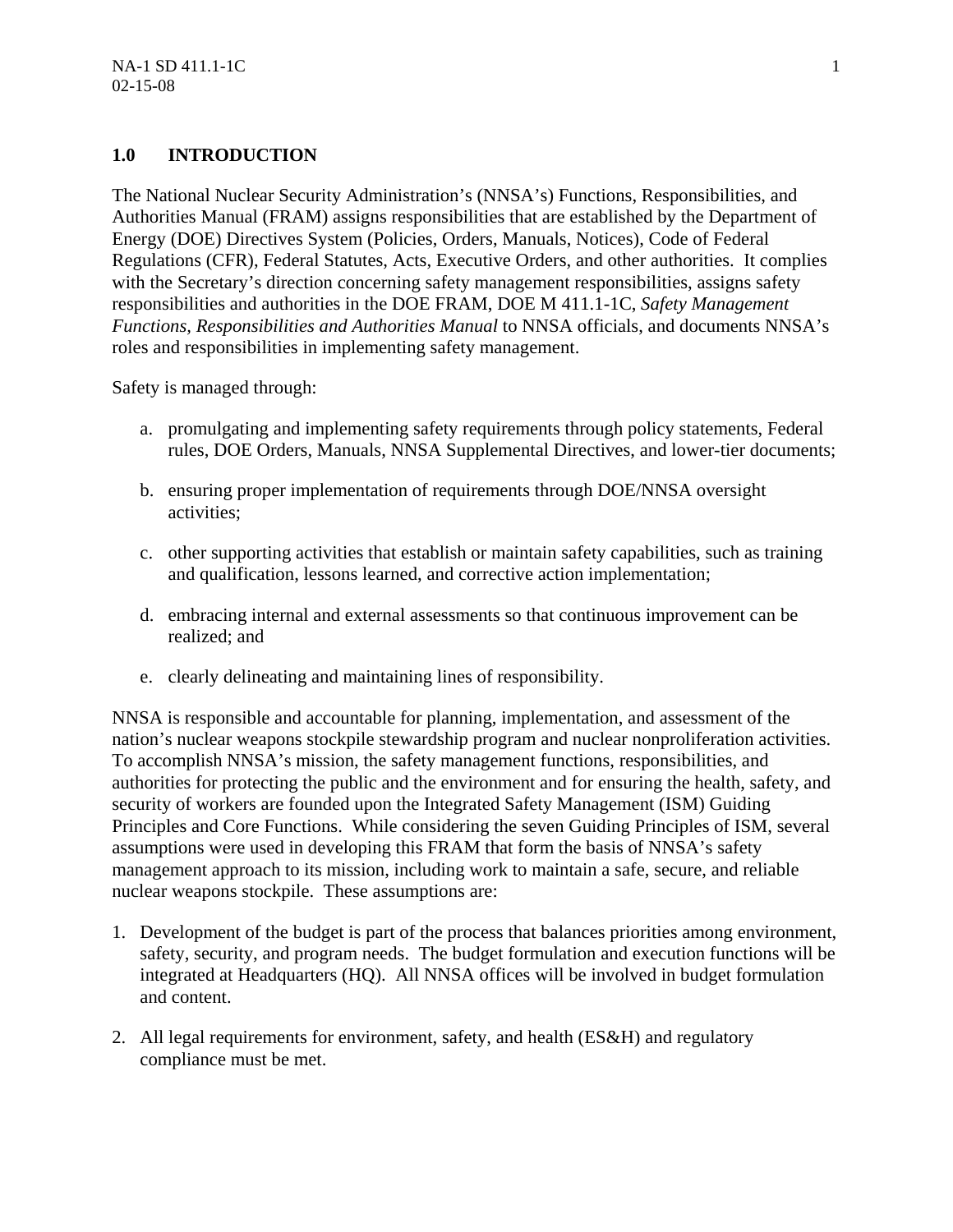- 3. The NNSA Program Offices have the authority, and are accountable, for defining and managing all program work, establishing funding priorities, and setting performance objectives for the complex's weapons programs and nuclear nonproliferation activities.
- 4. Federal oversight will be accomplished as close to the work as practical and as required by DOE O 226.1A, *Implementation of Department of Energy Oversight Policy*, and the NNSA FRAM.
- 5. Responsibility is retained by the delegator, and authority may be delegated to the extent feasible, based upon the delegator's discretion that the delegate has the capability to accomplish the task.

Overall safety of NNSA sites and activities comprises two elements: nuclear safety and ES&H, which are defined in Appendix B. The NNSA Administrator has delegated most of the line management responsibility for ES&H to the field and to the Program Offices, but retains accountability and provides management oversight (see Appendix C, *Safety Management Functions and Authorities*). However, in the case of nuclear safety, physical security, and cyber security, the Administrator has retained the line management responsibility for establishing policy and requirements and has delegated the responsibility for implementing standards to the field and programmatic level.

Each organization within NNSA must establish and document how the specific functions and authorities assigned in this FRAM and DOE M 411.1-1C, the DOE FRAM, are properly discharged. These implementing processes or business operating plans must capture the safety management functions and authorities necessary to comply with DOE P 111.1, *Departmental Organization Management System,* and other DOE directives, government agency regulations, and safety management mechanisms. They also describe the organization and its line management and clearly identify any authority that has been transferred to or from another organization. The format of these implementing processes is not prescribed so that each organization may develop a format most suitable and effective for its needs. Finally, when developing implementing processes for FRAM responsibilities, each office should review Section 4.0, *Line Management Responsibilities,* and other sections, such as Section 4.1 on the Administrator, that may impact its work.

#### **2.0 SCOPE**

The NNSA Safety Management FRAM applies to all NNSA organizational elements, with the exception of the Naval Reactors Program. For projects subject to external regulations, those regulations take precedence. For example, 10 CFR Part 50, Appendix B, *Quality Assurance Criteria for Nuclear Power Plants and Fuel Reprocessing Plants,* applies to Nuclear Regulatory Commission (NRC)-licensed facilities, while 10 CFR Part 830 Subpart A, *Quality Assurance Requirements,* applies to nuclear facilities that are not licensed by the NRC. This FRAM assigns safety management functions, responsibilities, and authorities that have been established by the DOE FRAM and the Administrator.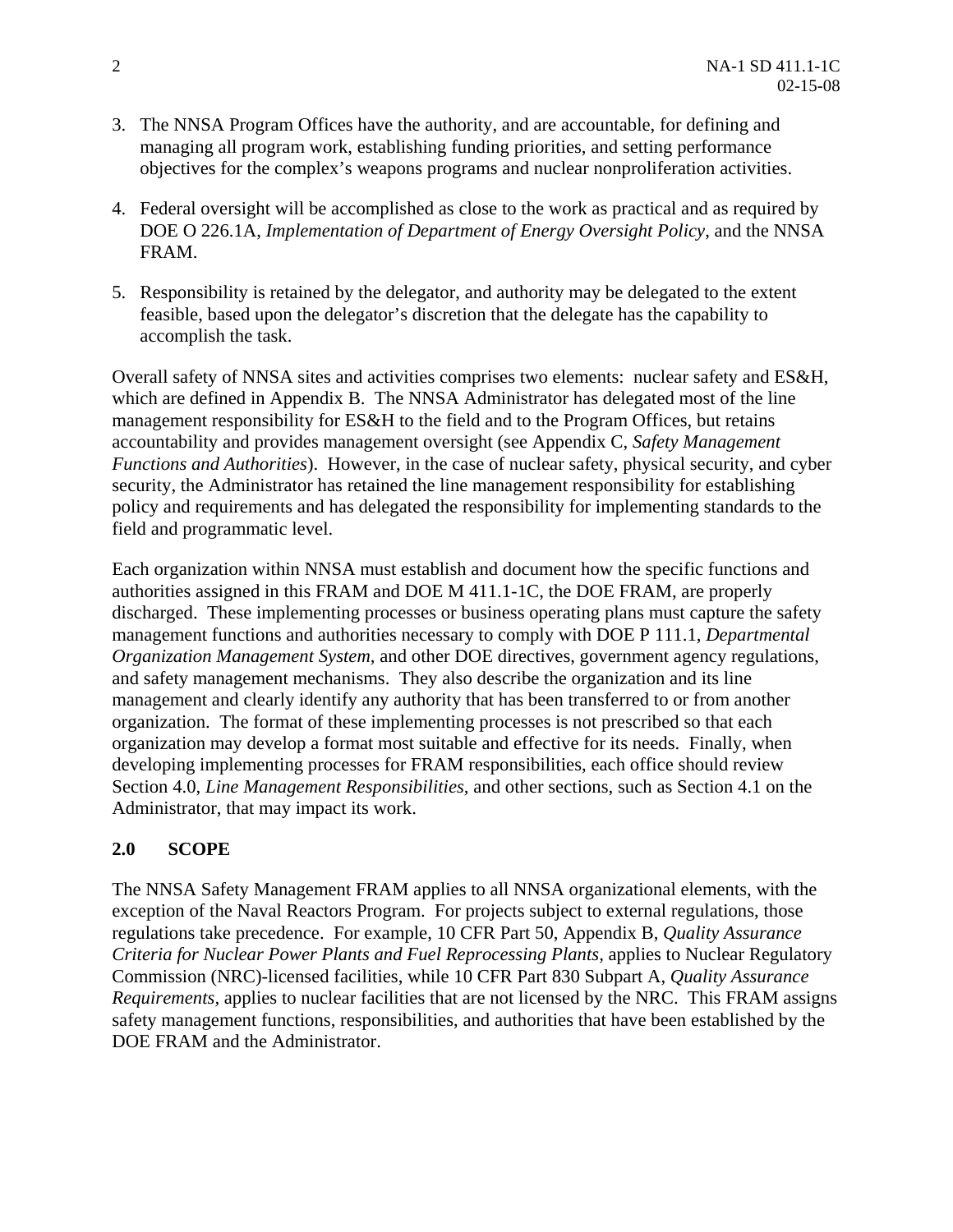#### **3.0 CHANGE CONTROL**

This document is a Manual in the NNSA Supplemental Directives System and will be updated when NNSA alters its organizational responsibilities or as otherwise required. The FRAM will be posted on the NNSA website at http://www.nnsa.doe.gov/docs/reports.

#### **4.0 NNSA LINE MANAGEMENT RESPONSIBILITIES**

NNSA HQ's interface with the field is the Field Element Manager. Within NNSA, the Field Element Managers are usually the Site Office Managers; sometimes this term can also refer to the Service Center Director. This interface for program matters, including nuclear safety and ES&H, operates through the appropriate Deputy Administrator. Additional interfaces exist, as necessary or required, in the Office of the Administrator and, specifically, the Principal Deputy Administrator, Central Technical Authority (CTA), the Senior ES&H Advisor, and the Chief of Defense Nuclear Safety (CDNS).

Safety management responsibility for work done by DOE and other non-NNSA tenants remains with NNSA line management. All work done at a site, therefore, must be performed within the safety envelope approved by the Site Office Manager or Service Center Director. While shutdown authority rests with all Federal personnel if a clear and present danger exists, it resides chiefly with the Site Office Manager or Service Center Director in other situations.

NNSA HQ develops policy with input from the field and provides guidance to the field. NNSA HQ ensures that strategies, plans, and operations for implementing its programs are coordinated, integrated, and consistent with the NNSA Strategic Plan, policies, and priorities. NNSA HQ personnel perform line management functions that provide ongoing and continuous interactions with the Site Office Managers and the Service Center Director regarding mission-related work, commitments, and resource allocations.

Heads of all NNSA HQ Offices and Field Element Managers are assigned the responsibilities listed below.

#### *Staffing and Competency*

• Ensure that adequate staff is available and qualified to perform assigned safety functions, including oversight.

#### *Line Oversight*

- Perform self-assessments to ensure that work is performed in accordance with the FRAM, DOE P 226.1A, *Department of Energy Oversight Policy,* and the ISM Core Functions and Guiding Principles, and to identify areas in which continuous improvement can be realized in the safety of NNSA operations. Assign responsibility within the element for establishing criteria for such assessments and for conducting them.
- Develop appropriate corrective action plans to implement continuous improvement within the organization.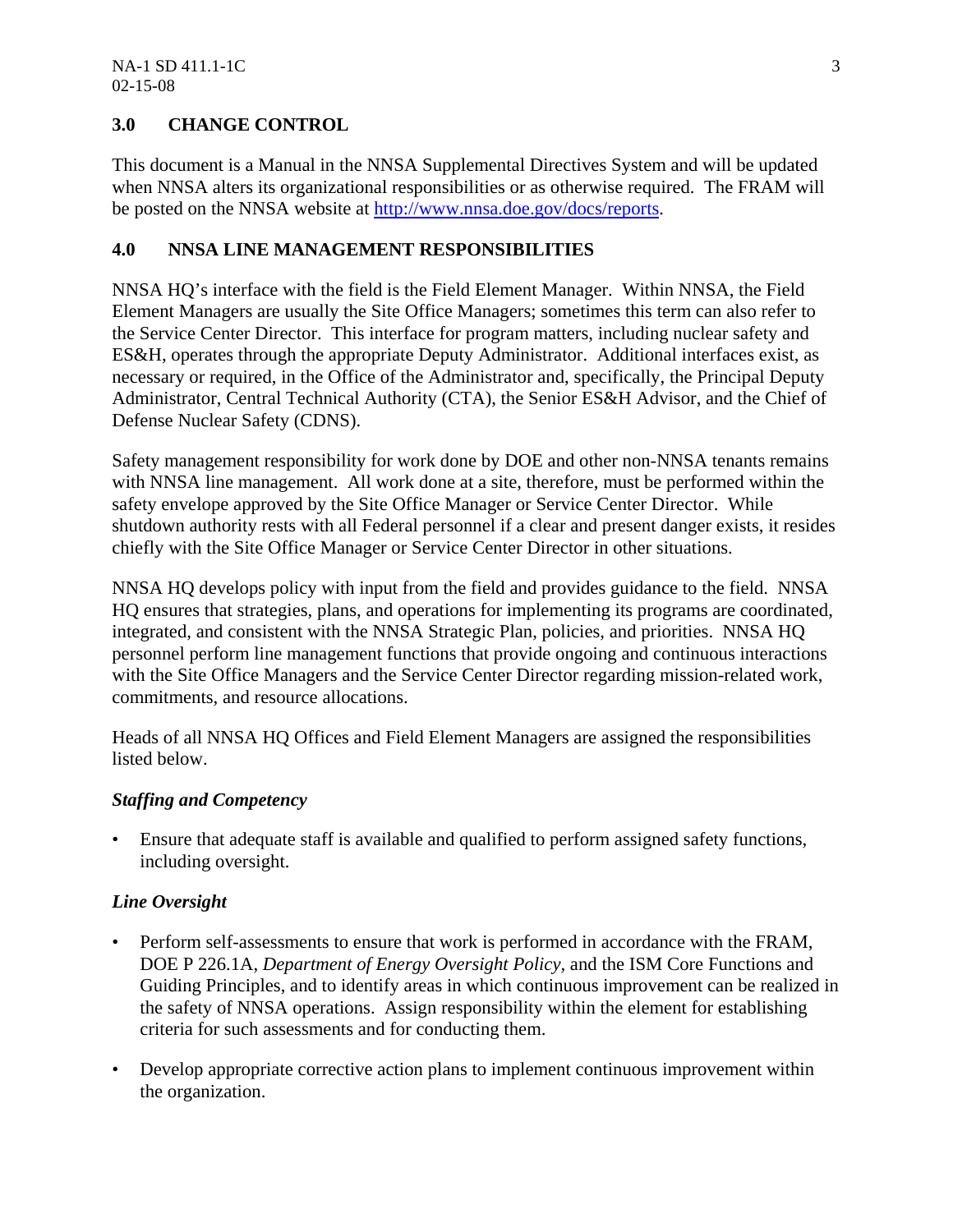- Develop or approve an ISM System Description.
- Implement a Federal Employee Occupational Safety and Health (FEOSH) Program in accordance with NNSA Policy Letter (NAP)-6, *Federal Employee Occupational Safety and Health Program for National Nuclear Security Administration Employees.*
- Cooperate with the Defense Nuclear Facilities Safety Board (DNFSB), including providing access to NNSA defense nuclear facilities, personnel, and information; providing responses to DNFSB recommendations and information requests as described in DOE M 140.1-1B, *Interface with the Defense Nuclear Facilities Safety Board*, and providing unfettered access to nuclear facilities, personnel, and information as requested.

#### *Performance Improvement*

- Examine the findings of internal and external assessments of their element to identify and analyze root causes, trends, and necessary corrective actions.
- Perform an annual ISM effectiveness review and develop an ISM declaration in accordance with DOE M 450.4-1, *Integrated Safety Management System Manual*.
- Implement and participate in the NNSA and DOE operating experience programs prescribed by DOE O 210.2, *DOE Corporate Operating Experience Program,* to enhance complex-wide sharing of lessons learned. Integrate sharing of lessons learned with contractor programs to maximize the exchange of lessons learned.
- Continuously assess the efficiency and quality of operations; develop, implement, and track corrective actions to profit from prior experience and lessons learned.

#### *Issues Management*

- Ensure that corrective actions are planned, prioritized, and pursued to completion and determine whether corrective actions adequately address the root causes of the conditions that prompted them.
- Ensure that safety-related information from various feedback sources is evaluated in an integrated manner.

#### *Resource Allocation*

Manage safety-related resource allocations and budgets.

#### **4.1 NNSA Administrator (NA-1)**

The NNSA Administrator is responsible for safety management, and monitors delegated authorities and the overall performance of safety management implementation within NNSA. The Administrator is the Senior Procurement Executive for NNSA; this authority has been delegated to the Director of Acquisition and Supply Management (NA-63).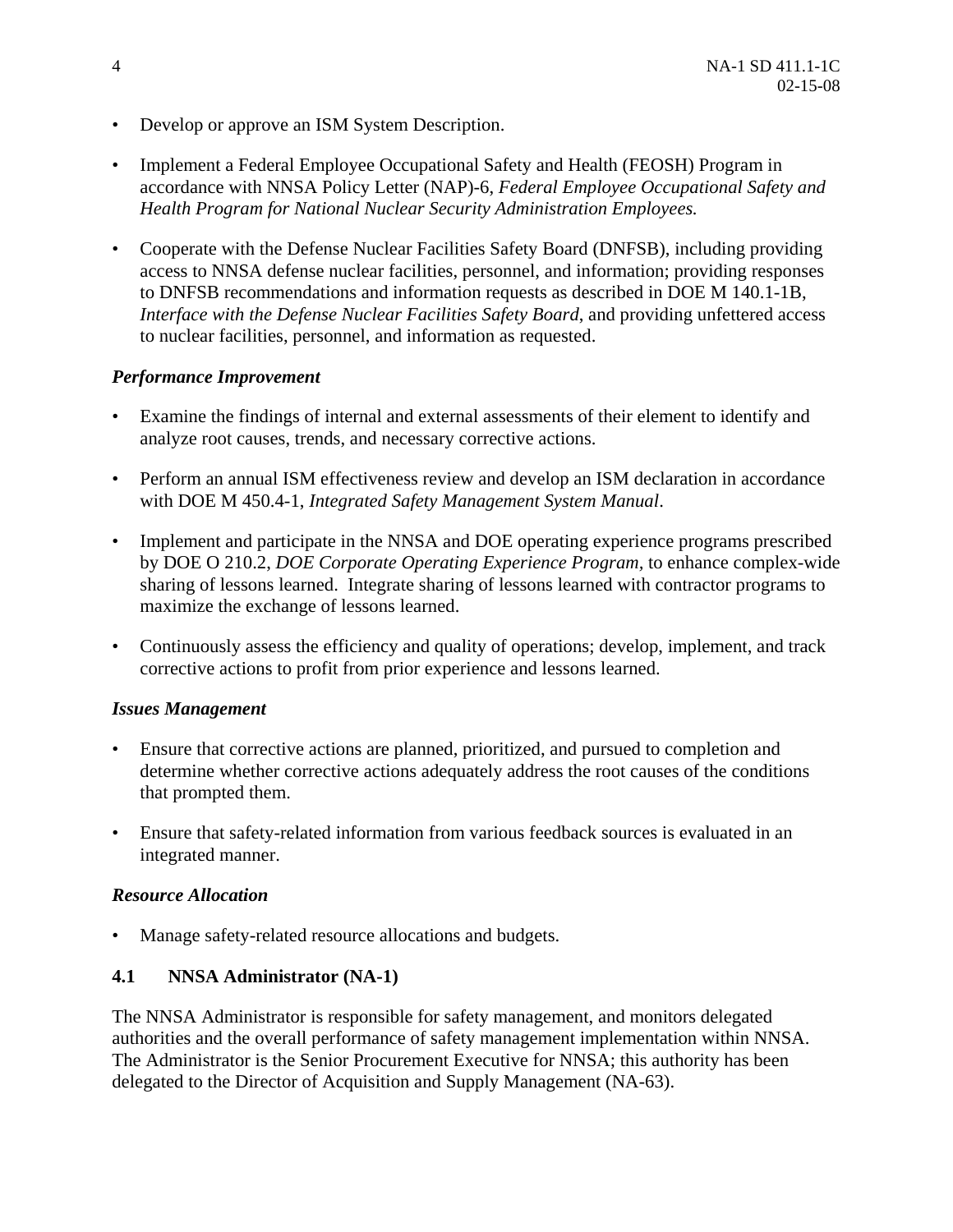#### *Oversight*

- Establishes oversight programs and processes to implement DOE P 226.1A and to hold personnel accountable for implementing these programs and processes.
- Provides overall direction within NNSA and establishes and maintains delegations of Administrator authorities to other NNSA officers.
- Approves the NNSA Strategic Plan and Mission Statements, ensuring that the NNSA Plan is compatible with the DOE Strategic Plan.

#### *Staffing and Competency*

• Establishes the NNSA Technical Qualification Program (TQP) to ensure that the Federal technical employees responsible for oversight at NNSA facilities are trained and qualified to perform their duties safely and efficiently. Ensures that NNSA organizations conduct and submit an annual Federal Technical Capability Panel TQP workforce analysis and staffing plan report to the Panel Chair to identify critical technical capabilities and positions that must be maintained to ensure safe operations at defense nuclear facilities.

#### *Resource Allocation*

• Approves and promulgates the NNSA budget, ensuring that allocations are appropriately balanced among missions.

#### *Performance Improvement*

- Determines the final performance rating and fee for each management and operating (M&O) contractor and other NNSA prime contractors.
- Authorizes Type A Accident Investigations pursuant to a delegation by the Secretary of Energy.
- Issues Price-Anderson Amendments Act (PAAA) Enforcement Actions to NNSA contractors.

#### *Management of Safety Requirements*

- Serves as the sole approval authority for variance requests that are submitted under the process established in 10 CFR Part 851, *Worker Safety and Health*.
- Approves NNSA Policy Letters, Supplemental Directives, and other guidance documents, including the NNSA FRAM.
- Establishes a process for development, review, revision, and approval of NNSA safetyrelated directives and for development of NNSA input to DOE guidance documents, including Orders, Technical Standards, and Rules.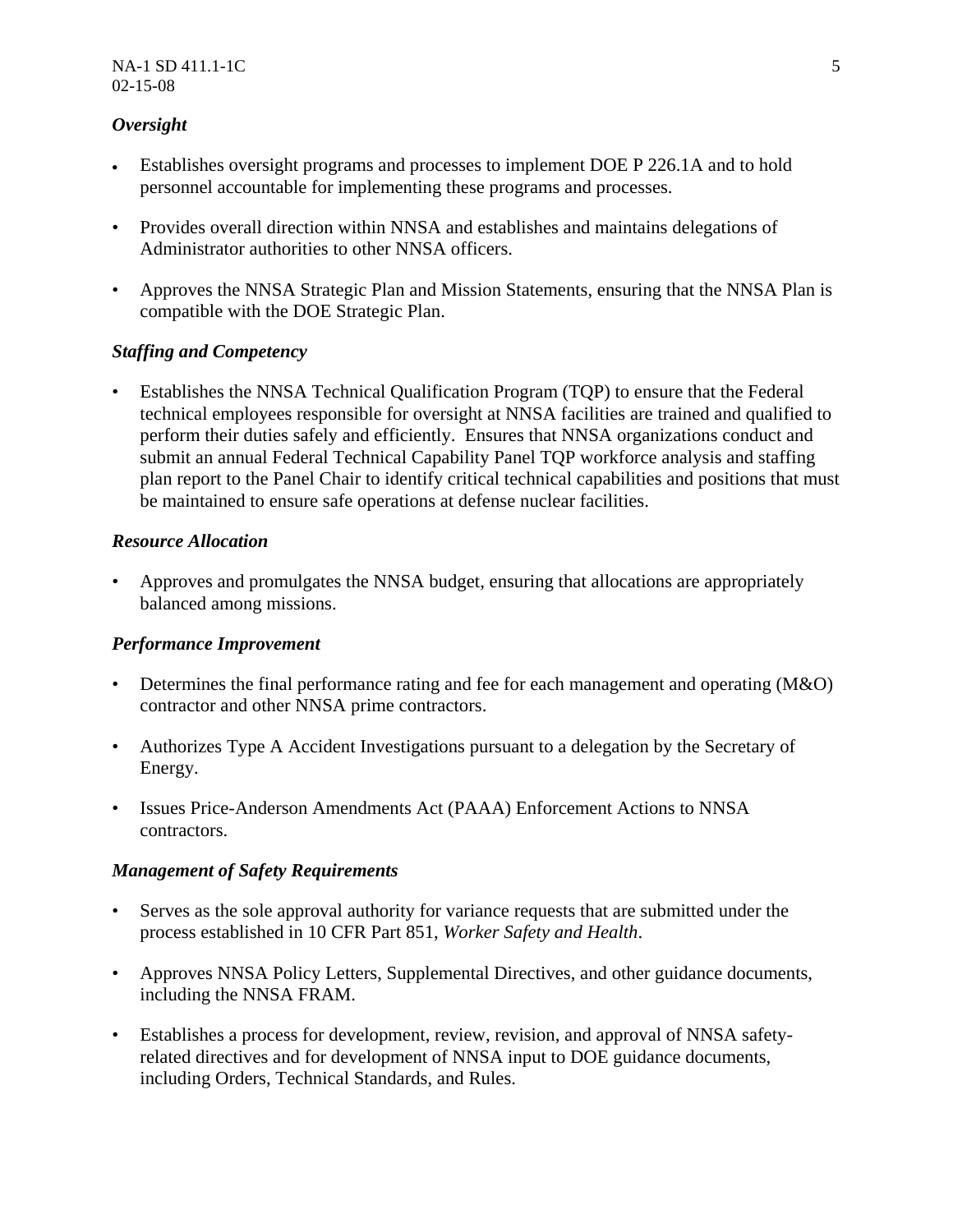- Reviews appeals of Deputy Administrator decisions on exemption requests or as appropriate, in accordance with the provisions of 10 CFR Part 820, *Procedural Rules for DOE Nuclear Activities*.
- Submits copies of the Administrator's decisions on exemptions to DOE nuclear safety requirements and directives with the DOE Office of the Docketing Clerk to comply with the exemption requirements of 10 CFR Part 820.
- Submits copies of the Administrator's decisions on exemptions to DOE directives with the DOE Office of Information Resources to comply with the exemption requirements of DOE O 251.1B, *Departmental Directives Program*.
- Approves ISM System Descriptions in accordance with DOE M 450.4-1.
- Implements effective aviation operations, airworthiness, and safety programs that meet the requirements of DOE O 440.2B, *Aviation Management and Safety*. Pursuant to DOE O 440.2B, the Office of Management, Budget and Evaluation is responsible for developing and implementing aviation safety policy and for providing independent oversight and recommendations to the Administrator on aviation safety matters.

#### *Defense Nuclear Security*

- Oversees the security process in the NNSA complex.
- Is responsible for cyber security risk acceptance within NNSA through the approval of the NNSA Performance-based Cyber Security Program (PCSP).

#### **4.2 NNSA Principal Deputy Administrator (NA-2)/Central Technical Authority**

The NNSA Principal Deputy Administrator has authority for oversight of safety management, and is NNSA's Central Technical Authority (CTA). The Principal Deputy Administrator is responsible for NNSA's safety performance, establishing expectations, and implementing guidance for Deputy and Associate Administrators and for field elements.

#### *Staffing and Competency*

• Ensures that NNSA maintains adequately trained Federal staff to fulfill NNSA's safety responsibilities. Provides direction to the NNSA HQ Lead Federal Technical Capability Program (FTCP) Agent and oversight of the NNSA TQP.

#### *Performance Expectation*

• Ensures timely review of HQ Performance Evaluation Plans (PEPs) and the resolution of HQ comments with the Site Offices. Takes action as required to ensure timely and effective HQ input to the Site Offices for the Assessment Phase.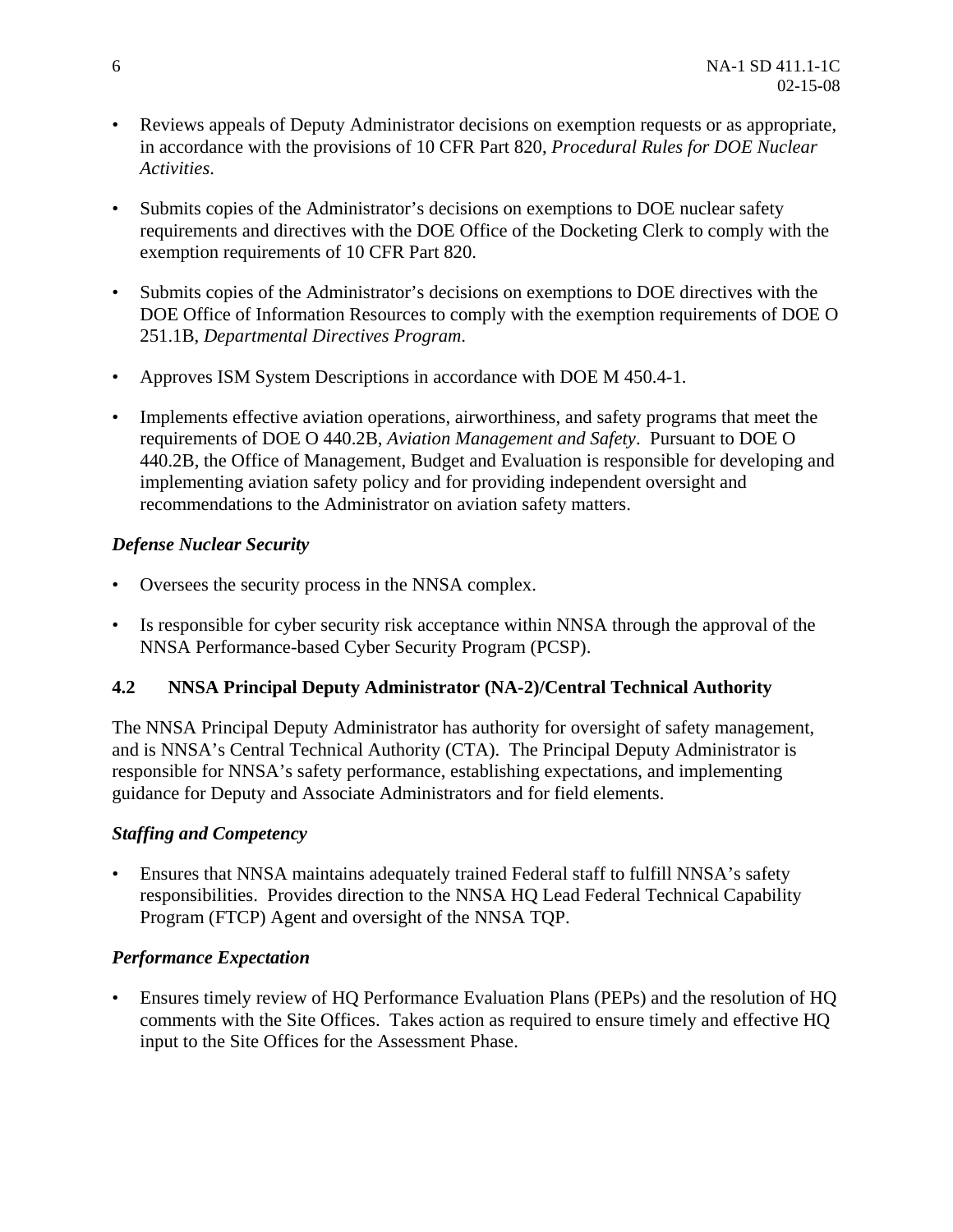#### *Operational Awareness*

- Oversees operational activities to accomplish safety initiatives. Ensures that resources are adequately and appropriately allocated for this purpose.
- Approves NNSA letters to the DNFSB.

#### *Differing Professional Opinion*

• Serves as the final decisionmaker for Differing Professional Opinions concerning nuclear safety issues of a technical nature that have not been otherwise resolved.

#### *Facility Operations/Authorization*

- Serves as Authorization Authority for the startup of new NNSA Category 2 or 3 nuclear facilities with a total project cost greater than \$200 million.
- Concurs with Documented Safety Analysis (DSA) methodologies used by contractors that differ from those described in 10 CFR Part 830 for Hazard Category 1, 2, and 3 nuclear facilities.

#### *Nuclear Safety Research*

• Reviews and concurs on the identification and prioritization of nuclear safety-related research and development activities as necessary for NNSA weapons activities and DOE complex-wide activities.

#### *Central Technical Authority*

The CTA is a line management executive who is responsible for core nuclear safety functions for NNSA's organizations and facilities. The CTA is responsible for the consistent and effective application of nuclear safety requirements and guidance across the NNSA complex, including maintaining the NNSA FRAM up-to-date.

#### *Safety Delegation*

- Reviews and concurs on nuclear safety delegations that require CTA concurrence pursuant to the NNSA Delegation Procedure.
- Concurs on all compensatory measures established as part of the decision to delegate safety responsibilities within NNSA.

#### *Management of Nuclear Safety Requirements*

- Issues expectations and guidance as necessary for use by NNSA employees and contractors on the implementation of regulations, directives, and standards that affect nuclear safety.
- Provides feedback to the Chief, Office of Health, Safety and Security (HSS) on issues concerning new or existing nuclear safety regulations, directives, and standards.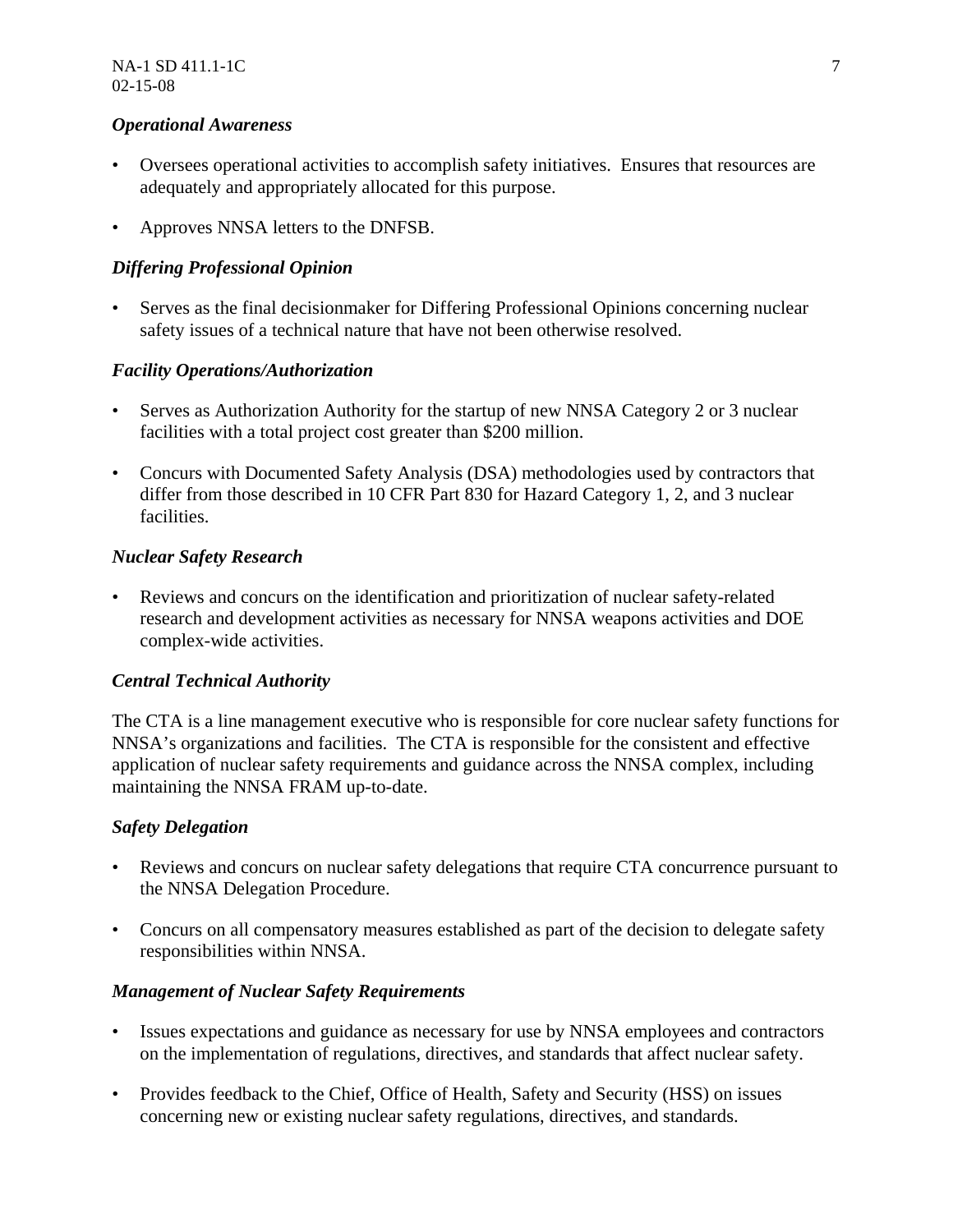• Concurs on waivers, exemptions, and other forms of relief from nuclear safety requirements imposed by DOE regulations for NNSA nuclear facilities.

#### *Contracts Management*

- Concurs on the selection and incorporation of nuclear safety directives and standards into M&O contracts for NNSA nuclear facilities, pursuant to Department of Energy Acquisition Regulation (DEAR) 970.5204-2(b) or DEAR 970.5204-2(c).
- Evaluates, provides recommendations, and concurs on all changes, waivers, exemptions, and other forms of relief from nuclear safety provisions in M&O contracts for NNSA nuclear facilities, pursuant to DEAR 970.5204-2(b) or DEAR 970.5204-2(c).

#### *Construction Management*

• Implements and monitors ongoing performance of the Energy Systems Acquisition Advisory Board (ESAAB) Equivalent Process.

#### **4.3 Chief of Defense Nuclear Safety (NA-2.1)**

The CDNS is responsible for evaluating nuclear safety issues and providing technical advice to the Administrator, Principal Deputy Administrator, CTA, and other senior NNSA officials.

#### *Management of Nuclear Safety Requirements*

- Evaluates the directives and standards in M&O contracts for NNSA nuclear facilities to ensure that nuclear safety is adequately addressed. Provides recommendations to the CTA to support the CTA's decisionmaking.
- Evaluates requests for waivers, exemptions, or other forms of relief from nuclear safety requirements to support CTA concurrence.
- Technically evaluates DSA methodologies proposed by contractors that differ from those described in 10 CFR Part 830 for Hazard Category 1, 2, and 3 nuclear facilities and provides recommendations on concurrence to the CTA.
- Evaluates directives affecting nuclear safety and makes recommendations regarding them to the CTA.
- Coordinates the preparation of guidance and expectations for the implementation of nuclear safety and weapon surety requirements and guidance, as necessary, for the CTA.
- Coordinates with NA-70 in facilitating the early integration of nuclear safety and security requirements at NNSA's nuclear facilities.

#### *Technical Assistance*

• Provides policy guidance, technical advice, and assistance in acquiring technical resources for HQ and Site Office management in implementing the readiness review processes outlined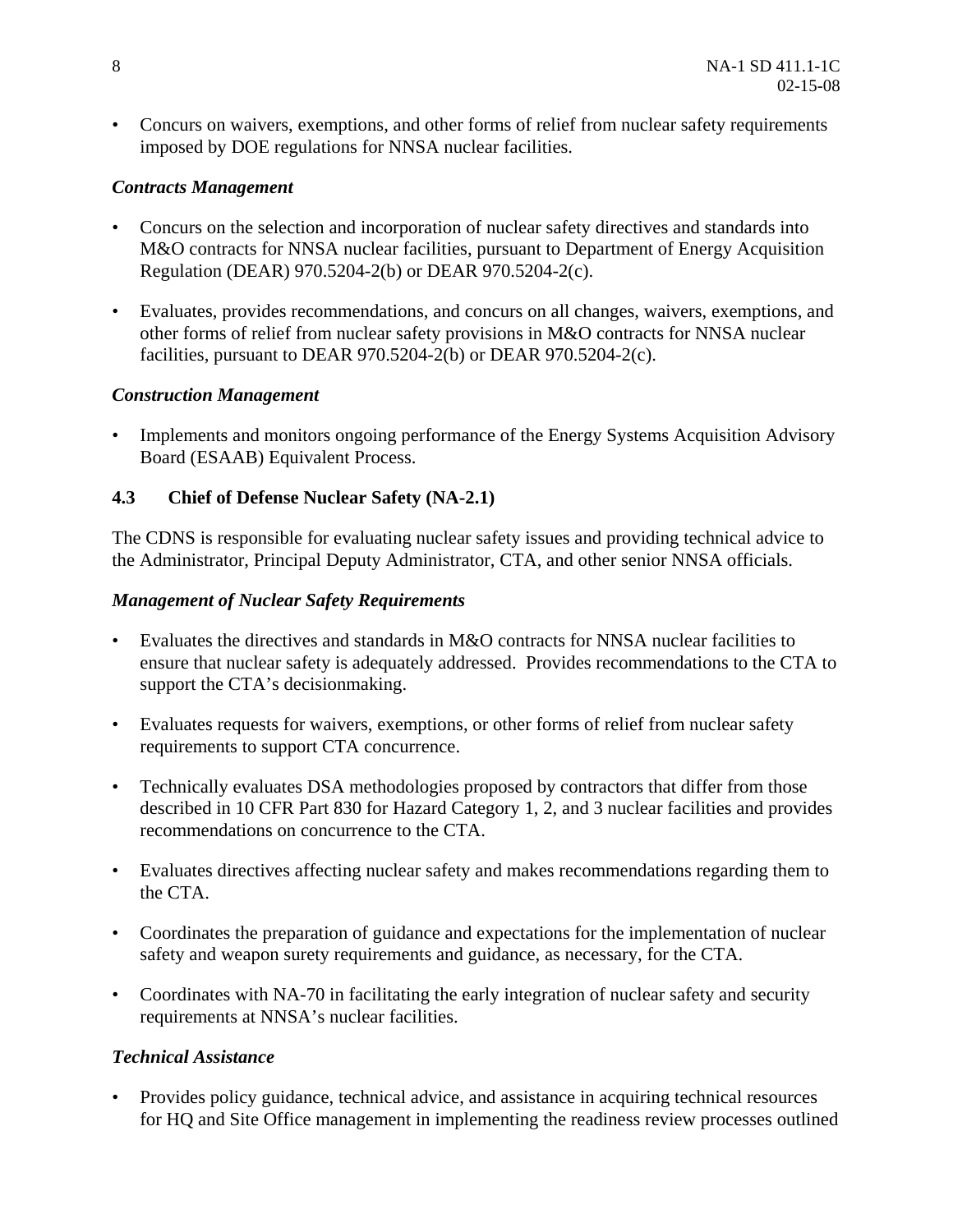in DOE O 425.1C, *Startup and Restart of Nuclear Facilities.* Reviews all NNSA Startup Notification Reports on behalf of the CTA to promote safety awareness across the complex.

- Supports NNSA line management in working with the DNFSB and provides advice to line management on DNFSB-related issues.
- Provides technical support and assistance to senior NNSA line managers, including Site Office Managers, as requested.

#### *Nuclear Safety Research*

- Forwards to NA-10 for disposition any emerging or unmet nuclear safety research and development needs.
- Raises issues concerning nuclear safety-related research to the CTA or the Administrator.
- Reviews the priority list prepared by NA-10 of nuclear safety-related research needs to be incorporated into the budget.

#### *Nuclear Safety Delegation*

• Periodically evaluates effective implementation of delegated nuclear safety responsibilities to ensure that Site Offices maintain adequate capability to accomplish their safety management functions.

#### *Differing Professional Opinion Management*

- Develops and monitors implementation of the NNSA Differing Professional Opinion Program.
- Serves as the NNSA Differing Professional Opinions Manager for nuclear safety matters.
- Forwards Differing Professional Opinion records to the Chief HSS Officer every two years.

#### *Operational Awareness*

- Conducts the Biennial Reviews and other types of reviews of NNSA sites and activities, as required by DOE directives, or as directed by senior management, to ensure that nuclear safety requirements and guidance are implemented appropriately and effectively.
- Maintains operational awareness of nuclear safety performance of NNSA Site Offices and contractors on behalf of the CTA and Administrator.

#### *Performance Improvement*

• Publishes quarterly NNSA Technical Bulletins on behalf of the Administrator to disseminate lessons learned regarding nuclear safety to senior NNSA managers.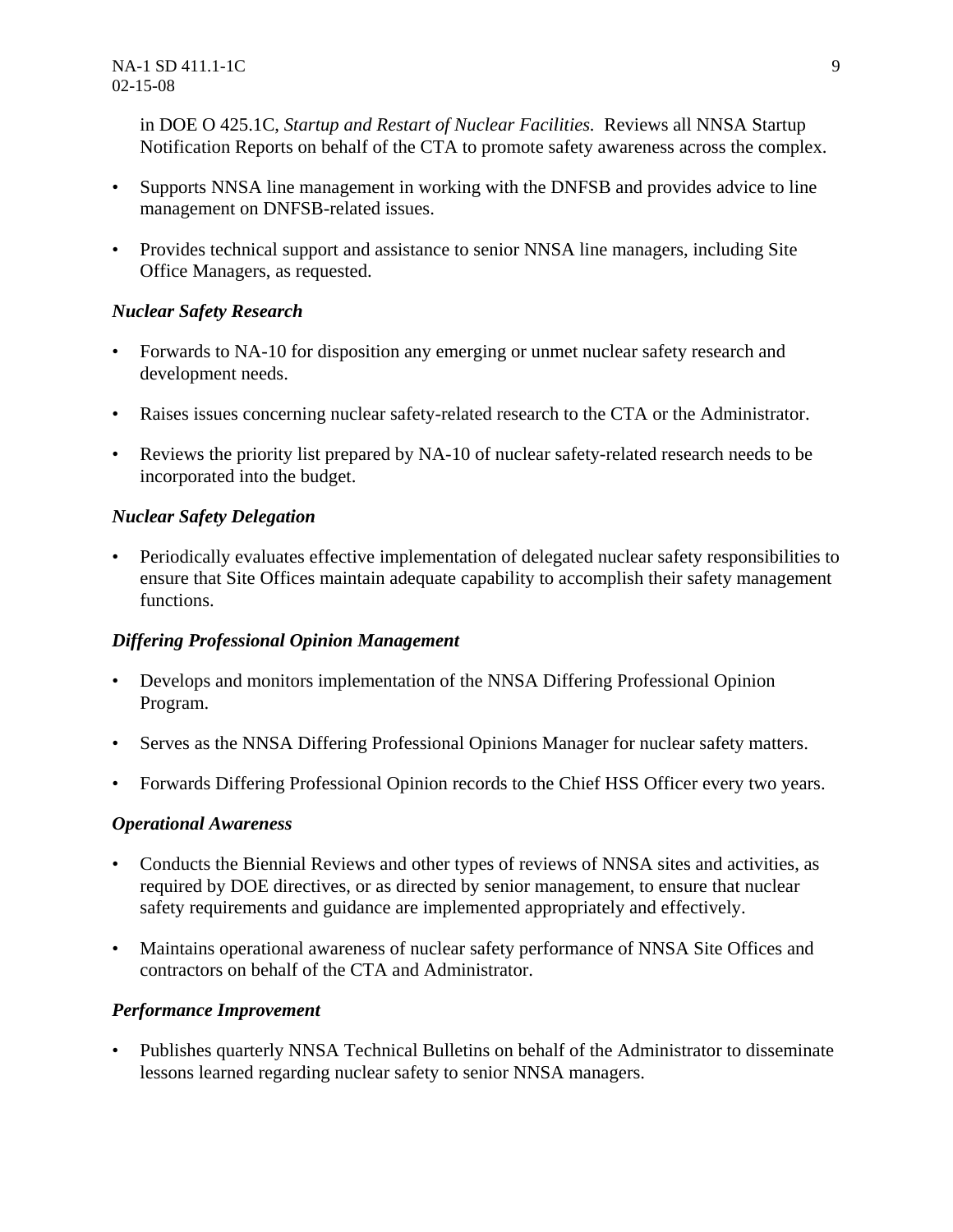#### *Construction Management*

• Verifies integration of safety into design and construction for NNSA nuclear projects and the ESAAB. CDNS serves on the ESAAB for nuclear-related projects, and verifies that the Federal personnel assigned to the Integrated Project Team are appropriately qualified.

#### *Staffing and Competency*

• On behalf of NA-1 and the CTA, formulates a Safety Basis Professional Program to train adequate numbers of safety basis professionals in the skills needed to develop, review, and maintain safety basis documents.

#### **4.4 Senior Environment, Safety & Health Advisor (NA-3.6)**

The Senior ES&H Advisor is responsible for providing technical advice on non-nuclear ES&H issues to the Administrator, the Principal Deputy Administrator, the CTA, and other senior NNSA officials.

#### *Strategic Objectives*

The Senior ES&H Advisor works directly with HQ line management, Site Offices, Site Contractors, and the Service Center to identify and resolve emerging ES&H issues and vulnerabilities, to track ES&H performance trends, to monitor and evaluate regulatory requirements, and to share lessons learned and best practices within and outside of DOE. The Senior ES&H Advisor provides technical assistance and oversight as requested by the Administrator and NNSA senior management or as required by Departmental directives. NA-3.6 acts as a primary liaison with internal and external stakeholders on all matters pertaining to nonnuclear ES&H matters.

#### *Management of ES&H Requirements*

- Responsible for maintaining and updating the NNSA Headquarters FRAM. Assists NA-2 in implementing the FRAM.
- Evaluates Quality Assurance Program and ES&H management policies and guidance for NNSA HQ, the Service Center, and Site Office Managers.
- Provides feedback to the Chief HSS Officer on issues concerning new or existing ES&H regulations, directives, and standards.
- Administers the process for developing, reviewing, revising, and approving NNSA ES&H directives. Participates in focus groups or technical development teams to ensure that quality products are developed. Serves as the NNSA Technical Standards Manager and coordinates and acts as the NNSA interface with the DOE Technical Standards Program.
- Acts as liaison on all aspects of interagency and intra-agency Rulemaking processes related to ES&H, and serves as the primary point of contact between HSS and NNSA.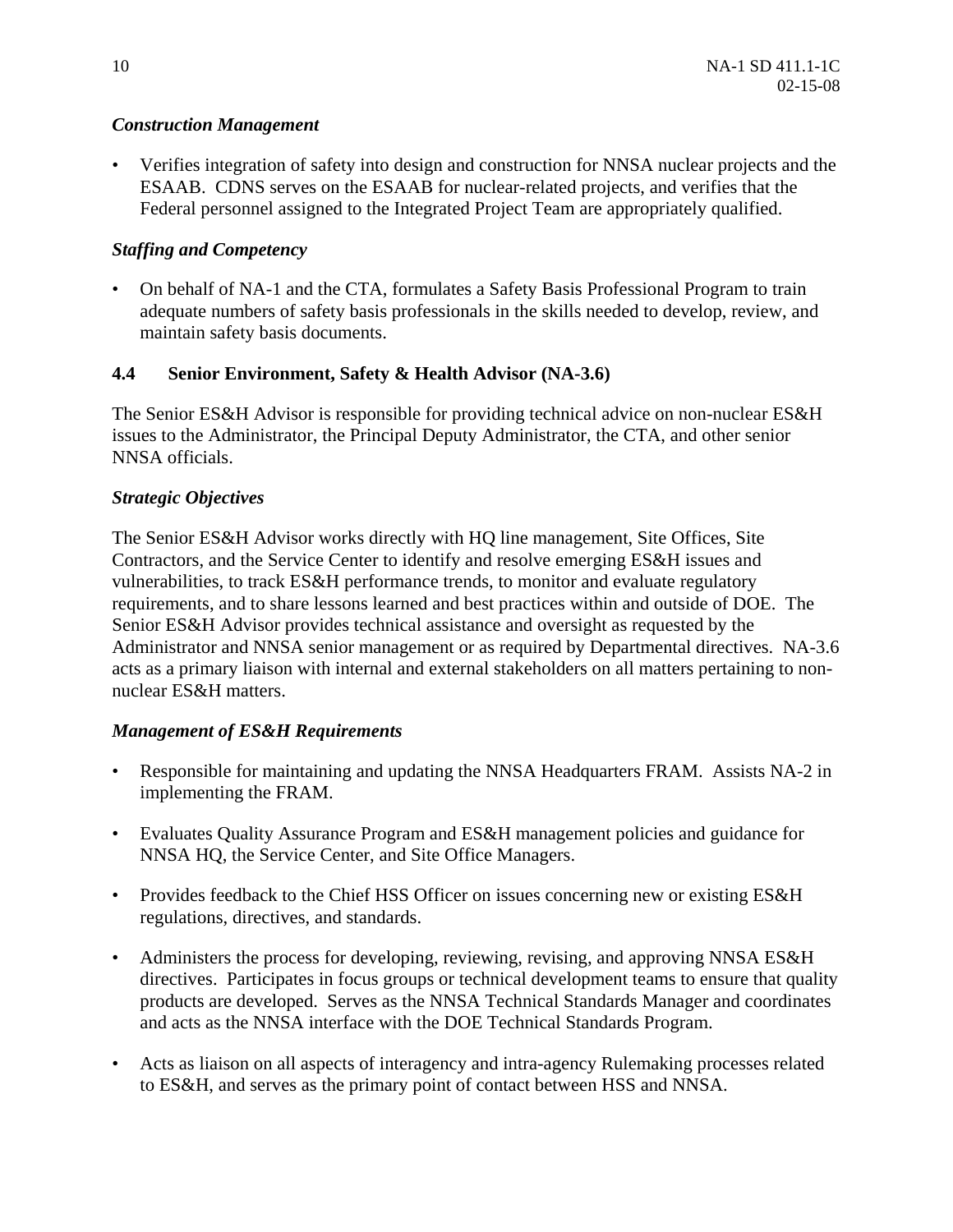NA-1 SD 411.1-1C 11 02-15-08

- Evaluates the implementation of 10 CFR Part 851 across the NNSA complex. When required, conducts the initial review of variances received from NNSA contractors and forwards them to HSS, in coordination with line management and in accordance with 10 CFR Part 851.31(a).
- Responsible for developing NNSA policy and evaluating the implementation of policy and guidance related to worker safety and health, facility readiness, and oversight.
- Serves as the NNSA senior officer responsible for coordinating, monitoring, and reporting on the implementation of Executive Order 13423, *Strengthening Federal Environmental, Energy, and Transportation Management.*
- Evaluates the implementation of the FEOSH program for NNSA HQ, Site Office, and Service Center employees, pursuant to 29 CFR Part 1960, *Basic Program Elements for Federal Employee Occupational Safety and Health Programs and Related Matters*.
- Serves as the NNSA Human Subject Research Program Manager responsible for coordinating, monitoring, and reporting on the implementation of DOE Order 443.1A, *Protection of Human Subjects.*

#### *Technical Assistance*

- Provides technical support and assistance to senior NNSA line managers, including Site Office Managers, as requested.
- Supports NNSA line management in interacting with the DNFSB and provides advice to line management on DNFSB-related safety issues.

#### *Integrated Safety Management*

- Serves as the NNSA ISM Champion.
- Develops, maintains, and revises the NNSA HQ ISM System Description.
- Annually reviews the effectiveness of NNSA's ISM implementation at HQ.

#### *Differing Professional Opinion Management*

Serves as the NNSA Differing Professional Opinions Manager for non-nuclear safety issues.

#### *Operational Awareness*

- Maintains operational awareness of ES&H performance of NNSA Site Offices and Site Contractors on behalf of the CTA and the Administrator.
- Conducts the Quarterly Safety Briefing on NNSA ES&H performance for the Administrator and NNSA senior management.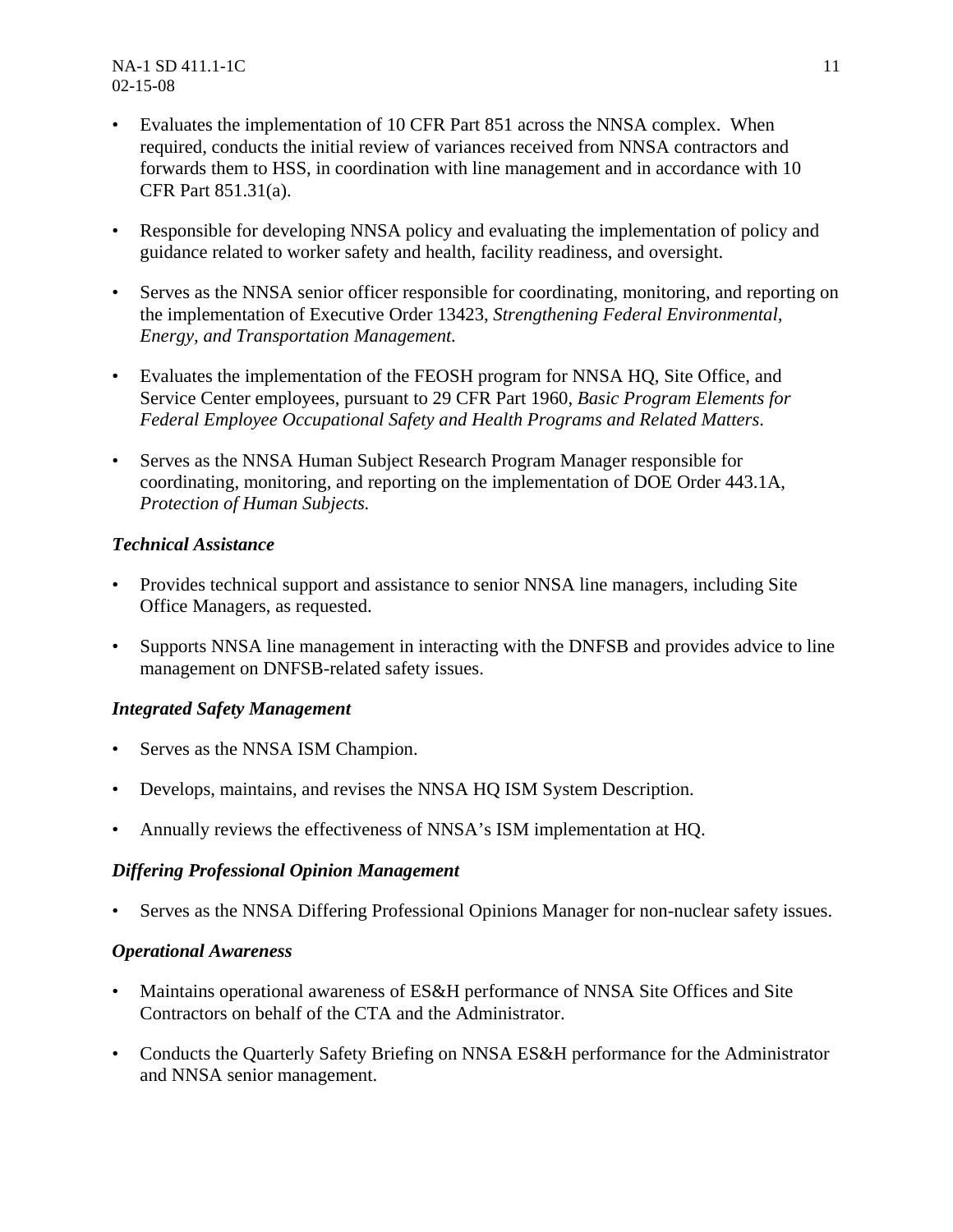#### *Performance Improvement*

- Responsible for the NNSA Accident Investigation Program.
- Administers the PAAA Program for NNSA. Advises the Administrator on all matters related to the program and proposed enforcement actions. Supports line management and provides consultation and coordination of all matters related to PAAA.
- As the designated NNSA lead for the NNSA Corporate Operating Experience Program, evaluates its implementation and serves as the primary interface to identify and share lessons learned and best practices within and outside of NNSA.
- Evaluates performance and trends that impact safety, health, and the environment (including nuclear safety trends); tracks the resolution of negative trends and administers the process for developing ES&H performance metrics and criteria in coordination with the Site Offices and HQ line management.
- Facilitates line management's use of lessons learned generated from assessments of Site Office and Site Contractor operations.

#### *Staffing and Competency*

• Provides the NNSA Lead Agent for the DOE Federal Technical Capability Panel, who oversees the NNSA TQP. Coordinates development of the Annual Workforce Analysis and Staffing Plan for NNSA.

#### **4.5 NNSA Deputy Administrator for Defense Programs (NA-10)**

NA-10 is responsible for the execution of nuclear safety, nuclear explosives safety (NES), and ES&H matters. NA-10 is the Lead PSO for all eight NNSA sites, as defined in the DOE FRAM and in a memorandum from the Administrator dated June 25, 2003. NA-10 executes PSO responsibilities and authorities for DOE and NNSA directives listed in Appendix A and those delegated by NA-1.

#### *Strategic Objectives*

NA-10 maintains and enhances the safety, reliability, and performance of the U.S. nuclear weapons stockpile, including the ability to design, produce, and test weapons, in order to meet national security requirements. NA-10 directs, manages, and oversees nuclear weapons production facilities, national security laboratories, and assets to respond to incidents involving nuclear weapons and materials.

NA-10 is charged with transforming the nation's nuclear weapons stockpile and supporting infrastructure to be more responsive to the threats of the  $21<sup>st</sup>$  century. In accordance with the 2001 Nuclear Posture Review, NA-10 must develop a credible, responsive nuclear weapons infrastructure to facilitate a reduction in the size of the stockpile, to support a greater reliance on deterrence by capability, and to change the way we manage risk. Complex transformation must be accomplished while ensuring the safety, security, and reliability of the stockpile.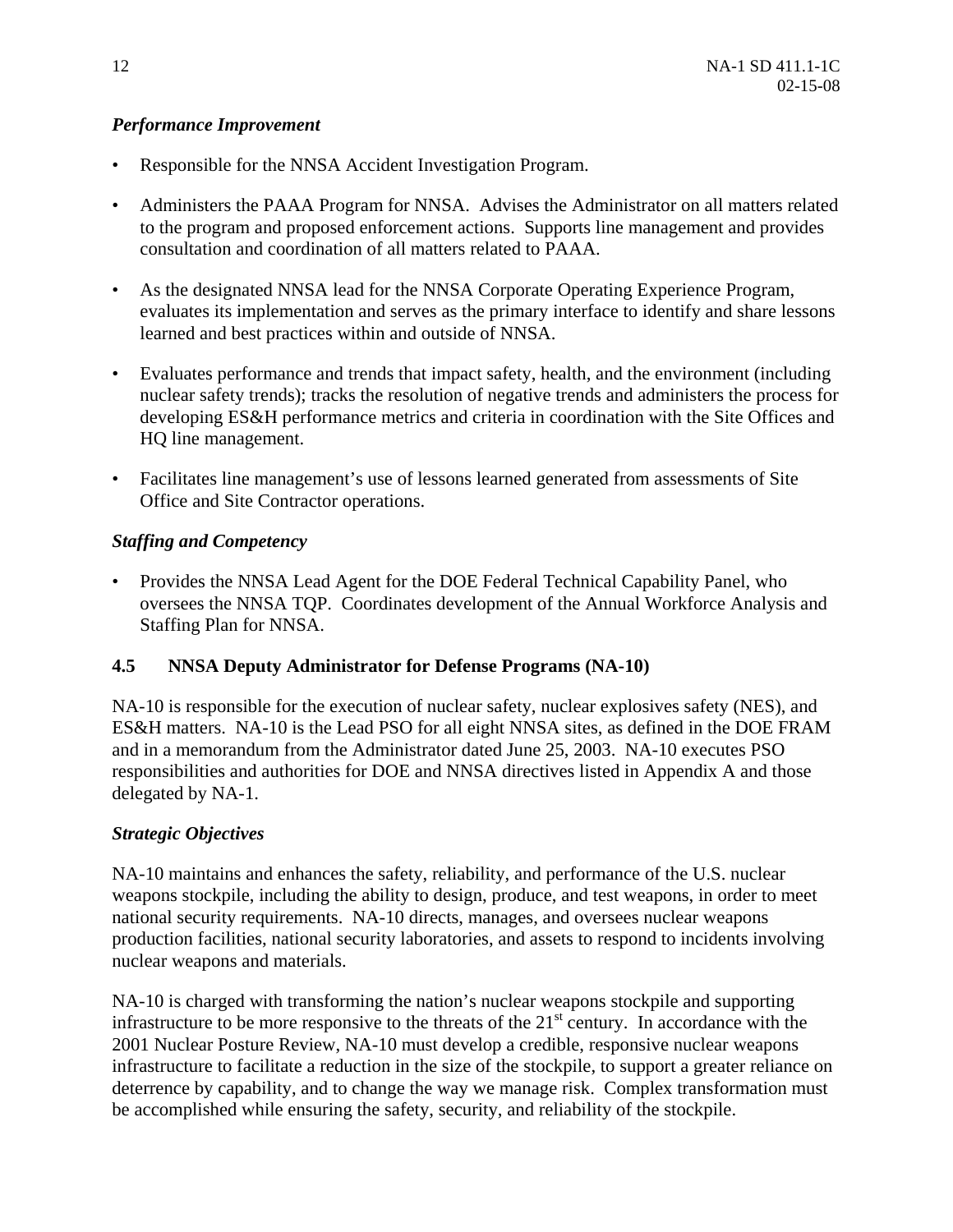#### *Execution of Program Management Responsibilities*

NA-10 directs and manages the science-based Stockpile Stewardship Program to ensure the safety, security, and reliability of nuclear weapons. NA-10 executes this broad programmatic responsibility through management of Directed Stockpile Work, Campaigns, and the Readiness in Technical Base and Facilities (RTBF) program elements.

• **Directed Stockpile Work:** Directed Stockpile Work ensures that the Nation's stockpile of nuclear warheads and bombs are safe through performing routine maintenance and repairs, dismantling retired weapons, refurbishing warheads through the Life Extension Programs, and maintaining the capability to design, manufacture, and certify new warheads for the foreseeable future.

#### • **Campaigns:**

- The Science Campaign develops essential scientific capabilities and infrastructure coupled with advanced radiography and improved understanding of dynamic material properties to assess the safety and reliability of the nuclear weapons stockpile with improving confidence.
- The Engineering Campaign improves the safety, security, and control of the nuclear weapons stockpile by providing validated models and simulation tools to improve surety technologies, radiation hardening capabilities, microsystems and microtechnologies production, component and material lifetime assessments, and predictive aging models and surveillance diagnostics.
- The Inertial Confinement Fusion and High Yield Campaign develops laboratory capabilities to create and measure extreme conditions of temperature, pressure, and radiation approaching those in a nuclear explosion, and to conduct weapons-related research in these environments.
- The Advanced Simulation and Computing Campaign provides leading-edge, high-end computer simulation capabilities to meet weapons assessment and certification requirements.
- The Pit Certification and Manufacturing Campaign has restored the capability and some limited capacity to manufacture pits required for the enduring nuclear weapons stockpile.
- The Pit Campaign activities are being reintegrated into Directed Stockpile Work and the Science Campaign in fiscal year 2009.
- The Readiness Campaign develops new manufacturing processes and technologies for qualifying weapons components for reuse.
- **Readiness in Technical Base and Facilities:** This element of the Readiness Campaign is responsible for the construction, operation, and maintenance of NNSA program facilities and infrastructure to support required mission work. Future-year program facility and infrastructure planning processes at Headquarters and in the field support implementation of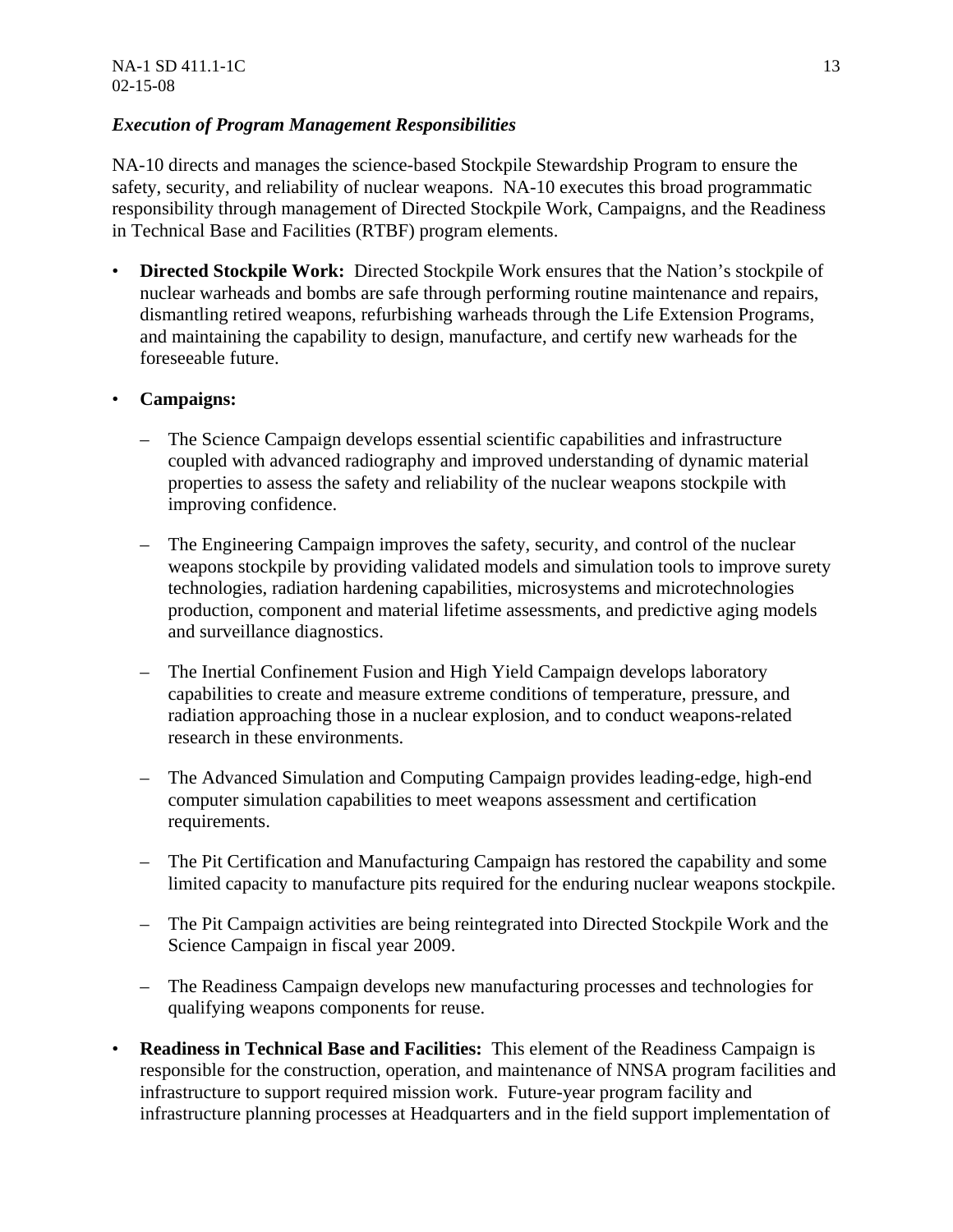the NNSA Preferred Alternative for Complex Transformation, and will incorporate future Records of Decision as a result of the National Environmental Policy Act (NEPA) process.

- The **Secure Transportation Asset (STA)** organization safely and securely transports nuclear weapons, weapons components, and special nuclear materials and other national security interests to meet DOE, Department of Defense, and other customer requirements. The STA maintains compliance with all applicable laws and regulations for environment, safety, and health and execution of its mission.
- **Planning, Programming, Budgeting, and Execution (PPBE):** NA-10 implements NNSA policy for planning, programming, budgeting, and execution to ensure an appropriate balance of resources to address annual program milestones, nuclear safety and other ES&H requirements, and adequate sustainment of enduring program facilities and infrastructure for continued safe operations. NA-10 program managers work with Site Offices and M&O contractors to plan, prioritize, and execute program work and to set performance expectations. NA-10 program managers designated as Contracting Officer Representatives use the Work Authorization process to provide direction to the contractors for the safe performance of programmatic work through the authority of the Contracting Officers.

#### *Execution of Line Management Safety Responsibilities<sup>1</sup>*

Work in nuclear weapons involves management of nuclear weapons, hazardous materials, and unique operations. Management of the nuclear weapons program includes managing risk. NA-10 is responsible for Defense Programs (DP) actions and their effect on worker and public health, safety, and security.

#### *Oversight*

 $\overline{a}$ 

- Ensures that line oversight assesses implementation of safety programs and reports oversight results, in accordance with DOE O 226.1A.
- Conducts periodic management assessments of NA-10 safety oversight responsibilities for nuclear operations. Evaluates Site Office execution of the responsibilities and authorities assigned in DOE directives and supplemental directives and of other delegated functions.
- Maintains operational awareness of NNSA Site Office and contractor activities, with particular emphasis on the safety of nuclear facilities and other high-hazard activities.
- Maintains operational awareness of emergency management activities performed by the NNSA Office of Emergency Management Implementation (NA-43) in support of NA-10.
- Resolves corrective actions using issues management tools such as the Corrective Action Tracking System (CATS) and Pegasus and holds managers at Headquarters and in the field responsible for corrective action resolution as well as lessons-learned sharing.

<sup>&</sup>lt;sup>1</sup> Some authorities require the CTA's concurrence, as set forth in Section 4.2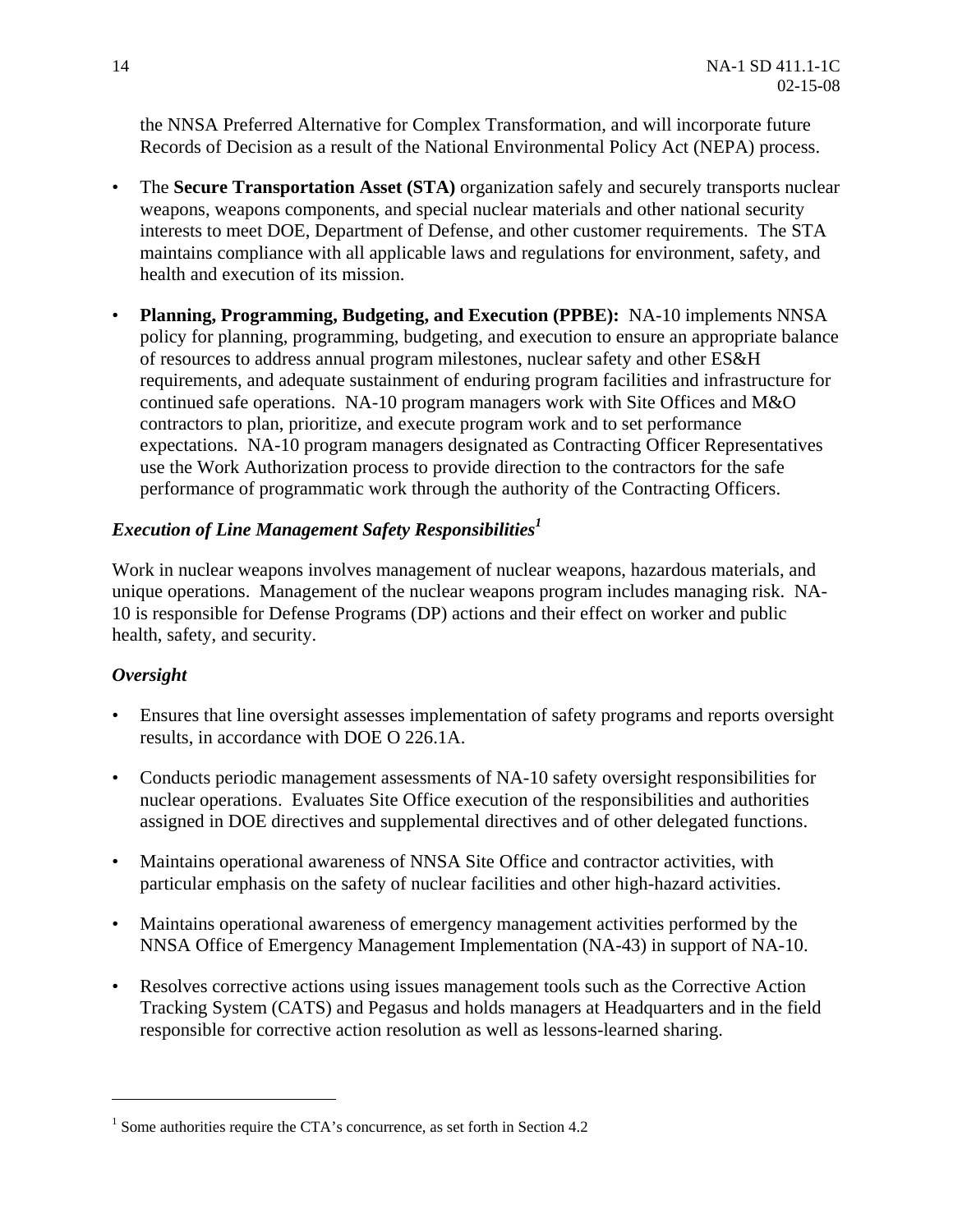• Implements aviation operations, maintenance, security, and safety policies and procedures to ensure efficiency of flight operations in accordance with DOE O 440.2B. This function is performed by the Assistant Administrator for Secure Transportation (NA-15).

#### *Resource Allocation*

- Establishes program missions, budgets, and planning estimates covering a 10-year planning horizon for site infrastructure and Lead PSO-related real property assets, and approves Ten-Year Site Plans related to programmatic responsibilities at related sites.
- Ensures that budget submissions for facilities and activities (including transportation activities) are adequate for the effective implementation and maintenance of emergency management programs.
- Ensures that specialized technical representatives and subject matter experts are provided when a Headquarters Emergency Management Team is convened.

#### *Management of Nuclear Safety Requirements*

- Develops and reviews DOE and NNSA directives and Technical Standards, certifies that directives affecting Defense Programs are reviewed for accuracy and continued relevance, and approves exemptions to DOE and NNSA nuclear safety requirements.
- Approves exemptions and exceptions to 10 CFR Part 830, *Nuclear Safety Management,*  based on the technical merit of the request and in compliance with 10 CFR Part 820. In coordination with the CTA and the affected Site Office, establishes conditions of approval and other terms for implementing approved exemptions. Files copies of NA-10 decisions with the appropriate docketing systems.
- If warranted, concurs on exemption requests to DOE Directives where the Site Office Manager has approval authority for the exemption. Where NA-10 is the approval authority, files copies of the decisions in accordance with DOE O 251.1B*.*

#### *Differing Professional Opinion*

• Serves as the final decision maker for Differing Professional Opinions concerning nonnuclear safety issues of a technical nature.

#### *Safety Delegations*

• Reviews and approves delegated authorities that are consistent with direction from the Deputy Secretary and in accordance with procedures approved by the Administrator. Maintains a current list of delegated safety authorities within NNSA.

#### *Construction Management*

• For assigned projects, serves as the ESAAB Equivalent Board Acquisition Executive and makes decisions on the disposition of all requested Critical Decisions and Baseline Change Proposals. Ensures that appropriate measures are taken so that projects meet the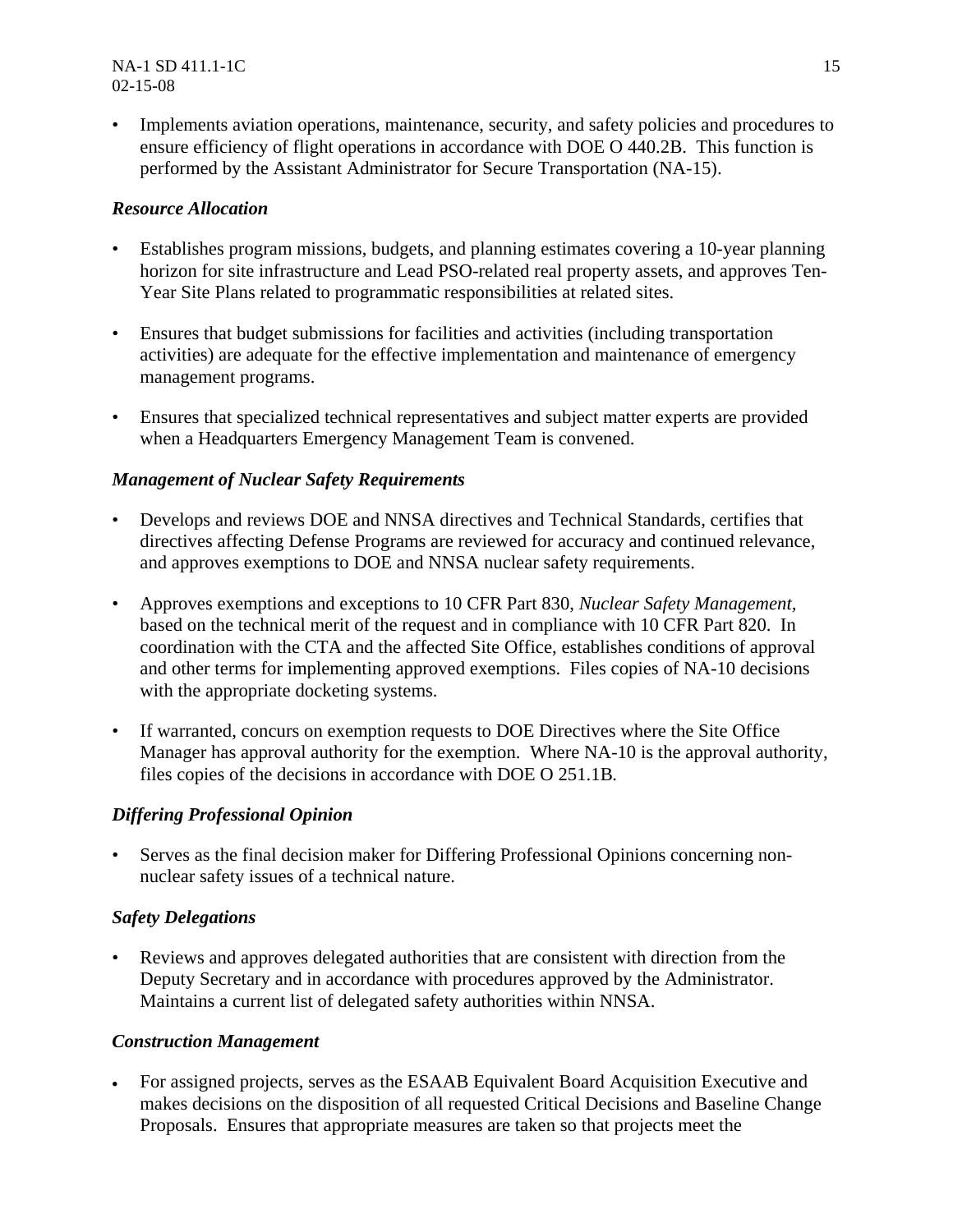programmatic, safety, environmental, security, legal, procurement, and Departmental requirements.

#### *Facility Operations/Authorization*

- Approves DSAs, preliminary DSAs, or related safety basis documentation, and ensures proper development, review, approval, and implementation of DSAs for nuclear facilities.
- Reviews and approves DSA methodologies used by contractors that differ from those in 10 CFR Part 830 for Hazard Category 1, 2, and 3 nuclear facilities.
- Reviews and approves nuclear safety design criteria when contractors use design criteria that differ from those in DOE O 420.1B, *Facility Safety*.
- Ensures that the Site Office Managers maintain the status of safety basis documents for Hazard Category 1, 2, and 3 nuclear facilities and that a status report is available to the public.
- Serves as Authorization Authority for the startup of all new NNSA Hazard Category 2 or 3 nuclear facilities with a total project cost less than or equal to \$200 million.
- Oversees implementation of startup and restart programs at NNSA Site Offices, and approves startup and restart documentation per DOE O 425.1C and Table 1 of DOE-STD-3006-2000, *Planning and Conduct of Operational Readiness Reviews*. Serves as the Authorization Authority for the restart of Hazard Category 2 facilities in accordance with DOE-STD-3006- 2000.
- Responsible and accountable for the safety and environmental impacts of work done for others at NA-10 sites unless a specific written agreement is approved by the affected PSOs or their equivalent at other agencies.
- Coordinates oversight assessments to allow reasonable time to address priority corrective actions.

#### *Packaging and Transportation Safety*

- Provides overall management and policy direction, including development of standards and directives for NNSA packaging activities and safe conduct of Transportation Safeguards System operations in accordance with 10 CFR Part 830 requirements.
- Oversees NNSA packaging and transportation operations, and ensures that required safety appraisals are conducted for these operations.
- Manages NNSA packaging development activities to ensure availability of compliant Type B packages for nuclear material shipments.
- Approves requests for national security exemptions for Transportation Safeguards System shipments of noncompliant packages containing Type B quantities of radioactive material.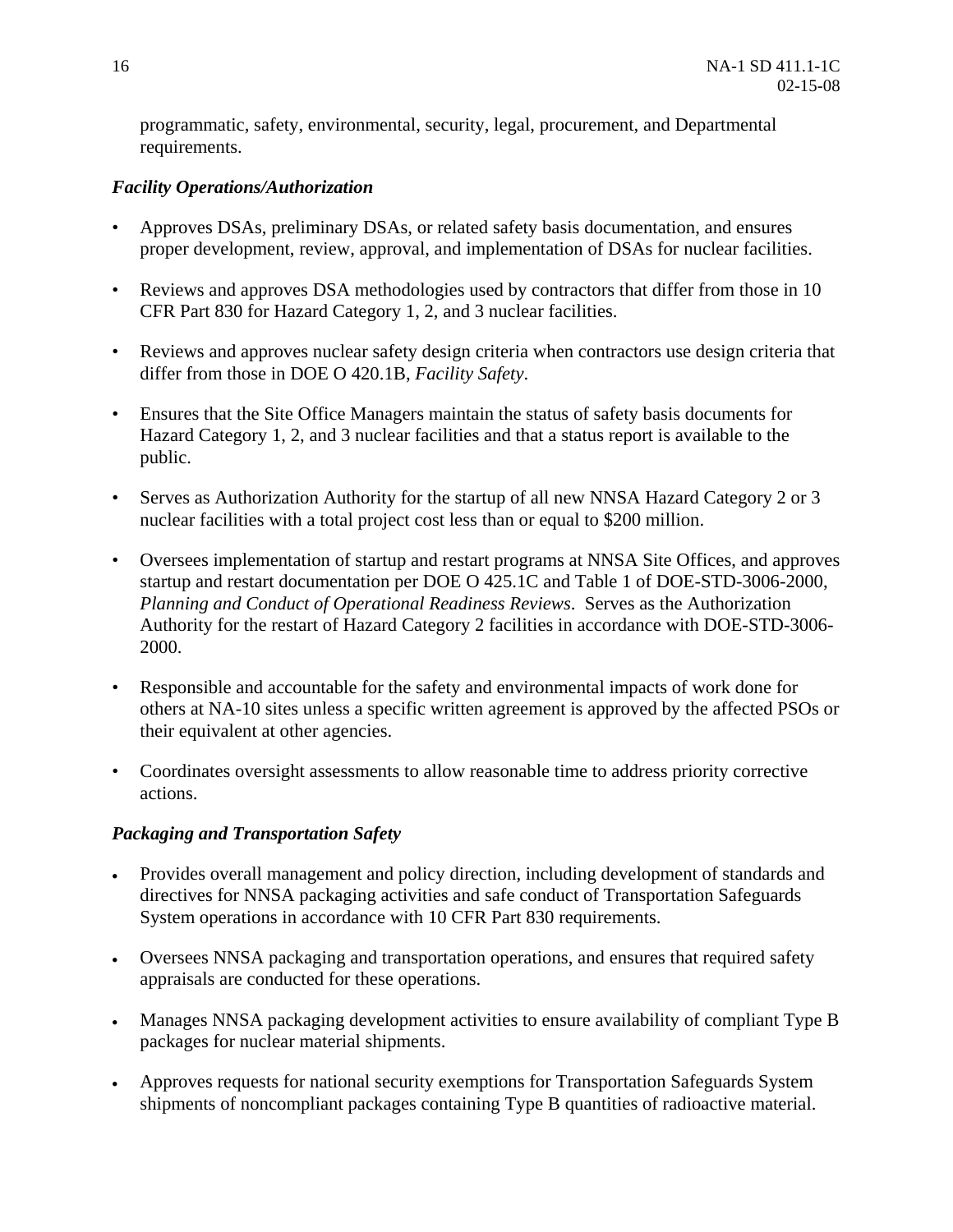- Integrates packaging and transportation safety into planned shipment decisions. Ensures that packaging and transportation safety basis documents are prepared to support shipments of materials of national security interest.
- Provides resources as needed to support independent confirmatory reviews for packaging and transportation safety documentation.

#### *Nuclear Explosives Operations*

- Responsible for effective nuclear explosive safety (NES) and weapons surety programs at NNSA's nuclear explosives facilities and activities. Conducts NES evaluations in accordance with DOE O 452.2C, *Nuclear Explosive Safety*, and DOE-STD-3015-2004, *Nuclear Explosive Safety Evaluation Process*.
- Continuously reviews the nuclear stockpile to identify surety concerns and manages the program to provide for stockpile improvement or controls to address identified concerns.
- Conducts an effective NES Minority Opinion process for divergent views on nuclear explosive safety matters.
- Approves Nuclear Explosive Safety Study (NESS) and Operational Safety Review (OSR) reports and resolves minority opinions.

#### *Integrated Safety Management*

- Ensures implementation of the Integrated Safety Management System (ISMS) within NNSA Site Offices through annual reviews of site ISMS declarations and annual site ISMS effectiveness reviews, in accordance with Departmental requirements.
- Approves Site Office ISM System Descriptions and revisions and performs ISMS verifications.

#### *Performance Improvement*

- Refers potential nuclear safety violations to the HSS Office of Enforcement for review under 10 CFR Part 820, where appropriate, provides information to the investigators, supports the investigation, and participates in enforcement conferences.
- Evaluates NNSA contractors' performance against nuclear safety and ES&H performance measures and performance indicators.
- Provides input to the Site Office Managers for the Performance Evaluation Plan and Performance Evaluation Report (PER) processes.
- Ensures that Site Offices and Site Contractors are focused on improving performance in known areas of weakness.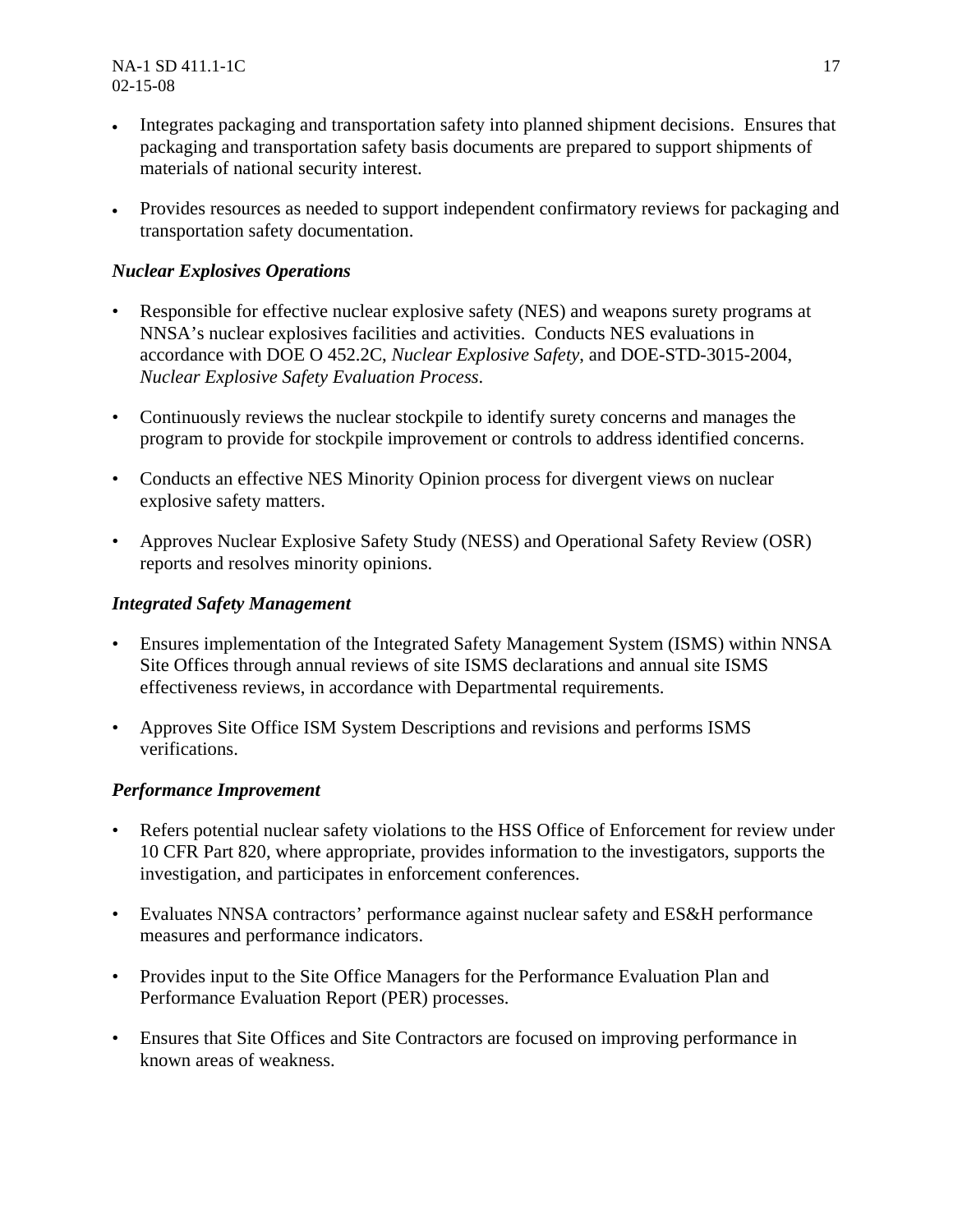#### *Nuclear Safety Research*

- Evaluates proposed nuclear safety research and development projects, and prioritizes and integrates funded projects with ongoing program activities within NNSA.
- Identifies and sets priorities for safety research and development needs across DOE/NNSA. Incorporates the prioritized list of projects into the annual budget and planning cycle. Seeks resolution of competing safety-related research initiatives from the Principal Deputy Administrator.

#### *Criticality Safety*

• Manages the Department's Nuclear Criticality Safety Program; provides the technical infrastructure necessary to develop, maintain, and disseminate the essential technical tools, training, and data required for safe, efficient fissionable material operations within DOE.

#### *Quality Assurance*

- Implements quality assurance requirements for facility operations and line-item construction, including management and independent assessments, software quality assurance, and suspect/counterfeit parts.
- Implements Quality Control Programs to ensure weapons product quality.
- Reviews and approves Site Office Quality Assurance Plans. Delegates approval of the contractor Quality Assurance Program to the Site Offices.
- Periodically reports to senior NNSA and DOE management on quality assurance implementation.

#### **4.6 NNSA Deputy Administrator for Defense Nuclear Nonproliferation (NA-20)**

NA-20 is responsible for executing nuclear safety and ES&H matters relating to nonproliferation efforts, and exercises those responsibilities primarily through NA-10, Site Office Managers, and national laboratory and plant contractor assurance systems.

#### *Strategic Objectives*

NA-20's program goal is to detect, prevent, and reverse the proliferation of weapons of mass destruction (WMD). NA-20 programs address the threat that hostile nations or terrorist groups may acquire WMD or weapons-usable material, dual-use production or technology, or WMD capabilities, by securing or eliminating vulnerable stockpiles of weapon-usable materials, technology, and expertise in Russia and other countries of concern.

#### *Execution of Program Management Responsibilities*

**Non-construction programs.** Nuclear safety and ES&H requirements for NA-20's bilateral and multilateral nonproliferation programs and projects with other countries and NA-20's domestic nonproliferation efforts are satisfied by M&O contractors and are subject to those contractors'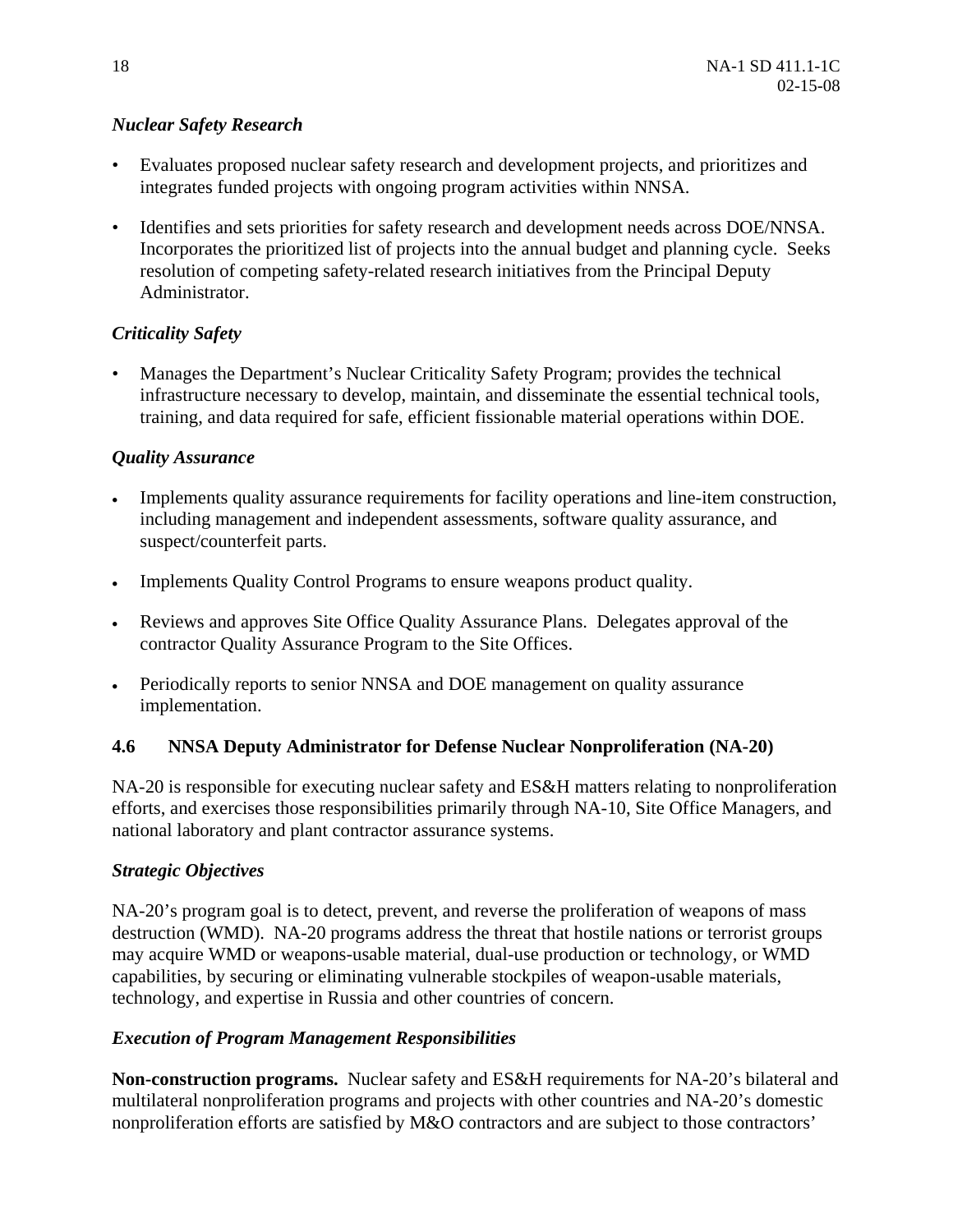NA-1 SD 411.1-1C 19 02-15-08

assurance systems. Most of the work NA-20 accomplishes within the DOE complex is performed at facilities owned and operated by NA-10 or other DOE organizations such as the Office of Science, EM, or NE. NA-20 staff works collaboratively with these organizations to ensure that appropriate oversight of nuclear safety and ES&H efforts is accomplished through the coordinated efforts of the NA-20 staff and those of the owning and operating Federal offices.

**Construction projects.** In a few limited cases, some nuclear safety and ES&H-related work, such as NA-20's construction of the Mixed Oxide Fuel Fabrication Facility and the design and planned construction of the Pit Disassembly and Conversion Facility and the Waste Solidification Building at the Savannah River Site, has been directly overseen by NA-20 Federal project managers. The fiscal year 2008 Omnibus Appropriations Act moved the construction budgets for these projects to other DOE and NNSA offices, and NA-20 is working with those organizations to ensure continuous oversight of the nuclear safety and ES&H aspects of this work. For these projects, NA-20 serves as the ESAAB Equivalent Board Acquisition Executive for Critical Decisions and Baseline Change Proposals in accordance with the authority specified in DOE O 413.3A, *Program and Project Management for the Acquisition of Capital Assets*.

**Integrated Safety Management System.** NA-20 has authority for the nuclear safety and ES&H matters relative to its programmatic responsibilities and exercises that authority in coordination with NA-10 per the *Memorandum of Agreement between the Assistant Deputy Administrator for Fissile Materials Disposition (NA-26) and the Savannah River Site Office Manager*, which specifies the respective roles and responsibilities between NA-26 and the Savannah River Site Office Manager in relation to NA-26 activities performed at the Savannah River Site, and per the *Agreement on Safety Management at the Savannah River Site* with EM's Savannah River Operations Office.

**Planning, Programming, Budgeting, and Execution.** NA-20 implements NNSA policy for PPBE to ensure an appropriate balance of resources to address annual program milestones, nuclear safety and other ES&H requirements, and adequate maintenance of enduring program facilities and infrastructure for continued safe operations. NA-20 program managers work with Site Offices and M&O contractors to plan, prioritize, and execute program work and to set performance expectations. NA-20 program managers designated as Contracting Officer Representatives use the Work Authorization process to provide direction to contractors for the safe performance of programmatic work through the authority of the Contracting Officers.

#### *Execution of Line Management Safety Responsibilities*

Work in the nonproliferation nuclear facilities involves management of fissile nuclear materials, hazardous materials, and complex operations. Management of the nonproliferation nuclear program includes managing risk. NA-20 is responsible for nonproliferation program actions and their effect on worker and public health, safety, and security. In the functional areas of *Management of Nuclear Safety Requirements, Performance Improvement, Staffing and Competency*, and *Quality Assurance,* the responsibilities and authorities for NA-20 are identical to those for NA-10 (Section 4.5). The other functional areas where NA-20 has a distinctive role are listed below.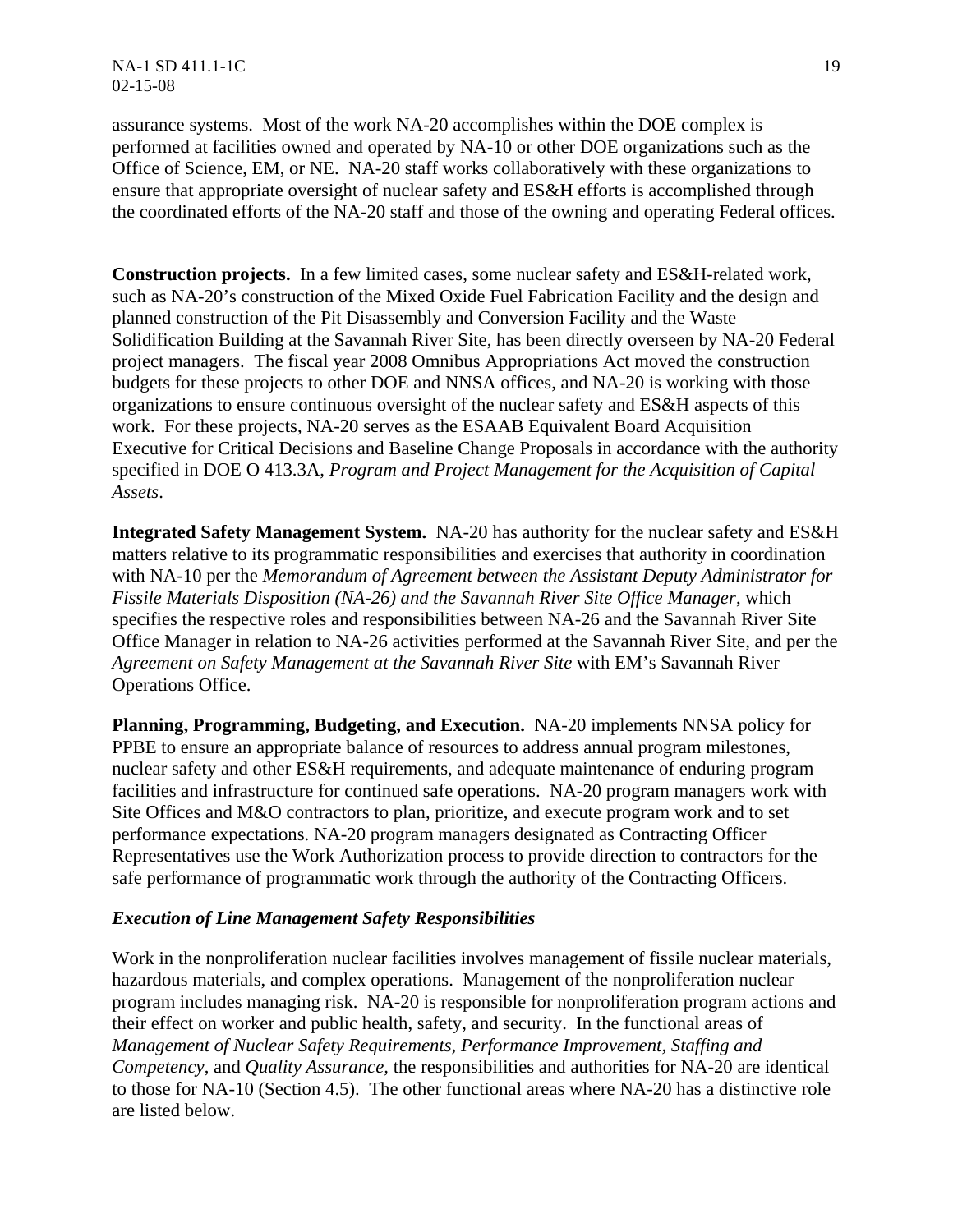#### *Oversight*

• Supervises Assistant Deputy Administrators whose programs and projects at the national laboratories and sites incorporate nuclear safety and ES&H requirements according to industry standards, national law, and Departmental directives. The nuclear safety and ES&H requirements are met by M&O contractors and are overseen by contractor assurance systems, the Site Office Managers, and NNSA or DOE Headquarters Federal personnel.

#### *Technical Assistance*

- Provides guidance to Site Office Managers who oversee NA-20 programs in the field.
- Provides technical and policy advice to reduce the proliferation threat.
- Evaluates and promotes technologies to detect the proliferation of WMD.
- Devises and executes strategies to secure inventories of surplus materials and infrastructure usable for nuclear weapons.

#### **4.7 NNSA Associate Administrator for Emergency Operations (NA-40)**

NA-40 has responsibility for all aspects of emergency management and response, including allocation of resources related to DOE emergency management systems. NA-40 also provides operational planning assistance and training to counter both domestic and international nuclear terrorism and ensure that DOE and NNSA can carry out their mission-essential functions. NA-40 authorizes and controls DOE and NNSA emergency management systems; radiological emergency response assets; emergency management policy; and emergency preparedness activities.

#### *Strategic Objectives*

NA-40 serves as the last line of national defense in the face of a nuclear terrorist incident or other type of radiological accident. NA-40 provides a central point of contact and an integrated response to emergencies, focusing specific attention on providing the appropriate technical response to any nuclear or radiological incident within the Department, the U.S., and abroad. Accordingly, NA-40 works closely with other components of the organization, particularly NA-10, because NA-40 relies heavily on nuclear scientists and other experts under NA-10's purview for such things as staffing the emergency response teams.

NA-40 serves as the DOE/NNSA primary contact for all emergency management activities. NA-40 provides for the comprehensive, integrated emergency planning, preparedness, and response programs throughout the Department.

#### *Execution of Program Management Responsibilities*

NA-40 manages the Headquarters emergency management systems, radiological emergency response assets, and related emergency response operational functions and activities. NA-40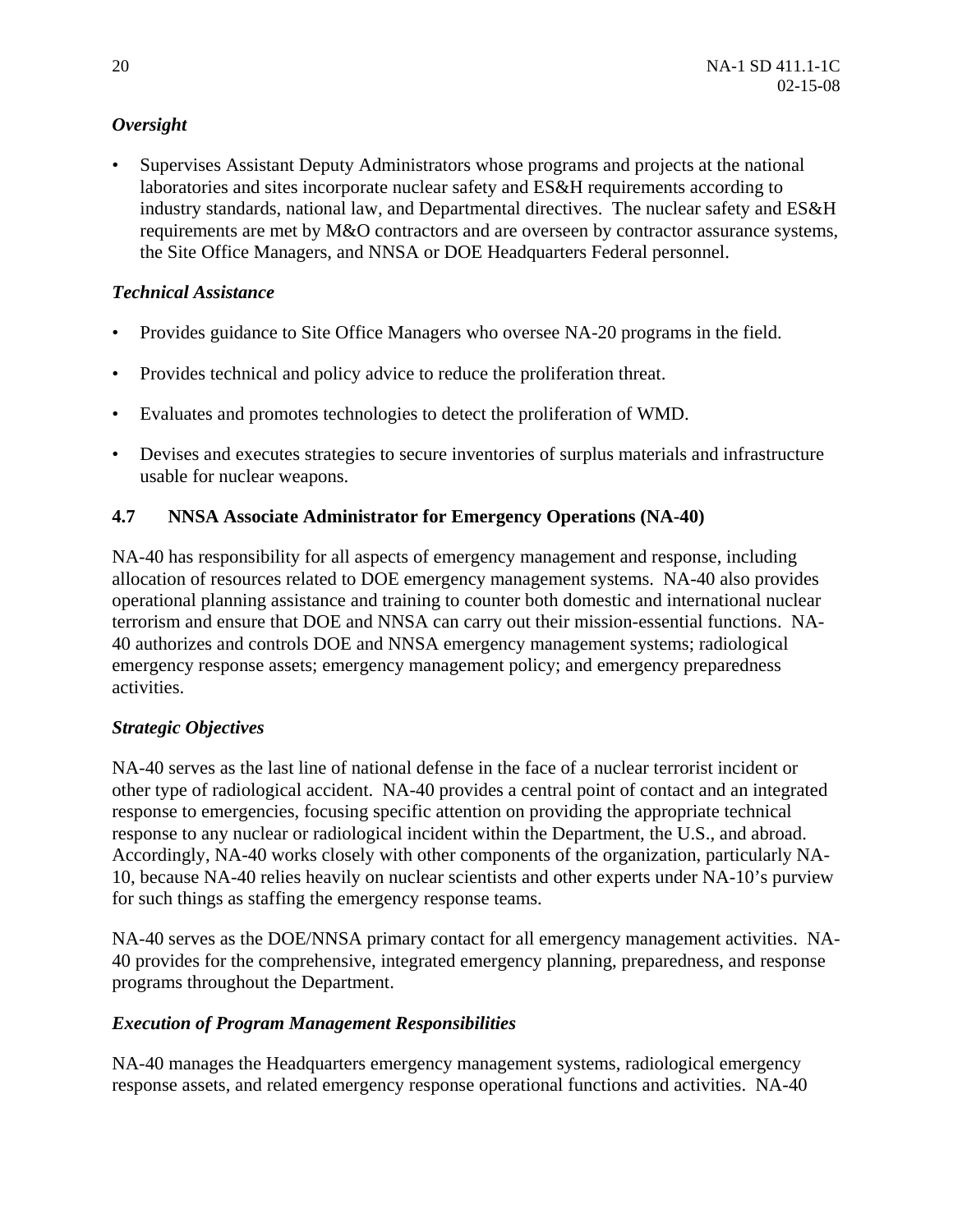ensures the effectiveness of its aviation operations, airworthiness, and safety programs in coordination with NA-15 and the Office of Aviation Management.

#### *Emergency Operations*

- Ensures that the appropriate infrastructure is in place to provide command, control, communications, and properly organized, trained, and equipped response personnel to successfully resolve an emergency event. Examples include providing assistance to state, local, or other Federal agencies through the Radiological Assistance Program team, assisting requesting agencies in searching for radiological sources through the Search Response Team, or responding to radiological incidents through the Federal Radiological Monitoring and Assessment Center.
- Allocates appropriately trained technical representatives and subject matter experts to the Headquarters Emergency Management Team.
- Participates in the coordination of emergency public information.
- Coordinates and implements NNSA HQ aspects of emergency management planning, preparedness, and training.

#### *Execution of Line Management Safety Responsibilities*

Ensures that emergency management programs are ready to respond at NNSA and DOE facilities and sites. In addition, NA-40 directs and manages programs to ensure safe operation of domestic and international counterterrorism programs.

#### *Assessment*

- Executes the PSO Emergency Management Program functions and coordinates emergency management activities with NA-10.
	- integrates emergency management into the Line Oversight and Contractor Assurance System processes;
	- uses the Corporate Performance Evaluation Plan process to improve emergency management performance; and
	- develops emergency management training in support of NNSA Federal TQPs.
- Coordinates both announced and no-notice emergency response exercises at DOE sites to determine response readiness.
- Provides technical assistance to DOE sites for emergency planning, information exchange, and continuous improvement in emergency operations.
- Ensures that ES&H requirements are met to protect the health and welfare of radiological emergency response asset members.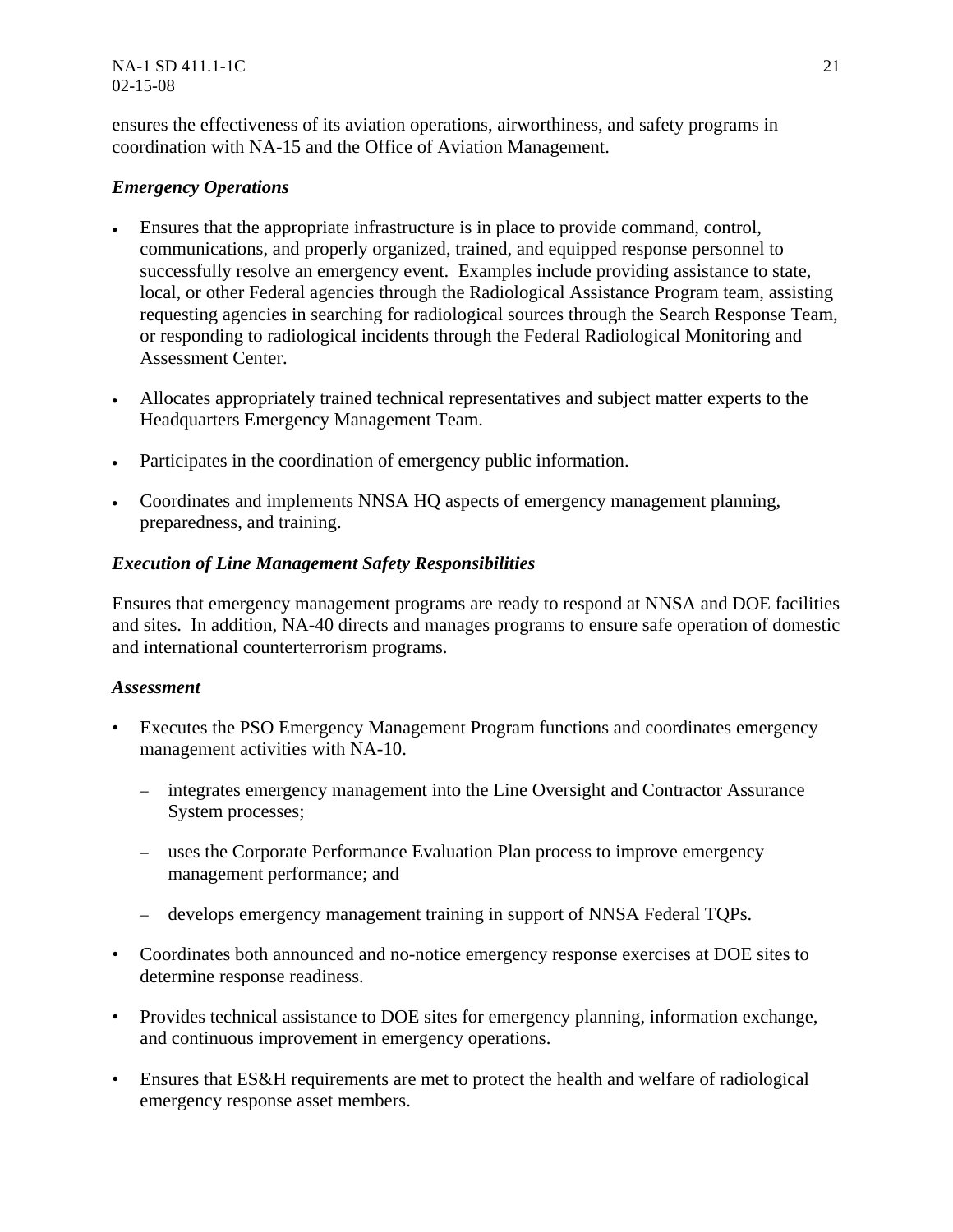#### **4.8 NNSA Associate Administrator for Infrastructure and Environment (NA-50)**

The Associate Administrator for Infrastructure and Environment provides leadership and corporate integration for the development and execution of NNSA's Facilities Management Policies and Programs, Project Management Systems, Environmental Projects and Operations, and Nuclear Materials Disposition and Consolidation.

#### *Strategic Objectives*

NA-50, in partnership with the National Laboratories and production plants, executes its responsibilities and authorities for DOE and NNSA directives by effectively executing projects that safely reduce NNSA's Deferred Maintenance to industry standards and dispose of three million gross square feet of facilities that are in excess to NNSA's needs. NA-50 leads the development of responsible and accountable NNSA corporate facilities management policies and practices, including those necessary to meet the requirements of Executive Order 13327, *Federal Real Property Asset Management*.

NA-50 provides the Federal leadership for all aspects of the legacy cleanup activities at NNSA Sites funded by EM. This responsibility requires frequent coordination and interaction with DP and EM. In addition, NA-50 oversees the accomplishment of Long-Term Stewardship Program activities following the completion of all EM-sponsored technical efforts for legacy environmental cleanup, including environmental compliance policies.

NA-50 integrates the common elements of DOE Program Offices involved in all aspects of special nuclear materials disposition. This function optimizes the use of Departmental resources and ultimately reduces the operational costs of NNSA and DOE's enterprises.

NA-50 leads the NNSA implementation of Departmental project management policies, processes, and best practices that result in improved project performance at NNSA sites. This includes pre-project planning, Independent Project Reviews (IPRs), project Critical Decisions, value management, independent cost estimating, project reporting systems, and earned-value management systems. NA-50 identifies and promulgates project management lessons learned; leads the NNSA's implementation of the Project Management Career Development Program; and provides expert project management oversight to ensure that NNSA's construction projects are well managed in accordance with DOE O 413.3A*.* NA-50 serves as program manager and provides oversight for the Facility Infrastructure and Infrastructure and Recapitalization Program (FIRP) line item projects as well as the projects in NA-10, NA-20 and NA-70, when requested. NA-50 leads project recovery efforts for troubled projects throughout the NNSA when requested by the Administrator or Site Office Managers.

#### *Oversight*

- Maintains operational awareness of NNSA Site Office and contractor activities, with particular emphasis on the safety of nuclear facilities, construction, and environmental activities.
- Holds responsible managers accountable in Headquarters and the field for the resolution of corrective actions and sharing of lessons learned.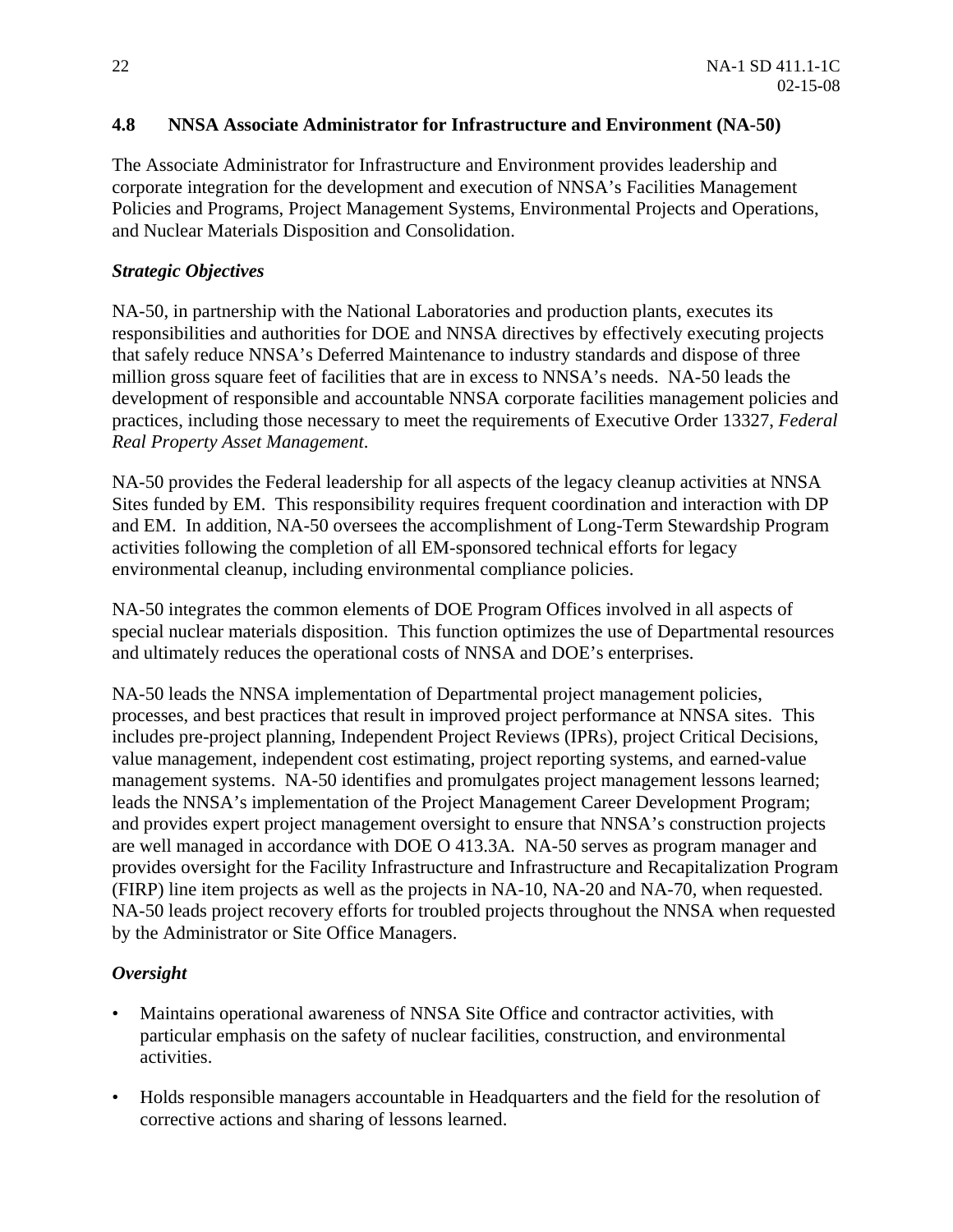#### *Resource Allocation*

- Issues program missions, budgets, and planning estimates covering a 10-year planning horizon for the FIRP, and jointly approves the Ten-Year Site Plans.
- Issues program missions, budgets, and planning estimates for the Long-Term Stewardship Program and the Materials Consolidation Program (beginning in the planning cycle for fiscal year 2010).

#### *Construction Management*

- Serves as the ESAAB Equivalent Board Acquisition Executive on FIRP and other assigned NNSA projects to make decisions on the disposition of all requested Critical Decisions and Baseline Change Proposals. Ensures that appropriate measures are taken so that projects meet programmatic, safety, environmental, security, legal, procurement, and Departmental requirements.
- Manages the ESAAB and ESAAB Equivalent processes for the NNSA. Serves as NNSA Secretariat for these functions. Provides liaison with the Office of Engineering and Construction Management for the ESAAB and NNSA ESAAB Equivalent functions. Two components of these processes are nuclear safety and worker safety.
- Manages the Quarterly Progress Review (OPR) process for all NNSA Line Item projects. Integrates nuclear safety and worker safety into the QPR process.
- Performs IPRs and Technical IPRs (T-IPRs) for NNSA. Worker and nuclear safety are components of these project reviews. For T-IPRs, works with CDNS to evaluate the nuclear safety aspects of NNSA nuclear facility construction projects. In this role, NA-50 reviews hazards analyses and DSA documents and evaluates the integration of design into construction in accordance with the Deputy Secretary's direction, DOE-STD-1189, and 10 CFR Part 830.

#### *Performance Improvement*

- Evaluates NNSA contractors' performance against nuclear safety and ES&H performance measures and performance indicators.
- Provides input to the Site Office Managers in the PEP and PER processes.

#### *Environmental Stewardship*

- Accelerates risk reduction and cleanup of the environmental legacy at NNSA sites in accordance with applicable environmental laws and regulations, and in consultation with affected stakeholders and tribal governments.
- Executes the functions and authorities of the NEPA Compliance Officer and coordinates NEPA-related decisions.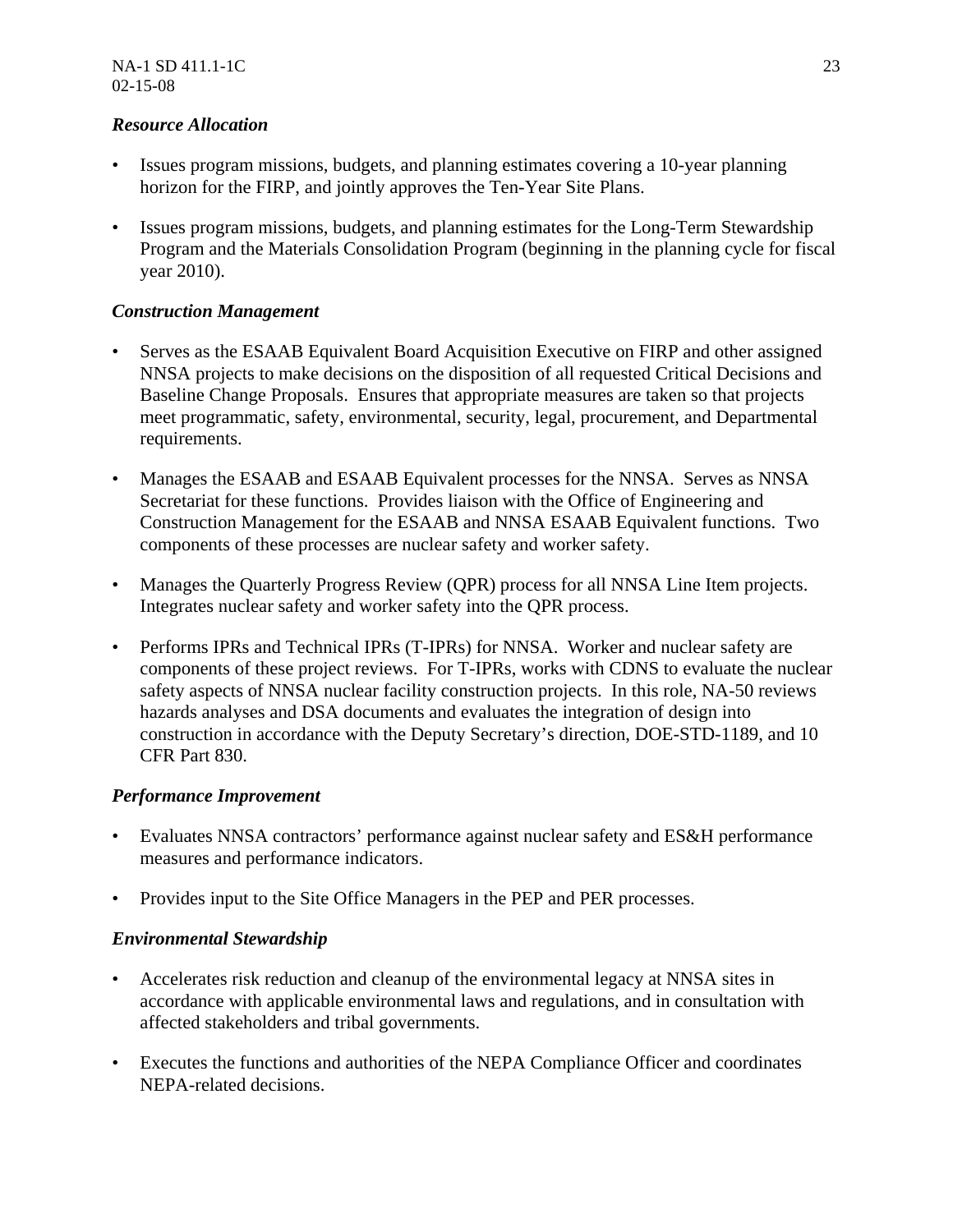• Oversees the ES&H aspects of the Newly Generated Waste and Unneeded Materials initiatives for NNSA sites.

#### **4.9 NNSA Associate Administrator for Management and Administration (NA-60)**

NA-60 is responsible for resource allocation processes as related to safety management, including personnel and funding, with direction from the appropriate Deputy Administrator(s).

NA-60 and the Service Center are responsible for creating and deploying the necessary business systems and practices that allow NNSA to operate efficiently and effectively as an integrated nuclear security enterprise. Consistent with the vision promulgated by the Secretary of Energy and the Administrator, NA-60 and the Service Center undertook an initiative in fiscal year 2007 to assign clear accountability for performance to key functional leaders and managers in the Headquarters and Service Center organizations, regardless of their organizational and geographical locations. This initiative has helped to promote effective communication and cooperation between the HQ policy and functional systems leaders and the Service Center's operational leaders and managers, and has fostered a level of performance in NNSA's functional areas necessary to deliver effective mission support and customer satisfaction.

#### *Strategic Objectives*

NA-60 senior leadership is responsible for providing, protecting, and evolving a resourcebalanced, expert-based organization that maximizes priorities, leveraged resources, and practices to support effective, timely delivery of products and services throughout the enabling community and to the programs' mission needs. Strategic goals include:

- Enterprise integration and accountability for NNSA business processes;
- Promulgation and implementation of policies and practices that are auditable, repeatable, practical, and transparent to our customers;
- Timely issue identification, followed by rapid and effective conflict resolution;
- Reducing the cost of support for Federal employees throughout the NNSA enterprise; and
- Demonstrating improved customer service with easily understood metrics.

#### *Execution of Program Management Responsibilities*

- Coordinates development of the NNSA Strategic Plan and Mission Statement and facilitates reviews to ensure that the NNSA Strategic Plan is compatible with the DOE Strategic Plan.
- Leads activities for preparation and dissemination of the budget for NNSA in accordance with the PPBE process. Coordinates efforts with the Principal Deputy Administrator, Deputy Administrators, Associate Administrators, and the Site Office Managers.
- Leads processes to evaluate programs and allocate resources as specified in the PPBE processes.
- Coordinates with the Service Center to maintain official training and qualification records for the Federal nuclear safety and ES&H personnel.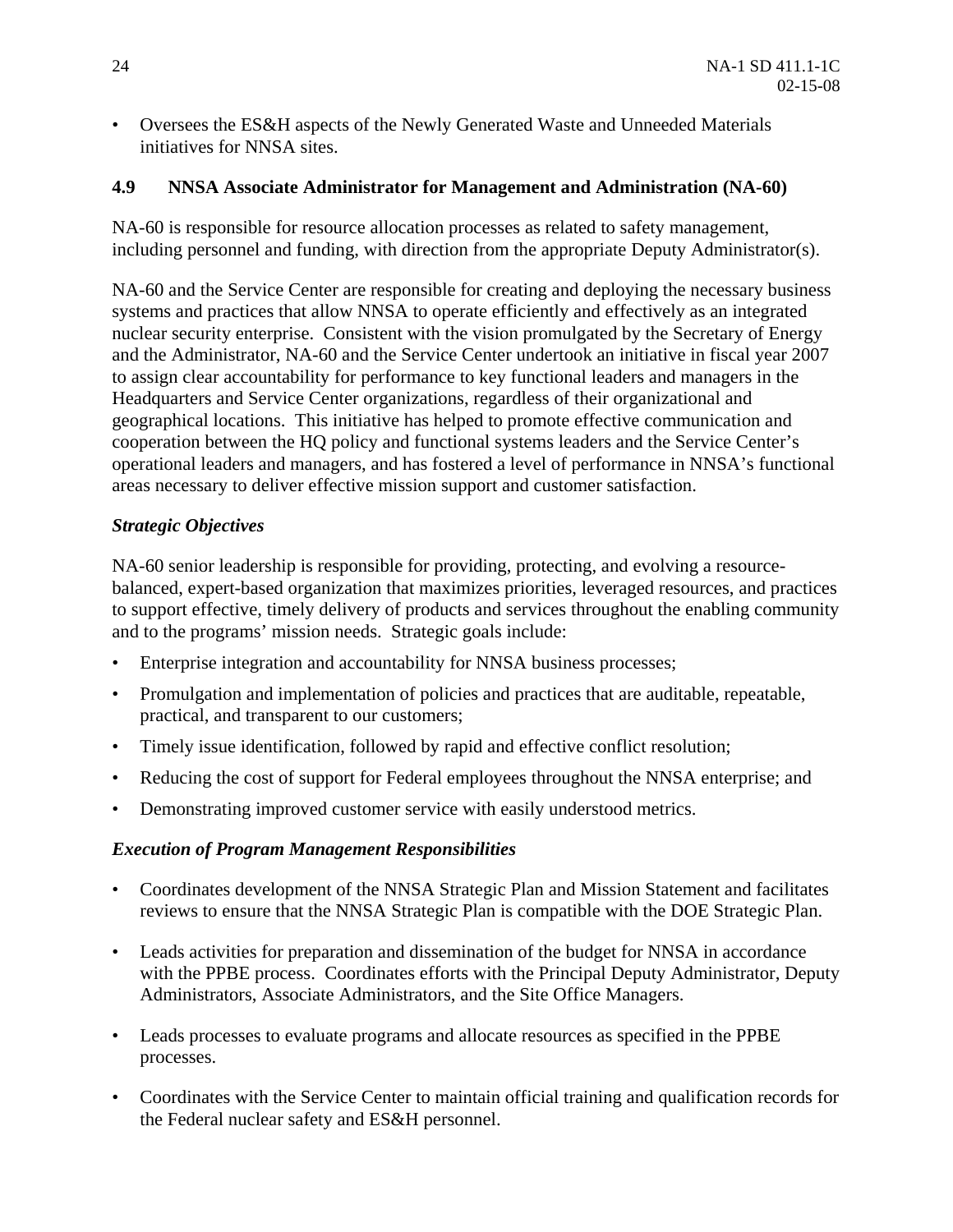NA-1 SD 411.1-1C 25 02-15-08

- In conjunction with the Service Center, provides services such as integrated business management, PPBE, corporate administration, and financial management systems.
- Responsible for the NNSA directives process including managing the coordination process and publication of NNSA Policy Letters, NNSA-wide Supplemental Directives, and other guidance, including the NNSA FRAM.

#### *Issues Management*

- Serves as the point of contact for the Pegasus issues management system.
- Serves as the point of contact for requests from the Office of Inspector General, General Accounting Office, and the public under the Freedom of Information Act.
- Serves as the NNSA Directives Point of Contact (DPC) for the NNSA Secretarial Officers (NA-1, NA-10, NA-20, and the Chief of Defense Nuclear Security). Works with the Program Office to resolve comments. Coordinates the review of DOE directives with fieldlevel DPCs.
- Resolves HQ FEOSH issues, program requirements, and actions.

#### *Contracts Management*

- The Office of Acquisition and Supply Management serves as the Head of Contracting Activity for contract actions in excess of \$25M.
- Coordinates and supervises HQ aspects of contracts affecting NNSA and serves as the NNSA HQ point of contact with the NNSA Contracting Officers in the field.
- The Senior Procurement Executive provides overall management direction of the Administration's procurement system and ensures that operating elements adhere to the Federal Acquisition Regulation, the DEAR, and NNSA guidance.
- NA-63 coordinates HQ program and functional office input into annual PEPs and fee determination.

#### **4.10 Defense Nuclear Security**

The Chief of Defense Nuclear Security (DNS), in partnership with the Associate Administrator for Security Programs and the Chief Information Officer (CIO), is responsible for developing and implementing security programs within NNSA, in accordance with Section 3232 of the National Defense Authorization Act for Fiscal Year 2000. As the Cognizant Security Authority for NNSA, the Chief of DNS ensures the effective and efficient implementation of security while balancing priorities and resources among safety, security, and program needs.

The Chief of Defense Nuclear Security focuses on strategic security challenges facing NNSA. Specific duties assigned to the Chief of DNS include: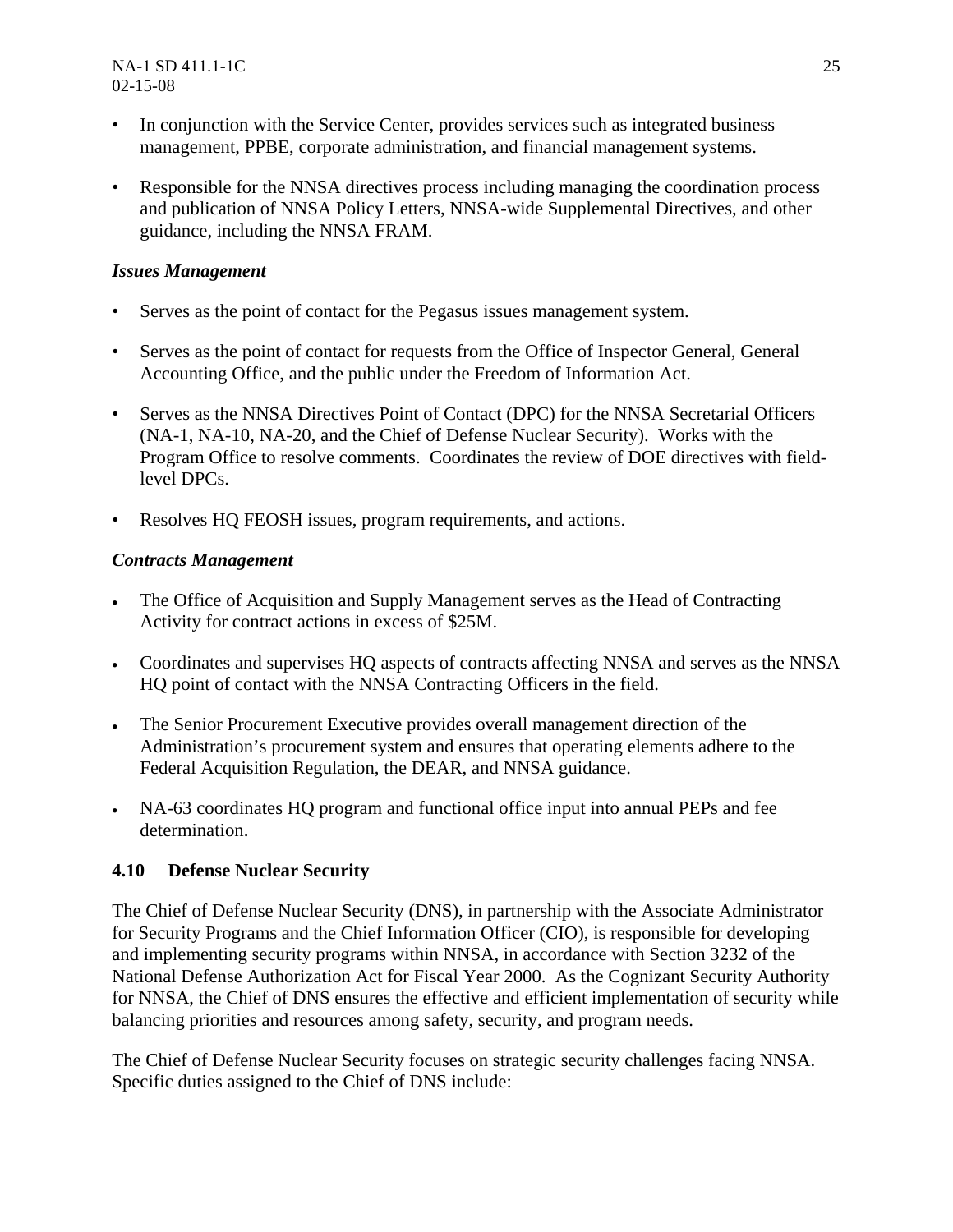- Manage the DNS physical and cyber security oversight and assessment programs through the DNS Performance Assurance Program.
- Serve as the NNSA Design Basis Threat policy coordinator, working with DOE and other Federal agencies.
- Liaison with intelligence, counterintelligence, and external agencies; participates, as required, in the National Security Committee of Principals.
- Lead NNSA participation in enforcement activities pursuant to 10 CFR Part 824, *Procedural Rules for the Assessment of Civil Penalties for Classified Information Security Violations*.
- Member of the Special Access Program Oversight Committee.
- Security functional accountability for Site Office Managers.
- Operational awareness of field element DNS and contractor performance via reviews of selfassessments, special reviews, site assistance visits, and Operational Readiness Reviews.
- Act as the DOE representative for international safeguards and security policy development.

#### *Associate Administrator for Security Programs (NA-70)*

The Associate Administrator for Security Programs is the program manager for the DNS programs. NA-70 also provides engineering, technical, operational, and administrative support to line management and field elements to ensure effective security operations at NNSA facilities, to include the physical, personnel, materials control and accounting, classified and sensitive information protections, and technical security programs.

- Prepares a DNS FRAM and implements processes and procedures that detail how the responsibilities and authorities established in the NNSA FRAM for NA-70 are performed.
- Implements the Integrated Safeguards and Security Management Program for NNSA Federal and contractor offices and sites, which relies on line management ownership of security and individual employee commitment to conducting all work in a secure manner.
- Provides assistance to Site Offices and the Service Center on security programs at NNSA facilities, including protective forces, physical security systems, transportation security (for intrasite transfers of special nuclear materials, weapons, and other classified materials not funded through the Office of Secure Transportation), classified matter protection and control, classification and information security, personnel security, materials control and accountability, and program management.
- Establishes a system of controls to ensure that access to classified matter and special nuclear material is limited to authorized persons.
- Reviews proposed directives, Technical Standards, and Rules, and analyzes Site Safeguards and Security Plans and Security Survey Reports.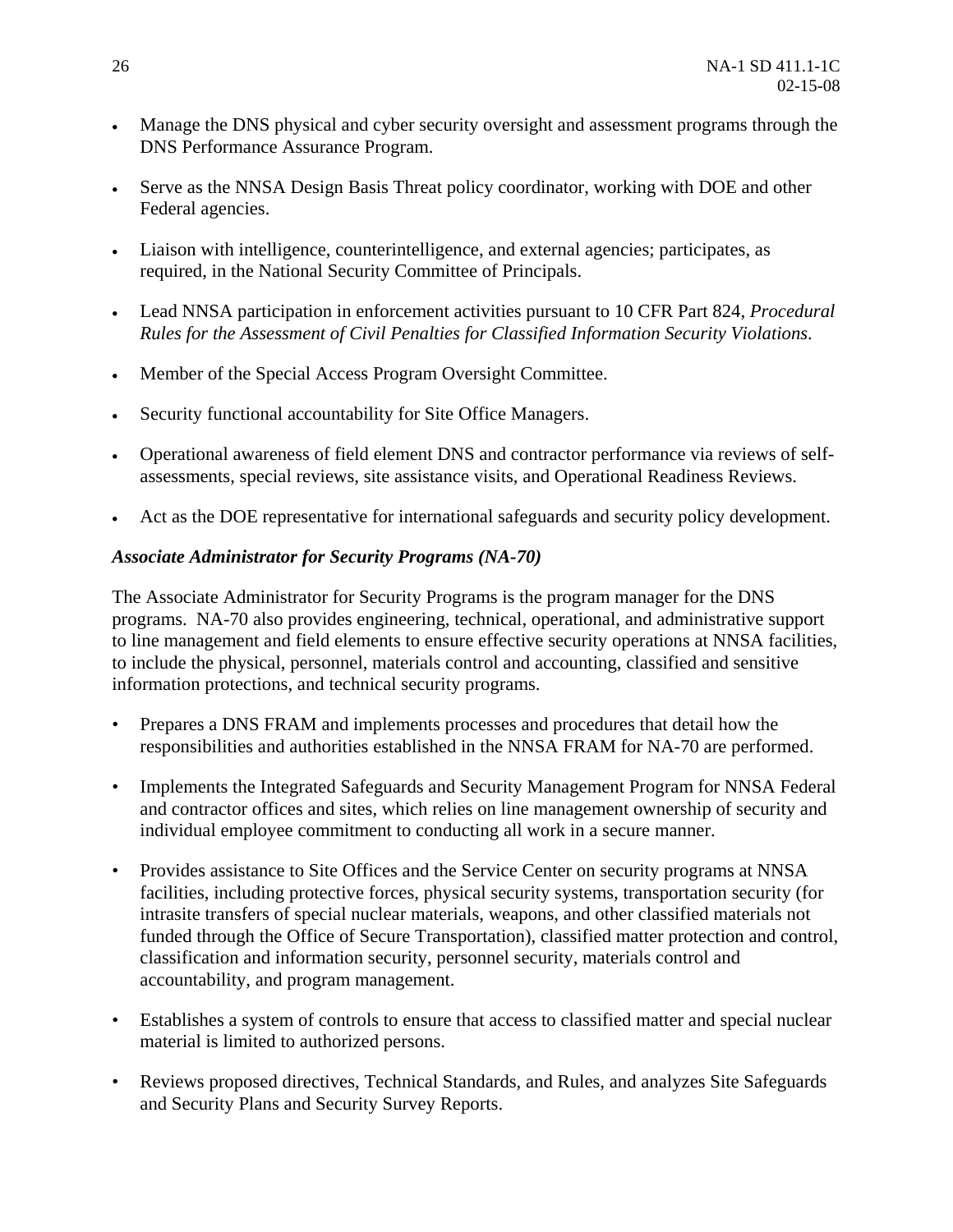- Assists in implementation of security management systems and performance measures to ensure adequate protection of workers, the public, and the environment.
- Assists the Program and Site Offices in defining security requirements for new facilities and modifications to current facilities.
- Assists the Office of Defense Nuclear Nonproliferation with security issues, including arms control agreements and international treaties, international physical protection, bilateral visits, nuclear security culture, and best practices affecting NNSA sites.
- Serves as the NNSA lead for the security of Special Access Programs and represents NA-70 on the Special Access Program Oversight Committee.
- Reviews the results of DNS assurance assessments of site security performance to identify means for improving the NNSA security program.
- Appoints NNSA Federal and contractor Classification Officers, Original Classifiers, Top Secret Derivative Classifiers, Derivative Declassifiers, Headquarters Classification Representatives, and Headquarters Derivative Classifiers. Conducts line oversight reviews of the NNSA classification and declassification programs for NNSA Headquarters and field elements.
- Ensures functional security accountability for Site Office Assistant Managers.

#### *Chief Information Officer*

The NNSA CIO is responsible for information technology programs and initiatives, as well as for cyber security. In coordination with the Chief of DNS, the CIO develops and issues the NNSA cyber security policies for Headquarters and field elements and ensures that cyber security programs are effectively integrated into program operations. Designated Approving Authorities (DAAs) approve the security associated with specific classified and unclassified cyber-based systems. The NNSA Administrator appoints Site Office Managers as DAAs at Site Offices. The Site Office Manager then appoints a DAA Representative, known as the DAA. The CIO coordinates with the Chief of DNS in performance assurance reviews of Site Offices and the Service Center.

#### **4.11 NNSA Site Office Managers**

Site Office Managers ensure that M&O contractors operate facilities safely in support of the NNSA mission. They oversee day-to-day execution of program tasks and activities, including contract and safety management. Site Office Managers execute the responsibilities and authorities for Field Element Managers (or equivalent terminology) of DOE directives and NNSA Supplemental Directives listed in Appendix A, and other delegated functions.

#### *Oversight*

• Prepare a Site Office FRAM, submit it to NA-10 for approval, and implement processes and procedures that delineate how the applicable responsibilities and authorities in the NNSA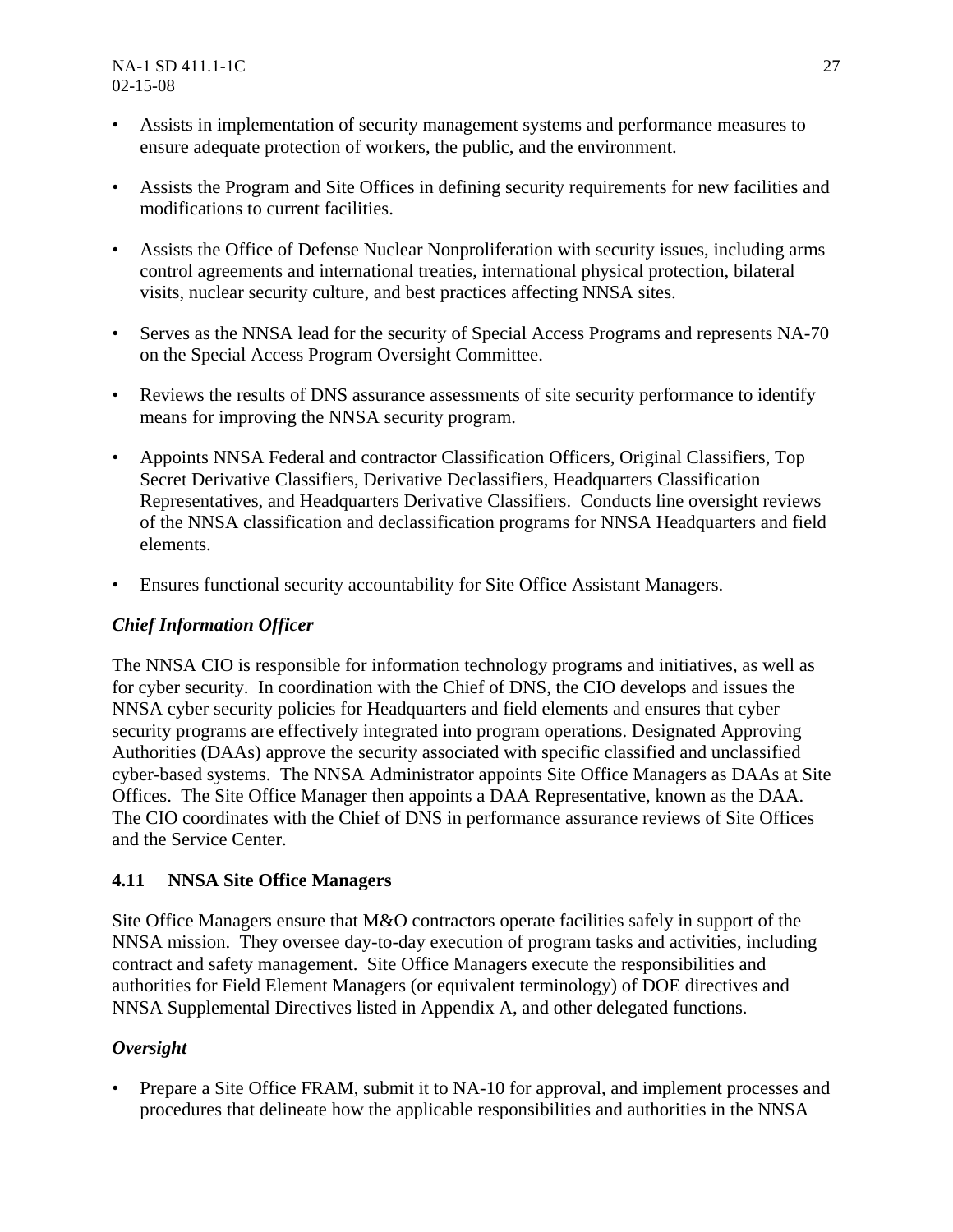FRAM are performed. Revise the Site Office FRAM as delegation, authorities, and responsibilities change within the Site Office or as the NNSA FRAM is revised.

#### *Assessment*

- Approve contractor Radiation Protection Plans per 10 CFR Part 835, *Occupational Radiation Protection*.
- Concur with the contractor Quality Assurance Program per DOE O 414.1C.
- Approve Maintenance Implementation Plans per DOE O 433.1A, *Maintenance Management Program for DOE Nuclear Facilities*.
- Approve and oversee contractor worker safety and health programs in accordance with 10 CFR Part 851.
- Approve and oversee the contractor Chronic Beryllium Disease Prevention Program.
- Approve Conduct of Operations Implementation Matrices in accordance with the requirements in DOE Order 5480.19, *Conduct of Operations Requirements for DOE Facilities*.
- Approve Training Implementation Matrices in accordance with the requirements in DOE Order 5480.20A, *Personnel Selection, Qualification, and Training Requirements for DOE Nuclear Facilities*.

#### *Facility Operation/Authorization*

- Review DSAs, preliminary DSAs, or related safety basis documentation; prepare Safety Evaluation Reports (SERs); approve SERs, when delegated.
- Maintain the status of safety basis documents for Hazard Category 1, 2, and 3 nuclear facilities.
- Serve as Authorization Authority for the restart of Hazard Category 3 nuclear facilities.
- Implement the Defense Nuclear Security Program on behalf of NA-70 for Site Office activities.

#### *Differing Professional Opinions*

• Develop local processes for resolving Differing Professional Opinions.

#### *Integrated Safety Management*

• Establish annual safety performance objectives, measures, and commitments per DOE M 450.4-1, *Integrated Safety Management System Manual*.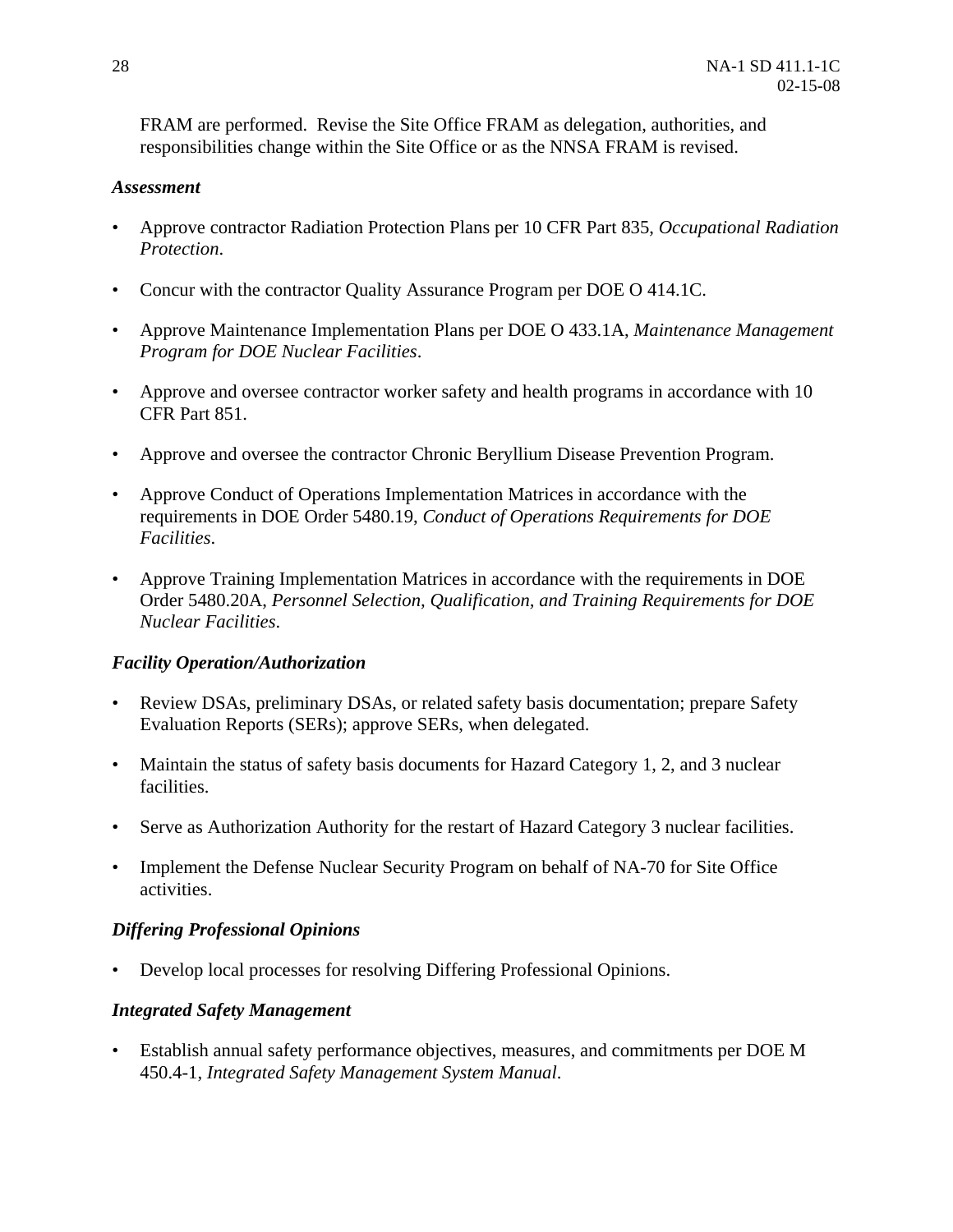#### *Staffing and Competency*

• Approve the site's FTCP Annual Action Plan.

#### *Performance Improvement*

- Prepare the annual contractor PEPs and PERs based on input from program and functional offices that has been coordinated by NA-63 and transmitted through NA-10.
- Define objectives for comprehensive fee items and performance-based incentives. Assess contractor performance against established program milestones, nuclear safety, and ES&H performance measures and performance indicators.
- Ensure that applicable site-level actions in Departmental recommendations, Implementation Plans, and issues raised by the Board are resolved satisfactorily.
- Evaluate Site Contractor performance against nuclear safety and ES&H performance measures and performance indicators and submit the results to NA-10.
- Review, approve, and monitor 10 CFR Part 851 noncompliance reports.
- Monitor contractor reporting of potential nuclear safety violations and noncompliances with nuclear safety rules to the HSS Office of Enforcement for review under the provisions of 10 CFR Part 820. Provide information, support investigations, and participate in enforcement conferences with the Office of Enforcement.

#### *Management of Safety Requirements*

- Assist in the development and review of DOE directives.
- Files copies of Site Office decisions on exemptions to DOE nuclear safety requirements and directives with the DOE Office of the Docketing Clerk to comply with the exemption requirements of 10 CFR Part 820.
- Files copies of Site Office decisions on exemptions to DOE directives with the DOE Office of Information Resources to comply with the exemption requirements of DOE O 251.1B.

#### **4.12 NNSA Service Center Director**

The NNSA Service Center is an integrated support organization that ensures that technical, business, legal, and financial services are successfully accomplished in support of NNSA Site Offices, NNSA and other Departmental missions, as assigned. The NNSA Service Center Director provides safety management support to other NNSA organizations and is responsible for all aspects of safety and emergency management at the NNSA Service Center facility in Albuquerque. The Service Center provides technical ES&H services to NNSA HQ and sites for the planning and conduct of work.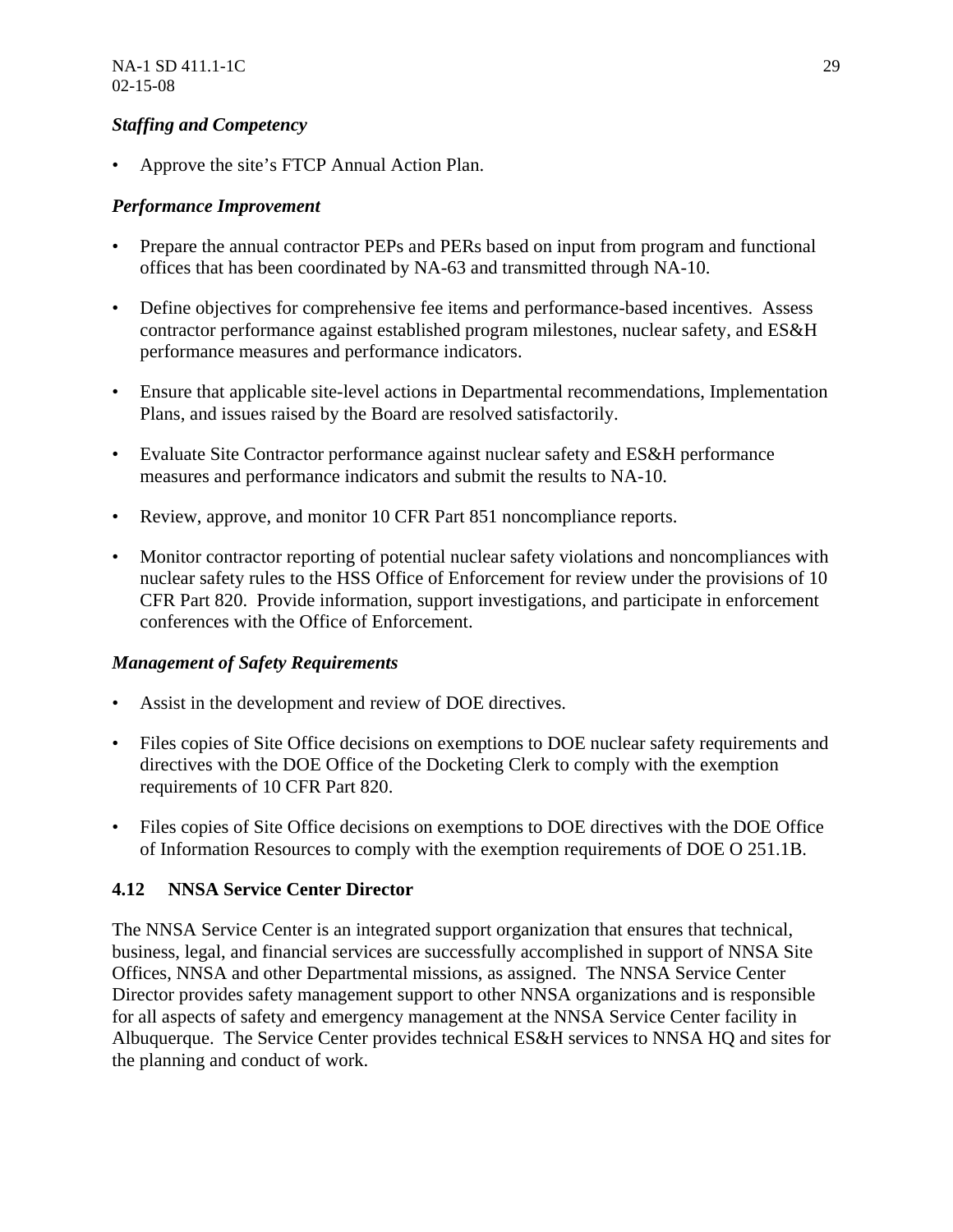#### *Oversight*

• Prepares a Service Center FRAM and implement processes and procedures that delineate how the applicable responsibilities and authorities in the NNSA FRAM are performed.

#### *Assessment*

- Performs day-to-day safety observations and weekly documented inspections of ongoing projects; plans and performs emergency management tabletops, drills, and exercises.
- Performs annual assessments of the emergency management program.
- Reviews and approves contractor safety plans and project hazard analyses in accordance with 10 CFR Part 851 for work to be performed onsite.

#### *Facility Operation/Authorization*

- Ensures that all Federal and contractor work is addressed within a 10 CFR Part 851 compliant safety plan.
- Ensures that all Federal work is addressed within the DOE O 440.1B worker safety and health program.
- Immediately stops work when unsafe situations arise.
- Provides site safety requirement training and employee indoctrination annually.
- Evaluates all pending facility and construction projects for safety implications. Prioritizes and funds the projects as soon as practical.
- Implements the Defense Nuclear Security Program on behalf of NA-70 for Service Center activities.

#### *Differing Professional Opinions*

• Develops local processes for handling Differing Professional Opinions.

#### *Staffing and Competency*

- Coordinates with NA-60 and DOE HQ Office of Human Capital Management Enterprise Training Services to maintain records for the Federal nuclear safety and ES&H personnel training and qualification programs, as required by DOE/NNSA Federal Technical Training directives.
- Coordinates with NA-40 regarding training and qualification of Federal staff in the area of emergency management, in accordance with DOE directives and NNSA Service Center implementing plans and procedures.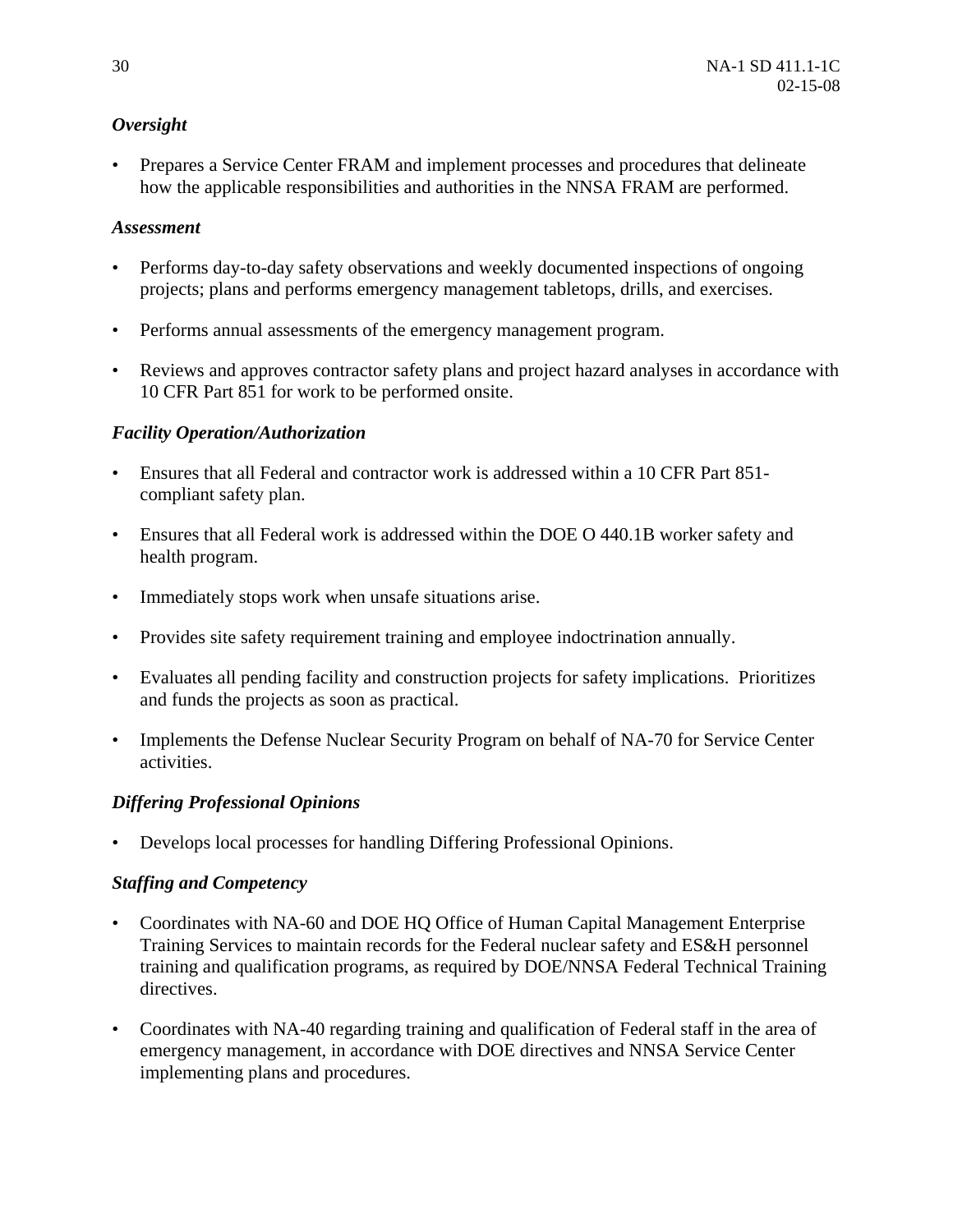#### *Performance Improvement*

• Based on results of observations, assessments, and analysis and trending of issues, identifies targets for improvement. Develops and implements associated actions to institute enhanced site safety.

#### *Packaging and Transportation Safety*

- Approves and issues Offsite Transportation Certificates and Offsite Transportation Authorizations for packages used to ship materials of national security interest in the Transportation Safeguards System.
- Issues safety guides for field organizations and contractors to use in their development of safety analysis reports and risk assessments or hazards analyses for proposed transport configurations.
- Authorizes users of NNSA certified Type B packages, and revokes authorized user status when users fail to comply with OTC requirements.
- Conducts appraisals of packaging and transportation operations for DOE and NNSA organizations.
- Reviews Transportation System Risk Assessments for proposed exemptions to DOE O 461.1, prepares SERs that identify the offsite shipment risks, and provides the SERs to NA-10 and CDNS.

#### *Departmental Materials and Packaging Management*

• In accordance with DOE O 462.2A, reviews and approves requests for the classification of new explosives, makes preliminary classification determinations of requests for tentative classification of new explosives in accordance with 49 CFR Parts 100-185, *Pipeline and Hazardous Materials Safety Administration, Department of Transportation,* and transmits appropriate documentation to the Department of Transportation in support of DOE and NNSA activities.

#### *Contracts and Business Management*

- The Associate Director of the Office of Business Services serves as the Head of Contracting Authority for contract actions below \$25M. Prepares, awards, and administers contracts that establish clear expectations and performance measures with requirements for annual updates. Monitors contractor performance to assess whether performance expectations have been met.
- In conjunction with NA-60, provides services such as integrated business management, PPBE, corporate administration, and financial management systems.

#### *Management of Safety Requirements*

Assists in the development and review of DOE directives.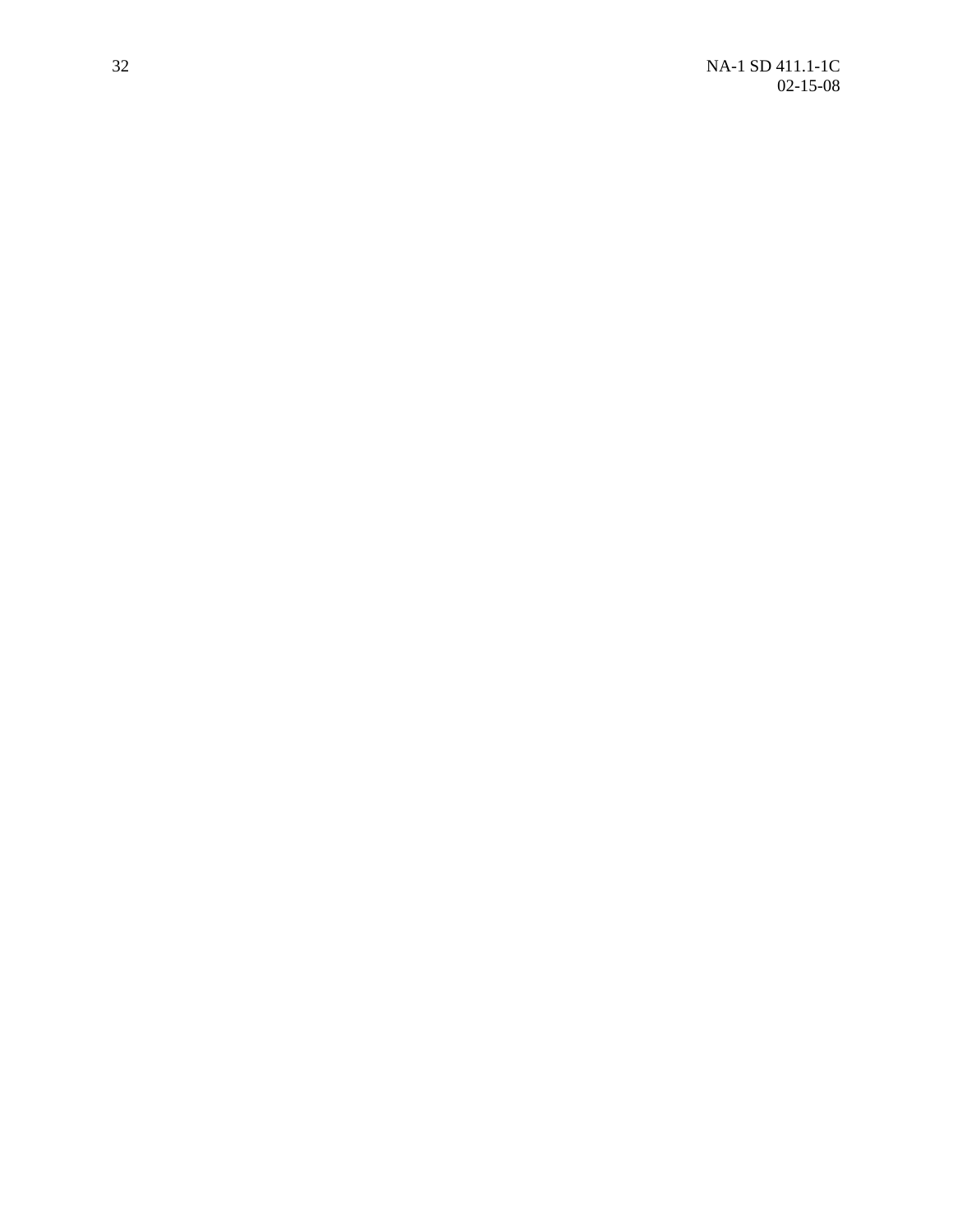#### **APPENDIX A REFERENCES**

| <b>Reference Number</b>              | <b>Title</b>                                                            |
|--------------------------------------|-------------------------------------------------------------------------|
| Title 5, United States Code (U.S.C.) | Administrative Procedure Act (APA)                                      |
| 42 U.S.C                             | Atomic Energy Act of 1954 (AEA)                                         |
| 42 U.S.C. (Public Law (P.L.) 91-190) | National Environmental Policy Act                                       |
| 42 U.S.C. 7274d                      | National Defense Authorization Act for fiscal years 1992 and 1993       |
| 42 U.S.C. 2011 (P.L. 100-408)        | Price-Anderson Amendments Act of 1988                                   |
| P.L. 91-596                          | Occupational Safety and Health Act of 1970                              |
| P.L. 93-438                          | Energy Reorganization Act of 1974                                       |
| P.L. 95-91                           | <b>DOE</b> Organization Act                                             |
| P.L. 97-425, as amended by Title V,  | Nuclear Waste Policy Act of 1982 (NWPA)                                 |
| Subtitle A of P.L. 100-203           |                                                                         |
| P.L. 102-386                         | <b>Federal Facility Compliance Act</b>                                  |
| P.L. 104-113                         | National Technology Transfer and Advancement Act of 1995                |
| P.L. 104-303                         | Water Resources Development Act of 1996                                 |
| P.L. 106-65                          | National Defense Authorization Act for Fiscal Year 2000                 |
| P.L. 106-377                         | National Nuclear Security Administration Act (NNSA) Act in the National |
|                                      | Defense Authorization Act for 2000                                      |
| Executive Order (E.O.) 12196         | Occupational Safety and Health Programs for Federal Employees           |
| E.O. 12564                           | Drug-Free Federal Workplace                                             |
| E.O. 12699                           | Seismic Safety of Federal and Federally Assisted or Regulated New       |
|                                      | <b>Building Construction</b>                                            |
| E.O. 12941                           | Seismic Safety of Existing Federally Owned or Leased Building           |
| E.O. 13101                           | Greening the Government Through Waste Prevention, Recycling, and        |
|                                      | <b>Federal Acquisition</b>                                              |
| E.O. 13148                           | Greening the Government Through Leadership in Environmental             |
|                                      | Management                                                              |
| PD/NSC/25                            | Large-Scale Adverse Environmental Affects and Launch of Nuclear         |
|                                      | <b>Systems Into Space</b>                                               |
| National Security Decision Directive | Continuing Authority to Deliver Nuclear Materials and to Acquire        |
| 282                                  | <b>Utilization Facilities</b>                                           |
| Office of Management and Budget      | Preparation, Submission and Execution of the Budget                     |
| (OMB) Circular A-11                  |                                                                         |
| <b>OMB</b> Circular A-119            | Federal Participation in the Development and Use of Voluntary           |
|                                      | Consensus Standards and in Conformity Assessment Activities             |

#### **Federal Statutes, Acts, Executive Orders, and other Authorities**

#### **Code of Federal Regulations**

| <b>Reference Number</b> | Title                                                                             |
|-------------------------|-----------------------------------------------------------------------------------|
| 10 CFR Part 820         | Procedural Rules for DOE Nuclear Activities                                       |
| 10 CFR Part 824         | Procedural Rules for the Assessment of Civil Penalties for Classified Information |
|                         | <b>Security Violations</b>                                                        |
| 10 CFR Part 830         | <b>Nuclear Safety Management</b>                                                  |
| 10 CFR Part 835         | Occupational Radiation Protection                                                 |
| 10 CFR Part 850         | Chronic Beryllium Disease Prevention Program                                      |
| 10 CFR Part 851         | Worker Safety and Health                                                          |
| 10 CFR Part 1021        | National Environmental Policy Act Implementing Procedures                         |
| 29 CFR Part 1910        | Occupational Safety and Health Standards                                          |
| 29 CFR Part 1960        | Basic Program Elements for Federal Employee Occupational Safety and Health        |
|                         | <b>Programs and Related Matters</b>                                               |
| 40 CFR Part 61          | National Emission Standards for Hazardous Air Pollutants                          |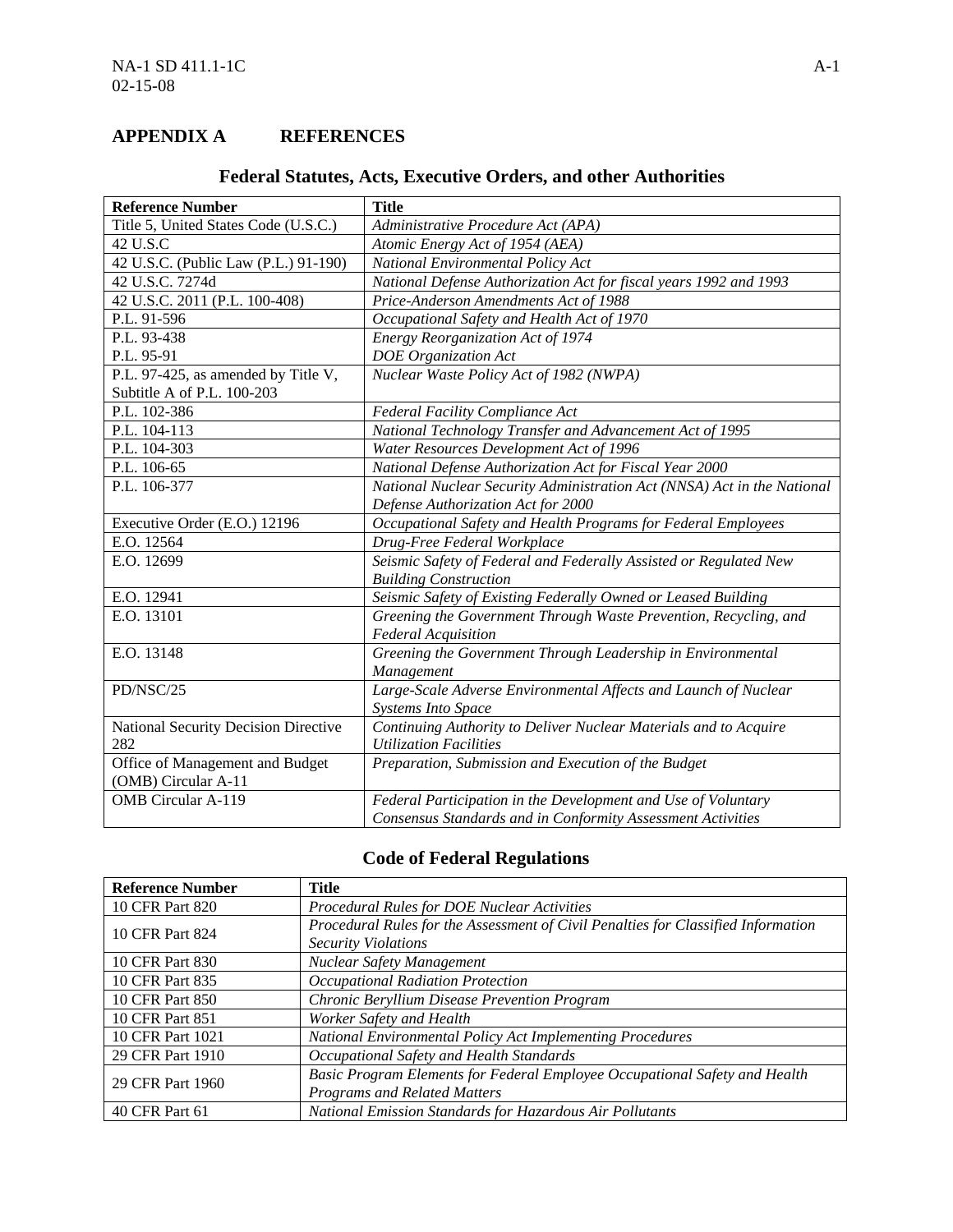| <b>Reference Number</b> | Title                                                                          |
|-------------------------|--------------------------------------------------------------------------------|
| 40 CFR Part 191         | Environmental Radiation Protection Standards for Management and Disposal of    |
|                         | Spent Nuclear Fuel, High-Level and Transuranic Radioactive Wastes              |
| 48 CFR Part 970.5204-2  | Laws, Regulations, and DOE Directives                                          |
| 48 CFR Part 5215-3      | Conditional Payment of Fee, Profit, and Other Incentives-Facility Management   |
|                         | Contracts                                                                      |
| 48 CFR Part 970.5223-1  | Integration of Environment, Safety and Health into Work Planning and Execution |
| 49 CFR Part 100-185     | Pipeline and Hazardous Materials Safety Administration, Department of          |
|                         | Transportation                                                                 |

| <b>Directive Number</b> | <b>Title</b>                                                   | <b>Office of Primary</b> |
|-------------------------|----------------------------------------------------------------|--------------------------|
|                         |                                                                | Interest (OPI)           |
| <b>DOE O 100.1D</b>     | Secretarial Succession, Threat Level Notification, and         | <b>NA</b>                |
|                         | <b>Successor Tracking</b>                                      |                          |
| <b>DOE P 111.1</b>      | Departmental Organization Management System                    | S                        |
| <b>DOE O 130.1</b>      | <b>Budget Formulation</b>                                      | CF                       |
| <b>DOE O 135.1A</b>     | <b>Budget Execution-Funds Distribution and Control</b>         | CF                       |
| DOE M 135.1-1A          | Department of Energy Budget Execution-Funds Distribution       | <b>CF</b>                |
|                         | and Control Manual                                             |                          |
| DOE M 140.1-1B          | Interface With The Defense Nuclear Facilities Safety Board     | <b>OS</b>                |
| <b>DOE P 141.2</b>      | Department of Energy Management of Cultural Resources          | CI                       |
| <b>DOE O 151.1C</b>     | Comprehensive Emergency Management System                      | NA                       |
| DOE O 153.1             | Departmental Radiological Emergency Response Assets            | <b>NA</b>                |
| DOE O 210.2             | DOE Corporate Operating Experience Program                     | <b>HS</b>                |
| DOE O 225.1A            | <b>Accident Investigations</b>                                 | <b>HS</b>                |
| <b>DOE O 226.1A</b>     | Implementation of Department of Energy Oversight Policy        | <b>HS</b>                |
| <b>DOE P 226.1A</b>     | Department of Energy Oversight Policy                          | <b>HS</b>                |
| DOE M 231.1A Chg 1      | Environment, Safety, and Health Reporting Manual               | <b>HS</b>                |
| DOE M 231.1-2           | Occurrence Reporting and Processing of Operations              | <b>HS</b>                |
|                         | <b>Information</b>                                             |                          |
| <b>DOE N 231.1</b>      | Environment, Safety, and Health Reporting Notice               | <b>HS</b>                |
| DOE O 231.1-1A Chg 2    | Environment, Safety, and Health Reporting                      | HS                       |
| DOE HQ O 250.1          | Civilian Radioactive Waste Management Facilities -             | <b>RW</b>                |
|                         | <b>Exemption from Departmental Directives</b>                  |                          |
| DOE M 251.1-1B          | Departmental Directives Program Manual                         | MA                       |
| <b>DOE O 251.1B</b>     | <b>Departmental Directives Program</b>                         | MA                       |
| <b>DOE P 251.1A</b>     | Directives System Policy                                       | MA                       |
| DOE O 252.1             | <b>Technical Standards Program</b>                             | <b>HS</b>                |
| DOE O 350.1 Chg 1       | Contractor Human Resource Management Programs                  | MA                       |
| DOE M 361.1-1B          | Federal Employee Training Manual                               | HC                       |
| DOE O 360.1B            | <b>Federal Employee Training</b>                               | HC                       |
| DOE O 410.1             | Central Technical Authority Responsibilities Regarding         | <b>US</b>                |
|                         | <b>Nuclear Safety Requirements</b>                             |                          |
| <b>DOE P 410.1A</b>     | Promulgating Nuclear Safety Requirements                       | HS/GC                    |
| <b>DOE P 411.1</b>      | Safety Management Functions, Responsibilities, and             | HS                       |
|                         | <b>Authorities Policy</b>                                      |                          |
| <b>DOE M 411.1-1C</b>   | Safety Management Functions, Responsibilities, and             | <b>HS</b>                |
|                         | <b>Authorities Manual</b>                                      |                          |
| <b>DOE N 411.1</b>      | Safety Software Quality Assurance Functions, Responsibilities, | HS                       |
|                         | and Authorities for Nuclear Facilities and Activities          |                          |
| DOE M 413.3-1           | Project Management for the Acquisition of Capital Assets       | MA                       |
| <b>DOE O 413.3A</b>     | Program and Project Management for the Acquisition of          | MA                       |
|                         | Capital Assets                                                 |                          |

## **DOE Orders, Manuals, Notices, Policies**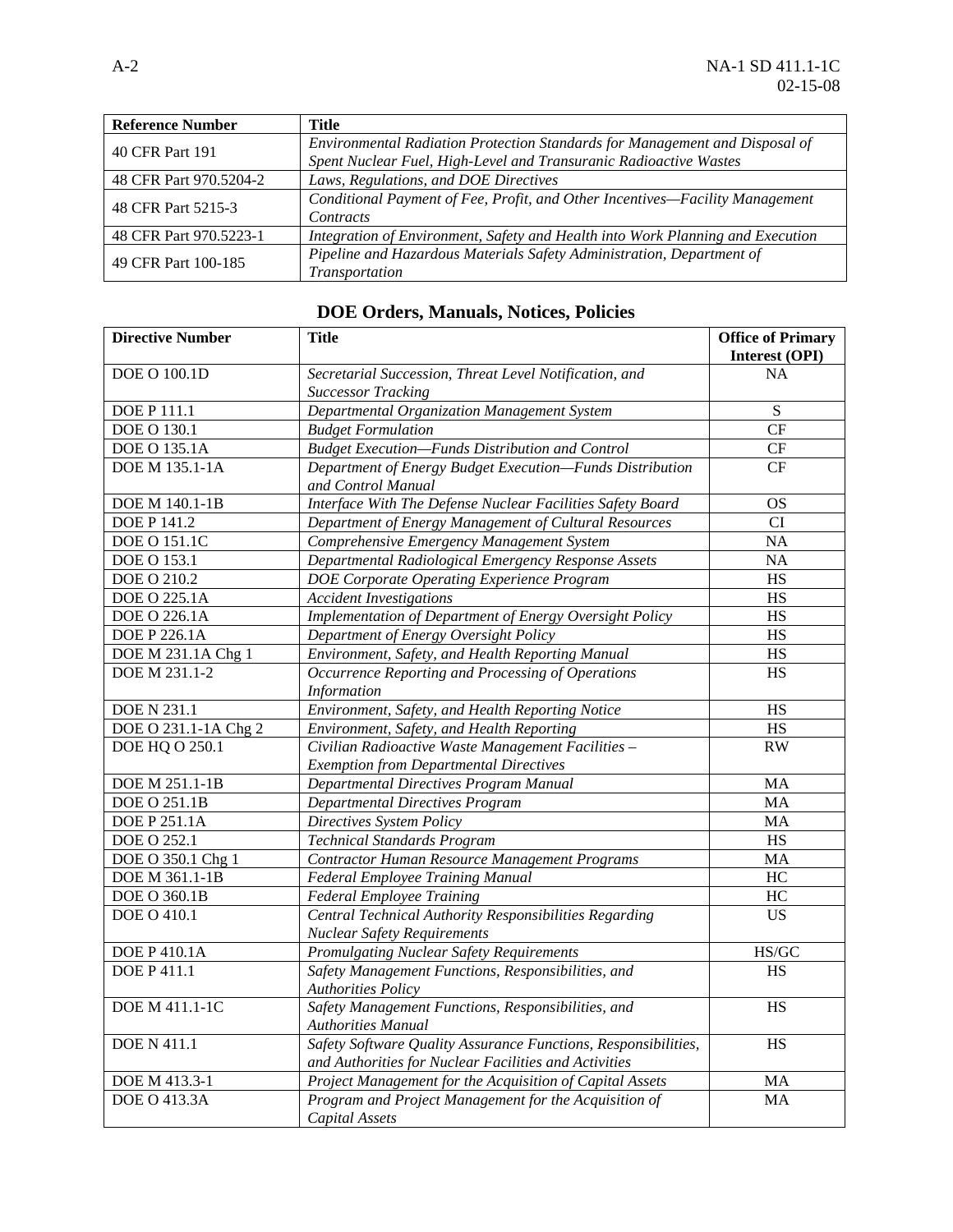| <b>Directive Number</b> | <b>Title</b>                                                                                            | <b>Office of Primary</b> |
|-------------------------|---------------------------------------------------------------------------------------------------------|--------------------------|
|                         |                                                                                                         | Interest (OPI)           |
| DOE O 414.1C            | Quality Assurance                                                                                       | HS                       |
| <b>DOE O 420.1B</b>     | <b>Facility Safety</b>                                                                                  | HS                       |
| <b>DOE O 420.2B</b>     | Safety of Accelerator Facilities                                                                        | <b>SC</b>                |
| <b>DOE O 425.1C</b>     | <b>Startup and Restart of Nuclear Facilities</b>                                                        | HS                       |
| DOE M 426.1-1A          | Federal Technical Capability Manual                                                                     | HC                       |
| <b>DOE O 430.1B</b>     | <b>Real Property Asset Management</b>                                                                   | MA/CFO                   |
| DOE O 433.1A            | Maintenance Management Program for DOE Nuclear<br>Facilities                                            | HS                       |
| DOE M 435.1-1 Chg 1     | Radioactive Waste Management Manual                                                                     | EM                       |
| DOE O 435.1 Chg 1       | Radioactive Waste Management                                                                            | EM                       |
| DOE M 440.1-1A          | <b>DOE Explosives Safety Manual</b>                                                                     | HS                       |
| <b>DOE O 440.1B</b>     | Worker Safety and Health Management for DOE Federal                                                     | HS                       |
|                         | Employees                                                                                               |                          |
| <b>DOE O 440.2B</b>     | Aviation Management and Safety                                                                          | MA                       |
| <b>DOE P 442.1</b>      | Differing Professional Opinions on Technical Issues Related                                             | HS                       |
|                         | to Environment, Safety and Health                                                                       |                          |
| DOE M 442.1-1           | Differing Professional Opinions Manual for Technical Issues<br>Involving Environment, Safety and Health | HS                       |
| DOE O 442.1A            | Department of Energy Employee Concerns Program                                                          | HS                       |
| <b>DOE O 443.1A</b>     | <b>Protection of Human Subjects</b>                                                                     | <b>SC</b>                |
| DOE O 450.1 Admin Chg 1 | <b>Environmental Protection Program</b>                                                                 | HS                       |
| <b>DOE P 450.2A</b>     | Identifying, Implementing and Complying with Environment,                                               | HS/GC                    |
|                         | Safety and Health Requirements                                                                          |                          |
| DOE M 450.3-1           | DOE Closure Process for Necessary and Sufficient Sets of<br><b>Standards</b>                            | HS                       |
| DOE M 450.4-1           | <b>Integrated Safety Management Manual</b>                                                              | EM                       |
| <b>DOE P 450.4</b>      | Safety Management System Policy                                                                         | HS                       |
| <b>DOE P 450.7</b>      | Department of Energy Environment, Safety and Health Goals                                               | HS                       |
| DOE O 451.1B Chg 1      | National Environmental Policy Act Compliance Program                                                    | HS                       |
| <b>DOE O 452.1C</b>     | Nuclear Explosive and Weapons Surety Program                                                            | <b>NA</b>                |
| DOE M 452.2-1           | Nuclear Explosive Safety Manual                                                                         | <b>NA</b>                |
| DOE O 452.2C            | Safety of Nuclear Explosives Operations                                                                 | <b>NA</b>                |
| DOE O 460.1B            | Packaging and Transportation Safety                                                                     | EM                       |
| DOE M 460.2-1           | Radioactive Material Transportation Practices                                                           | EM                       |
| DOE O 460.2A            | Departmental Materials Transportation and Packaging                                                     | HS                       |
|                         | Management                                                                                              |                          |
| DOE M 461.1-1 Chg 1     | Packaging and Transfer of Materials of National Security                                                | <b>NA</b>                |
| <b>DOE O 461.1A</b>     | <b>Interest Manual</b><br>Packaging and Transfer or Transportation of Materials of                      | <b>NA</b>                |
|                         | <b>National Security Interest</b>                                                                       |                          |
| <b>DOE O 470.2B</b>     | Independent Oversight and Performance Assurance Program                                                 | HS                       |
| DOE M 470.4-2 Chg 1     | <b>Physical Protection</b>                                                                              | HS                       |
| DOE M 470.4-5           | <b>Personnel Security</b>                                                                               | HS                       |
| DOE M 470.4-6 Chg 1     | Nuclear Material Control and Accountability                                                             | HS                       |
| <b>DOE O 470.4A</b>     | Safeguards and Security Program                                                                         | HS                       |
| DOE O 470.4-7           | Safeguards and Security Program References                                                              | HS                       |
| <b>DOE O 541.1B</b>     | Appointment of Contracting Officers and Contracting Officer                                             | MA                       |
|                         | Representatives                                                                                         |                          |
| DOE Order 5400.5 Chg 2  | Radiation Protection of the Public and the Environment                                                  | HS                       |
| DOE Order 5480.4 Chg 4  | Environmental Protection, Safety, and Health Protection                                                 | HS                       |
|                         | <b>Standards</b><br>Conduct of Operations Requirements for DOE Facilities                               | HS                       |
| DOE Order 5480.19 Chg 2 |                                                                                                         |                          |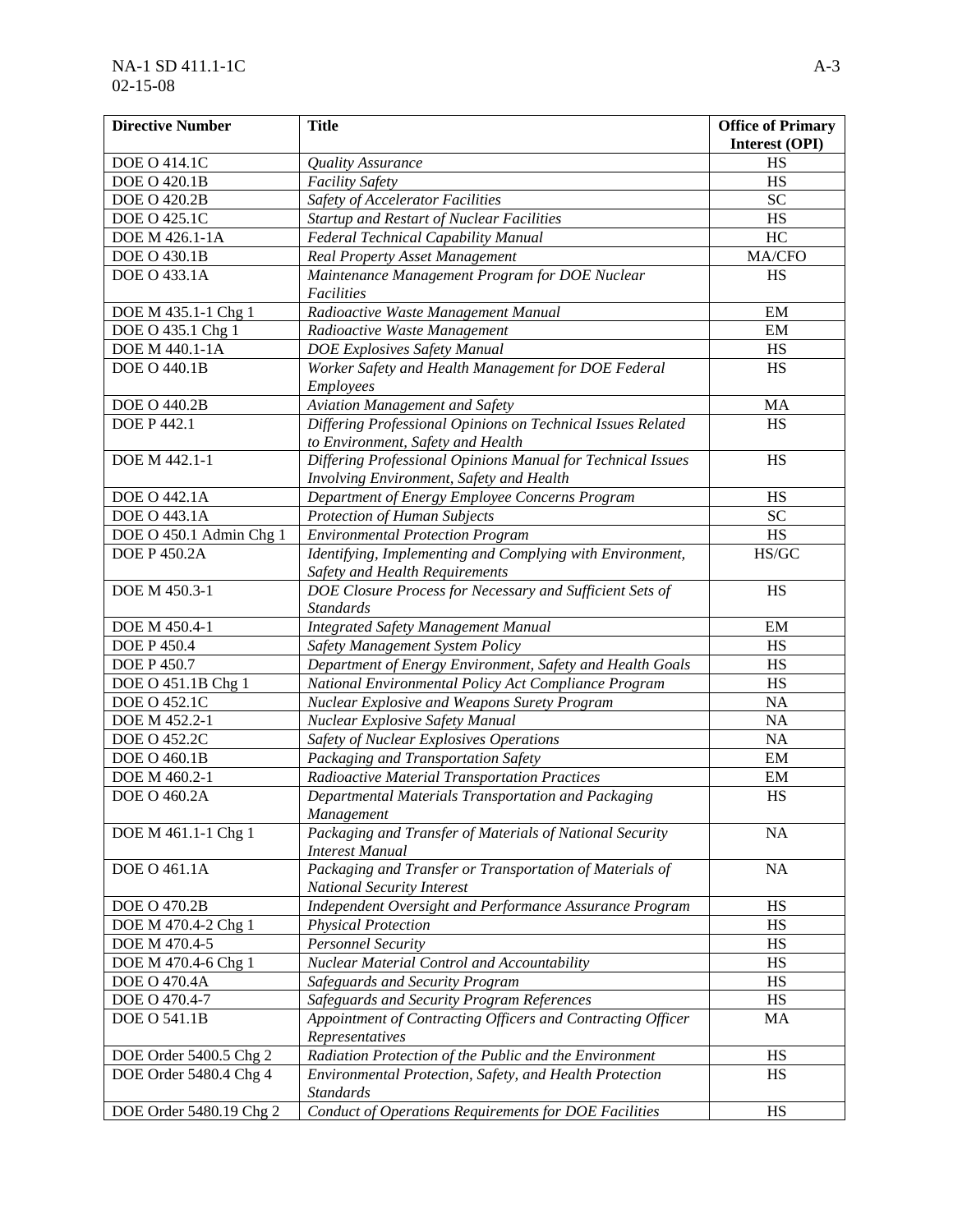| <b>Directive Number</b>    | <b>Title</b>                                                  | <b>Office of Primary</b> |
|----------------------------|---------------------------------------------------------------|--------------------------|
|                            |                                                               | Interest (OPI)           |
| DOE Order 5480.20A         | Personnel Selection, Qualification, and Training Requirements | HS                       |
| Chg <sub>1</sub>           | for DOE Nuclear Facilities                                    |                          |
| DOE Order 5480.30 Chg 1    | Nuclear Reactor Safety Design Criteria                        | <b>HS</b>                |
| DOE Order 5660.1B          | <b>Management of Nuclear Materials</b>                        | <b>NA</b>                |
| DOE-STD-3006-2000          | Planning and Conduct of Operational Readiness Reviews         | HS                       |
|                            | (ORR)                                                         |                          |
| DOE-STD-3015-2004          | <b>Nuclear Explosive Safety Evaluation Process</b>            | <b>NA</b>                |
| DOE-STD-7501-99            | The DOE Corporate Lessons Learned Program                     | HS                       |
| $DOE/NA-0010$              | The National Nuclear Security Administration Strategic Plan   | <b>NA</b>                |
| Secretary of Energy Notice | <b>Nuclear Safety Policy</b>                                  | HS                       |
| (SEN) 35-91                |                                                               |                          |

## **DOE and NNSA Administrator Memoranda, Policies, etc.**

| <b>Document</b> | <b>Title</b>                                                                                                                                                              |
|-----------------|---------------------------------------------------------------------------------------------------------------------------------------------------------------------------|
| <b>Number</b>   |                                                                                                                                                                           |
| 00-001.00C      | Department of Energy Delegation Order No. 00-001.00C to the Deputy Secretary, effective                                                                                   |
|                 | January 31, 2007                                                                                                                                                          |
| 00-003.01       | Memorandum to the Director, Office of Procurement and Assistance Management,                                                                                              |
|                 | Department of Energy National Nuclear Security Administration Designation of Authority and<br>(Re)Delegation of Authority Order No. 00-003.01, effective October 28, 2002 |
| 01-001.00       | National Nuclear Security Administration Delegation Order No. 01-001.00 to the Principal                                                                                  |
|                 | Deputy Administrator of the National Nuclear Security Administration                                                                                                      |
|                 | Memorandum from Secretary Abraham, Clarification of Roles and Responsibilities, May 12,                                                                                   |
|                 | 2003                                                                                                                                                                      |
|                 | Memorandum for the Deputy Administrator for Defense Programs: Delegation of Authority                                                                                     |
|                 | Regarding Environment, Safety and Health at NNSA Facilities, June 25, 2003                                                                                                |
|                 | Memorandum for the Deputy Administrator for Defense Programs: Delegation of Authority                                                                                     |
|                 | Regarding Safeguards and Security at NNSA Facilities, June 25, 2003                                                                                                       |
|                 | Memorandum from Administrator Linton Brooks to Associate Administrator for Management                                                                                     |
|                 | and Administration, Request to Approve Establishment of the Office of the Associate                                                                                       |
|                 | Administrator for Defense Nuclear Security, June 14, 2004                                                                                                                 |
|                 | Memorandum from Secretary Bodman to the NNSA Principal Deputy Administrator and the                                                                                       |
|                 | Assistant Secretary for Environment, Safety and Health, Revised Safety Functions,                                                                                         |
|                 | Responsibilities and Authorities, April 26, 2005                                                                                                                          |
|                 | Memorandum from Deputy Secretary Clay Sell to the Under Secretary for Nuclear Security,                                                                                   |
|                 | Delegations of Safety Authorities, December 27, 2005                                                                                                                      |
|                 | Memorandum from the NNSA Administrator to the Deputy Secretary, Delegation of Safety                                                                                      |
|                 | Authorities, February 13, 2006                                                                                                                                            |
|                 | Memorandum from the Associate Administrator for Defense Nuclear Security to the                                                                                           |
|                 | Administrator, Realignment of the Office of the Associate Administrator of Defense Nuclear                                                                                |
|                 | Security (NA-70), December 7, 2006                                                                                                                                        |
|                 | Memorandum of Agreement on Safety Management at the Savannah River Site, October 14,                                                                                      |
|                 | 2005                                                                                                                                                                      |
|                 | Memorandum of Agreement between the Assistant Deputy Administrator for Fissile Materials                                                                                  |
|                 | Disposition (NA-26) and the Savannah River Site Office Manager, October 2, 2006                                                                                           |
|                 | NNSA Delegation Procedure, promulgated by memorandum from NA-1 to the Site Office                                                                                         |
|                 | Managers, August 22, 2006                                                                                                                                                 |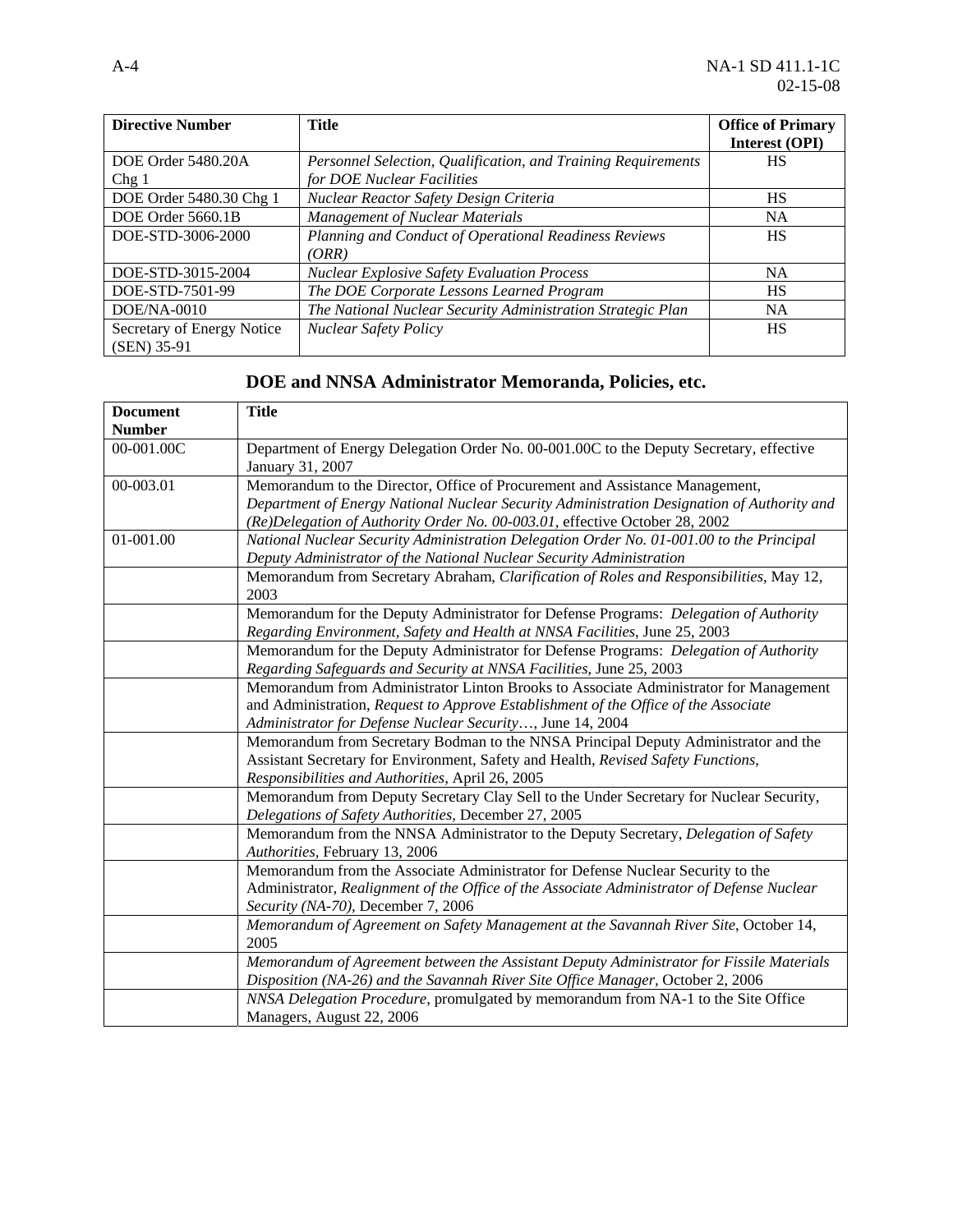| <b>Document</b> | <b>Title</b>                                                                                                           |
|-----------------|------------------------------------------------------------------------------------------------------------------------|
| <b>Number</b>   |                                                                                                                        |
|                 | Realignment of Select Security Functions in the National Nuclear Security Administration<br>(NNSA), September 24, 2007 |
|                 | NNSA Strategic Plan, November 2004                                                                                     |
| $NAP-6$         | Federal Employee Occupational Safety and Health Program for National Nuclear Security                                  |
|                 | <b>Administration Employees</b>                                                                                        |
| $NAP-7$         | NNSA's Acquisition and Assistance Policy Guidance                                                                      |
| BOP-50.001      | Business and Operating Policy Letter, NNSA ESAAB Equivalent Process                                                    |
| NA-1 M 411.1-1  | Headquarters Biennial Review of Site Office Nuclear Safety Performance                                                 |
| NA-1 SD 442.1-1 | NNSA Differing Professional Opinions Manual for Technical Issues Involving Environment,                                |
|                 | Safety and Health                                                                                                      |
| NA-1 SD 450.4-1 | <b>Integrated Safety Management System Description</b>                                                                 |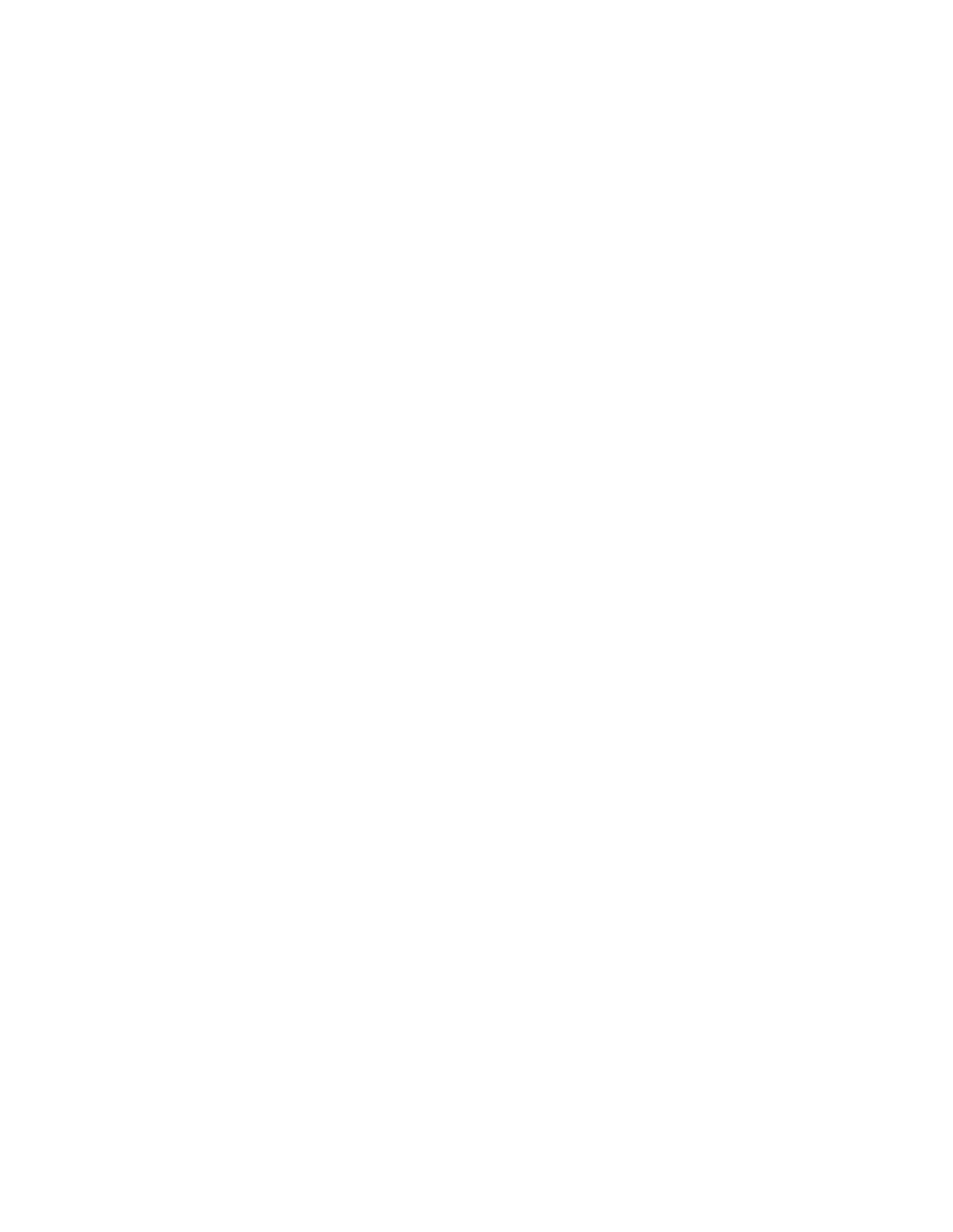#### **APPENDIX B DEFINITIONS**

**Accountability.** The state of being liable for explanation to a superior NNSA official for the exercise of authority. Ultimate accountability is to the Secretary, who may delegate authority or share responsibility for specified actions. The person receiving the authority is accountable to the delegator for the proper and diligent exercise of that authority. Responsibility differs from accountability in that a responsible official "owns" the function for which he or she is responsible; it is an integral part of his or her duties to see that the function is properly executed, to establish criteria for the judgment of excellence in its execution, and to strive for continuous improvement in that execution. A responsible official is associated with the outcomes of the exercise of authority, whether it was delegated or whether the delegate properly followed guidance. Accountability, on the other hand, involves the acceptance of the authority for execution (or for further delegation of components of execution) by using guidance and criteria established by the responsible authority.

**Authority.** The permission afforded by law, regulation, directive, or delegated by NNSA Senior Management enabling an NNSA employee to perform a function or reach and implement a decision.

**Contracting Officer.** A DOE official holding the authority to make purchases or contract for goods and services in excess of \$25,000. Contracting officers are appointed using Standard Form 1402, following procedures in DOE O 541.1B, *Appointment of Contracting Officers and Contracting Officer Representatives*.

**Delegation.** Written permission, granted by a responsible authority to another NNSA employee, to perform a specific function on behalf of that responsible authority, usually containing guidance on the manner in which the authority is to be used. By delegation, the responsible authority cannot diminish his or her responsibility for the consequences of the exercise of the authority.

**ES&H.** See definition under "Safety" below.

**Function.** An action or activity undertaken by an NNSA employee in performing or contributing to the performance of work in compliance with component 3 of DOE P 450.4, *Safety Management Policy*. This component defines five core functions for integrated safety management, each of which includes several derivative functions that are to be applied with a degree of rigor appropriate to the type of activity and hazards involved.

**Line Management.** DOE line management refers to the management chain with responsibility for the site. This chain typically extends from the responsible site organization (e.g., site office or field office) to the responsible program office through the Under Secretary and ultimately to the Deputy Secretary and Secretary of Energy. It pertains to the NNSA Site Office or Headquarters element manager who has direct responsibilities for protection of employees, the public, and the environment at the NNSA facility or operation. The line manager is directly responsible for developing, approving (when delegated such authority by NA-1 or the CTA), planning, implementing, tracking, and reporting corrective actions. The cognizant line manager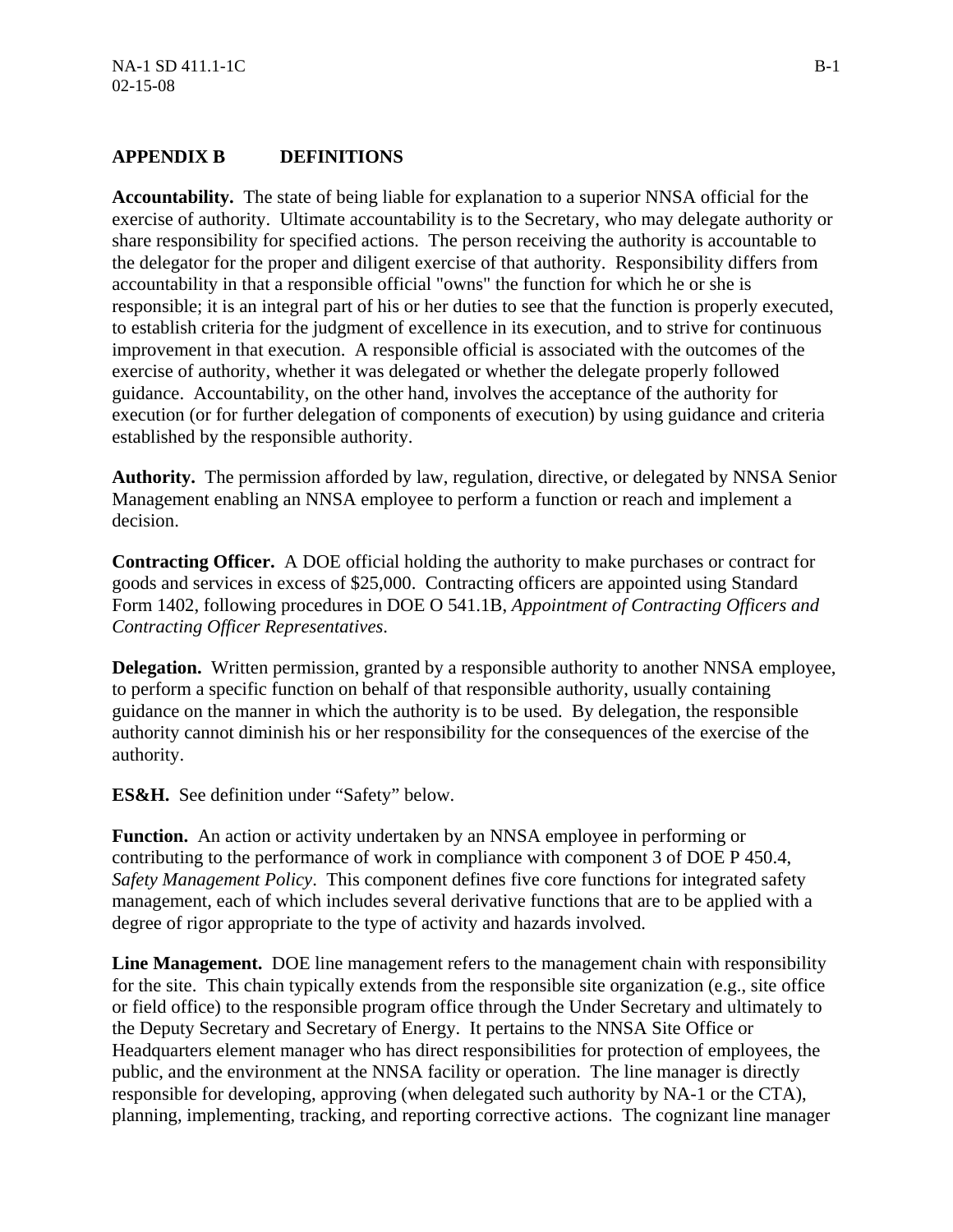is also responsible for initiating action to elevate issues to a higher authority for resolution when necessary.

**Nuclear Safety.** For the purposes of this Manual, nuclear safety is defined broadly to include facilities and activities, nuclear explosive safety, and programs that require controls to ensure adequate protection of workers, the public, and the environment from exposure to ionizing radiation or radiological materials. These facilities, activities, and programs are subject to the nuclear safety management rule (10 CFR Part 830).

**Responsibility.** The state of being liable for the outcome of the exercise of an authority granted by law, regulation, or directive.

**Safety.** The term "safety" is used synonymously with environment, safety, and health (ES&H) to encompass protection of the public, the workers, and the environment. Safety is a dynamic non-event; a stable outcome produced by constant adjustments to system parameters. To achieve stability, change in one system parameter must be compensated for by changes in other parameters, through a process of continuous mutual adjustment.

**Safety Management Function.** An activity that may affect the safety and health of workers, the public, or protection of the environment [DOE P 450.4].

**Safety Management Systems.** Provide a formal, organized process whereby employees plan, perform, assess, and improve the safe conduct of work. The Safety Management System is institutionalized through DOE directives and contracts to establish the Department-wide safety management objectives, guiding principles, and core functions. The Safety Management System consists of six components: (1) objectives, (2) guiding principles, (3) core functions, (4) mechanisms, (5) responsibilities, and (6) implementation. These are explained in detail in DOE P 450.4, *Safety Management Systems*, and their implementations are outlined in the associated Guides.

**Senior Procurement Executive.** The Director of Acquisition and Supply Management is responsible for ensuring that each member of the acquisition workforce is certified to the career level appropriate to the grade they occupy or to their responsibilities, in accordance with DOE O 361.1A.

**Site Office.** The NNSA organization, located at a given site, having responsibility for directing and conducting oversight of contractor operations associated with that site.

**Site Office Manager.** The NNSA employee who has overall responsibility for a Site Office. The Site Office Manager usually serves as the formal contracting officer for the contracts at the site.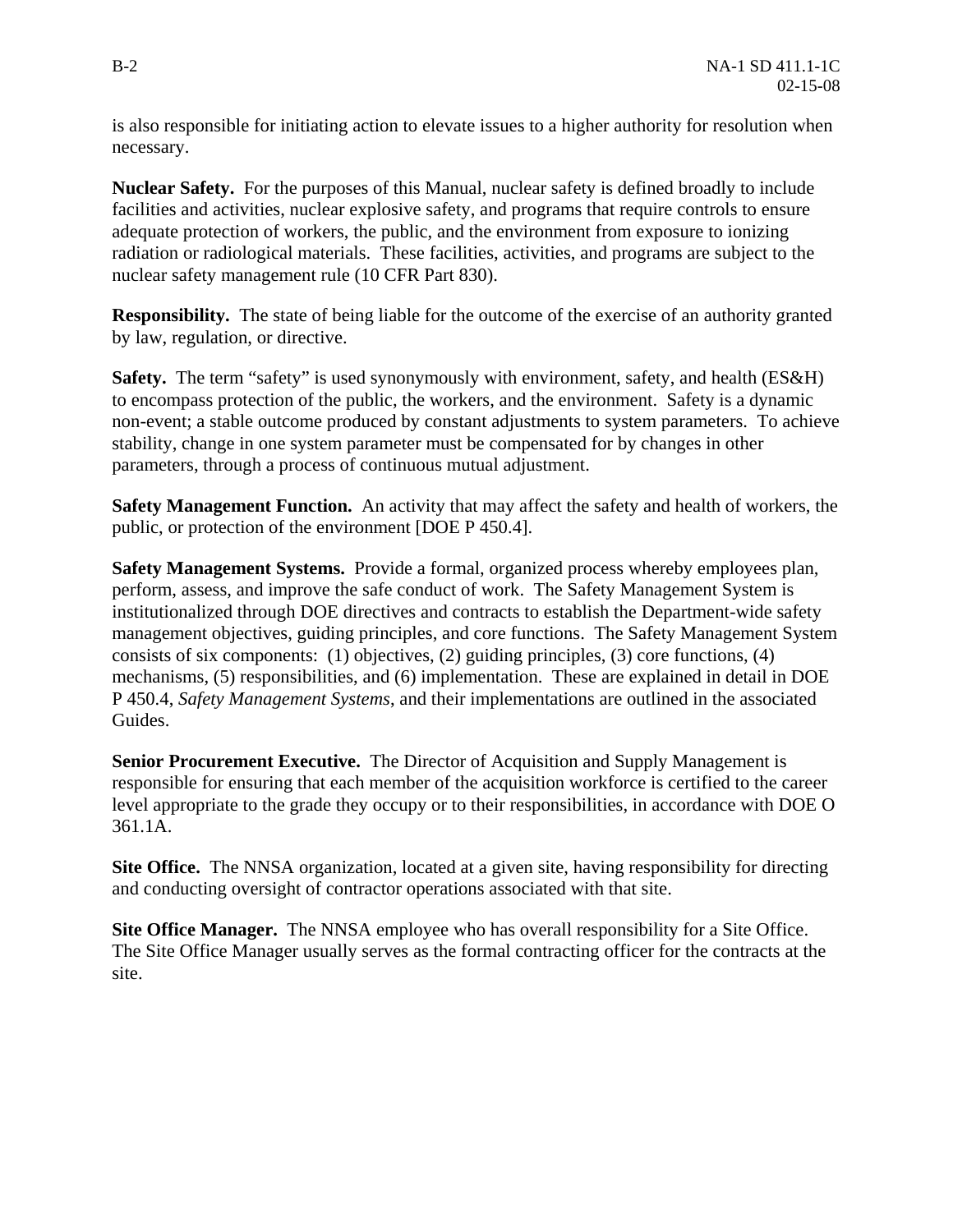



\* The Chief DNS and NA-70 have limited safety functions.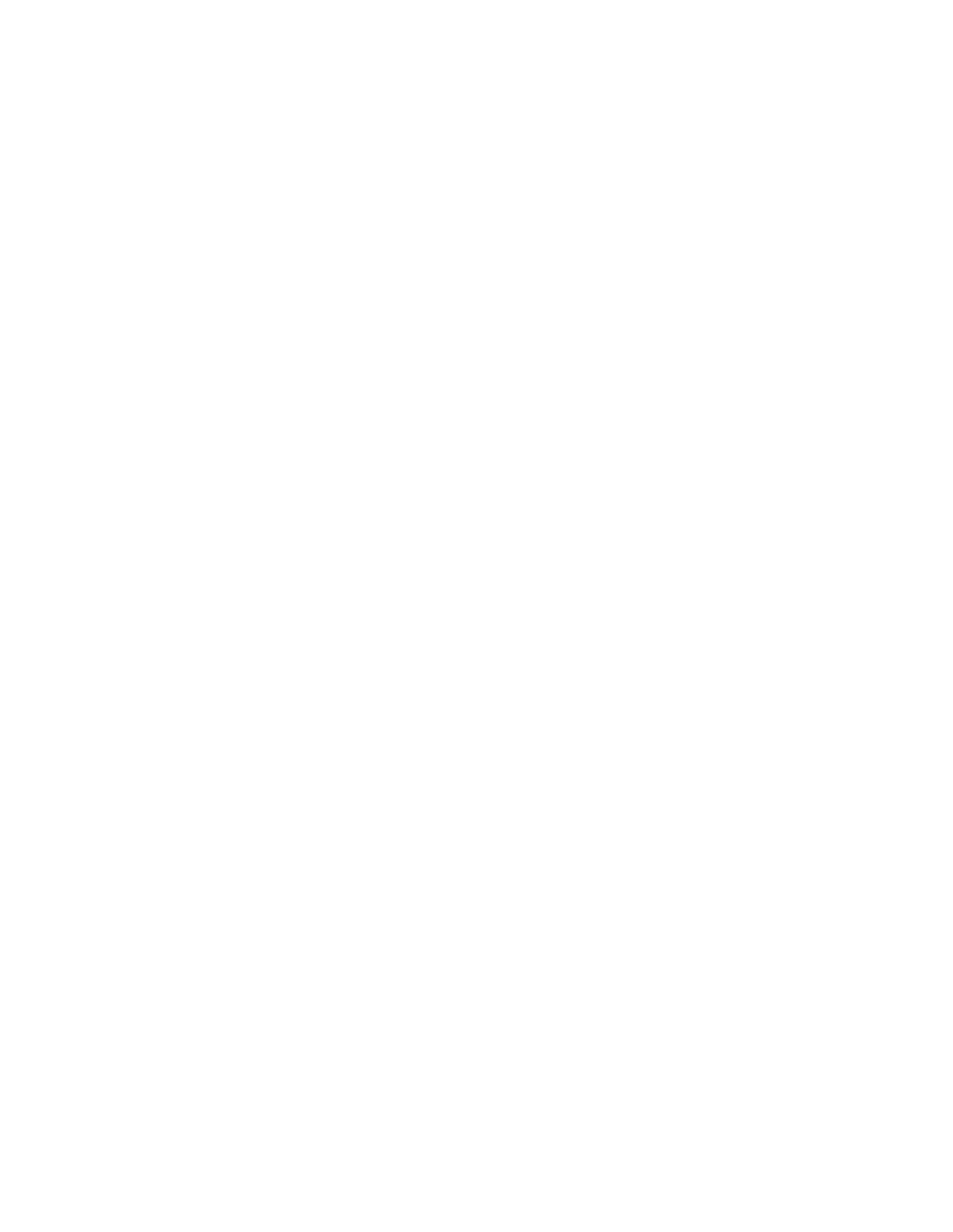NA-1 SD 411.1-1C D-1 02-15-08

| <b>APPENDIX D</b> | <b>ACRONYMS</b>                                     |
|-------------------|-----------------------------------------------------|
| <b>AEA</b>        | Atomic Energy Act                                   |
| <b>APA</b>        | <b>Administrative Procedure Act</b>                 |
| <b>CATS</b>       | <b>Corrective Action Tracking System</b>            |
| <b>CDNS</b>       | <b>Chief of Defense Nuclear Safety</b>              |
| <b>CFR</b>        | Code of Federal Regulations                         |
| <b>CIO</b>        | <b>Chief Information Officer</b>                    |
| <b>CSO</b>        | <b>Cognizant Secretarial Officer</b>                |
| <b>CTA</b>        | <b>Central Technical Authority</b>                  |
| <b>DAA</b>        | Designated Approving Authority                      |
| <b>DEAR</b>       | Department of Energy Acquisition Regulation         |
| <b>DNFSB</b>      | Defense Nuclear Facilities Safety Board             |
| <b>DNS</b>        | <b>Defense Nuclear Security</b>                     |
| <b>DOE</b>        | Department of Energy                                |
| DP                | <b>Defense Programs</b>                             |
| <b>DPC</b>        | Directives Point of Contact                         |
| <b>DSA</b>        | Documented Safety Analysis                          |
| EM                | Office of Environmental Management                  |
| E.O.              | <b>Executive Order</b>                              |
| ES&H              | Environment, Safety and Health                      |
| <b>ESAAB</b>      | <b>Energy Systems Acquisition Advisory Board</b>    |
| <b>FEOSH</b>      | Federal Employee Occupational Safety and Health     |
| <b>FRAM</b>       | Functions, Responsibilities, and Authorities Manual |
| <b>FTCP</b>       | Federal Technical Capability Program                |
| <b>HSS</b>        | Office of Health, Safety and Security               |
| HQ                | Headquarters                                        |
| <b>IPR</b>        | <b>Independent Project Review</b>                   |
| <b>ISM</b>        | <b>Integrated Safety Management</b>                 |
| <b>ISMS</b>       | <b>Integrated Safety Management System</b>          |
| M&O               | Management and Operating                            |
| NA-l              | <b>NNSA</b> Administrator                           |
| $NA-10$           | Office of Defense Programs                          |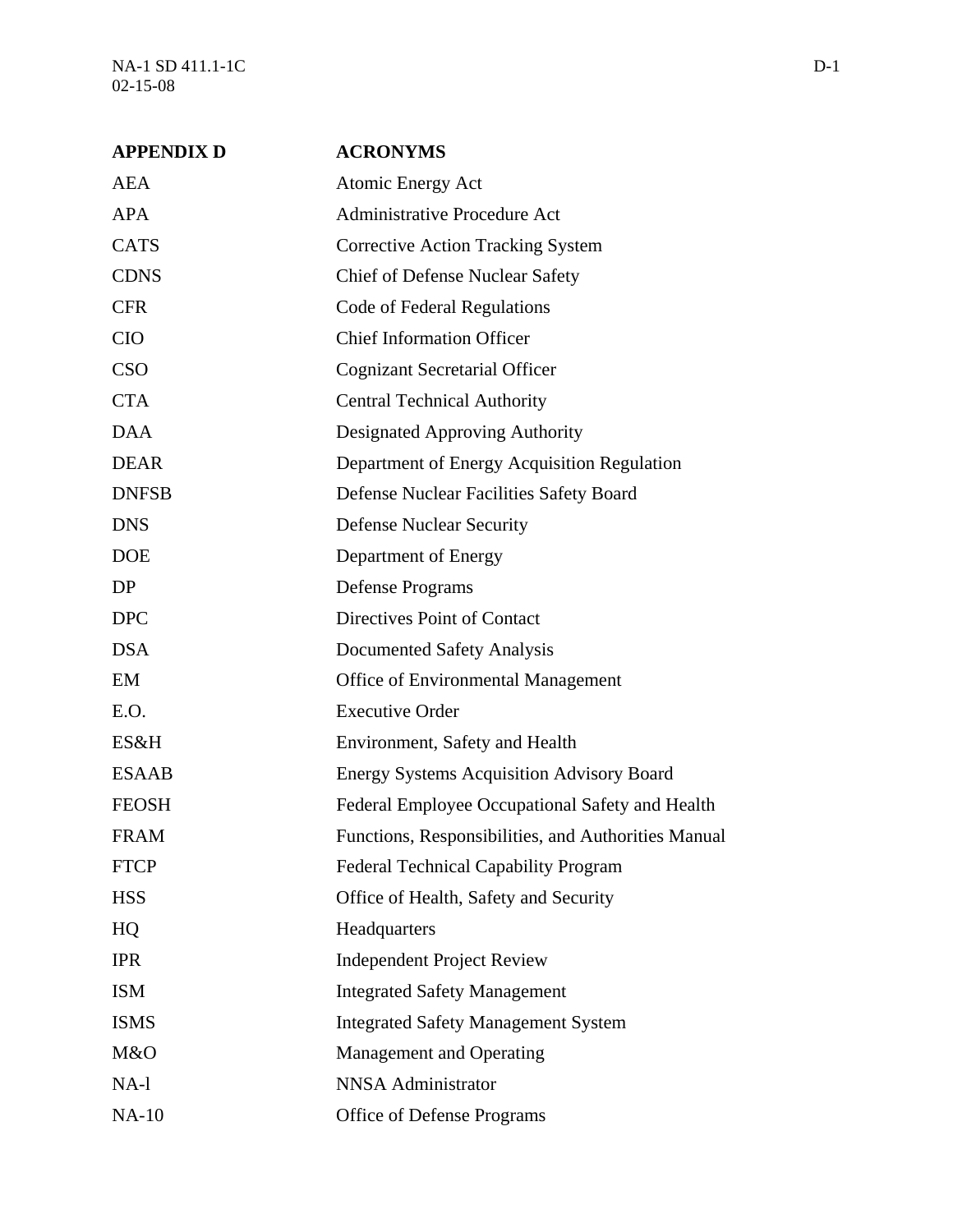| $NA-15$      | <b>Assistant Deputy Administrator for Secure Transportation</b>         |
|--------------|-------------------------------------------------------------------------|
| <b>NA-20</b> | Office of Defense Nuclear Nonproliferation                              |
| $NA-2$       | Principal Deputy Administrator                                          |
| $NA-2.1$     | <b>Chief of Defense Nuclear Safety</b>                                  |
| $NA-3.6$     | Senior Environment, Safety and Health Advisor                           |
| <b>NA-26</b> | <b>Assistant Deputy Administrator for Fissile Materials Disposition</b> |
| <b>NA-30</b> | <b>Naval Reactors Program</b>                                           |
| <b>NA-40</b> | <b>Associate Administrator for Emergency Operations</b>                 |
| <b>NA-43</b> | Associate Administrator for Emergency Management<br>Implementation      |
| <b>NA-50</b> | Associate Administrator for Infrastructure and Environment              |
| <b>NA-60</b> | Associate Administrator for Management and Administration               |
| NA-63        | Office of Acquisition and Supply Management                             |
| <b>NA-70</b> | <b>Associate Administrator for Security Programs</b>                    |
| <b>NAP</b>   | <b>NNSA Policy Letter</b>                                               |
| <b>NE</b>    | <b>Office of Nuclear Energy</b>                                         |
| <b>NEPA</b>  | National Environmental Policy Act                                       |
| <b>NES</b>   | <b>Nuclear Explosives Safety</b>                                        |
| <b>NESS</b>  | <b>Nuclear Explosives Safety Study</b>                                  |
| <b>NRC</b>   | <b>Nuclear Regulatory Commission</b>                                    |
| <b>NNSA</b>  | <b>National Nuclear Security Administration</b>                         |
| <b>NWPA</b>  | Nuclear Waste Policy Act                                                |
| <b>OMB</b>   | Office of Management and Budget                                         |
| <b>OPI</b>   | <b>Office of Primary Interest</b>                                       |
| <b>OSR</b>   | <b>Operational Safety Review</b>                                        |
| <b>PAAA</b>  | Price-Anderson Amendments Act                                           |
| <b>PCSP</b>  | Performance-based Cyber Security Program                                |
| <b>PD</b>    | <b>Presidential Directive</b>                                           |
| <b>PEP</b>   | Performance Evaluation Plan                                             |
| <b>PER</b>   | <b>Performance Evaluation Report</b>                                    |
| P.L.         | Public Law                                                              |
| <b>PPBE</b>  | Planning, Programming, Budgeting, and Execution                         |
| <b>PSO</b>   | Program Secretarial Officer                                             |